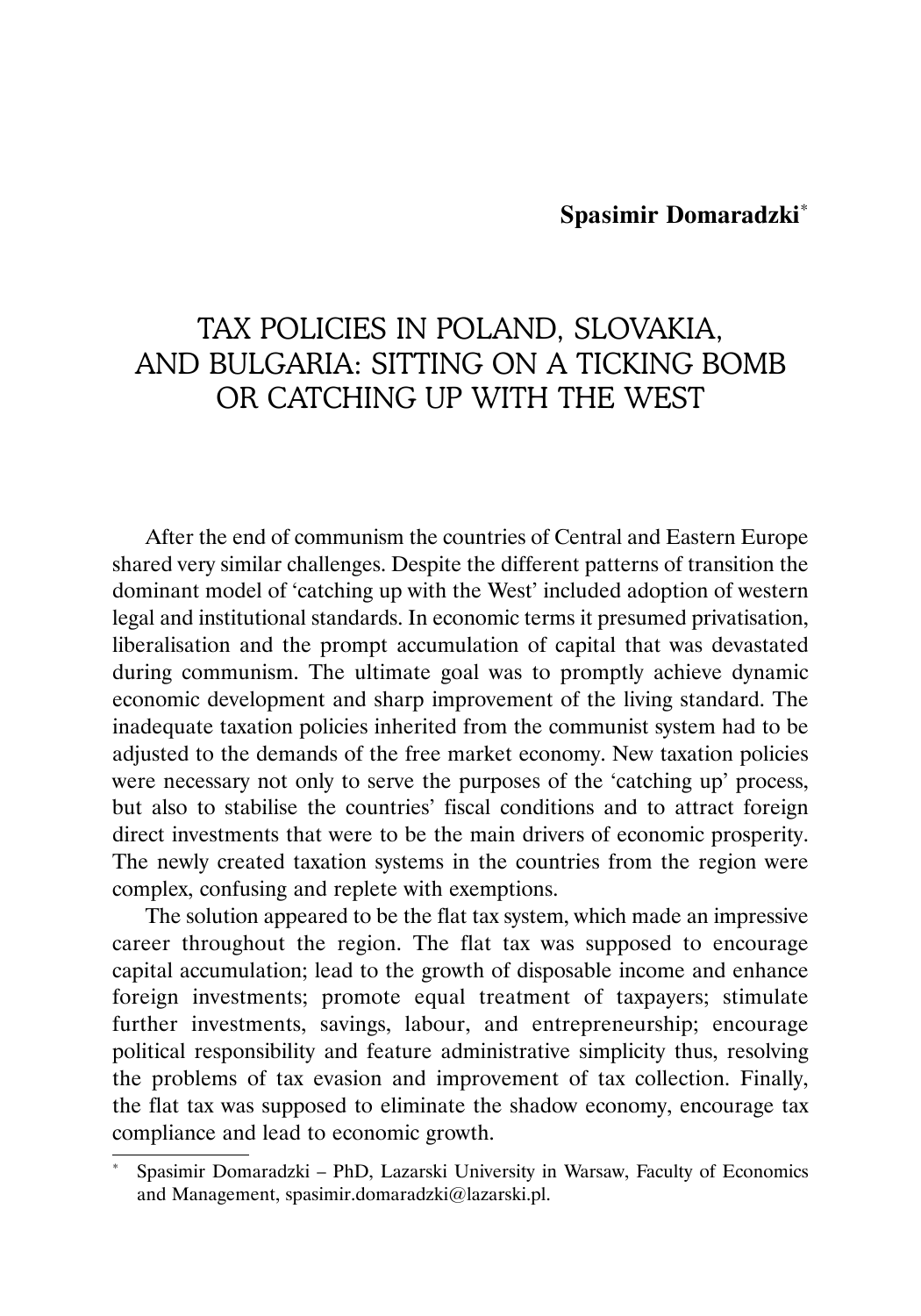This paper conducts a comparative review of Bulgaria's, Slovakia's and Poland's taxation system performance in pursuit of the question whether the flat tax system was able to meet the hopes reposed in it. The three countries were selected because they nominally contain different taxation systems: Poland has a progressive one; Slovakia has a flat tax while retaining some elements of progressive taxation; whereas Bulgaria has the most radical flat tax systems in the region. Furthermore, after a quarter of a century their economic and tax experience does not correspond with the expectations of the flat tax dogma.

The research argues that the question whether the taxation system in the region is flat or not is of secondary importance, despite the fact that all the tax systems in their essence aim to follow a very similar 'flattened' taxation pattern. Secondly, that the quest for foreign direct investments cannot be followed blindly and uncritically, since the three countries' experience reveals alternative and most importantly, not only positive achievements. Finally, the paper argues that the current performance of the three countries' taxation systems does not correspond with the expectations that the flat tax system will resolve the internal operational difficulties, such as high compliance gaps, tax evasion and weak tax administration. Having in mind that after a quarter of a century the three countries reached different levels of economic development, the question remains whether the current taxation systems are still relevant or they have lost their appropriateness. Poland and Slovakia are approaching the challenge of a 'middle income trap', whereas Bulgaria still needs to 'catch up'. Thus, the former two should reconsider the current pressuring weaknesses of their taxation systems, whereas the latter should reassess its approach towards foreign direct investments and reconsider the direction of its economic policy.

# INTRODUCTION<sup>1</sup>

Countries often share similar national and international priorities. In that respect the countries of Central and Eastern Europe sharing the legacy of

<sup>1</sup> I am deeply grateful to IREF (Institut de Recherches Économiques et Fiscales), which supported this research project, and to prof. Enrico Colombatto for the extraordinary patience and honest remarks on previous drafts of this paper and Sebastian Wawrzak for devoting his time to critically assess and provide valuable critical comments and guidelines. Marta Szymczak and Joshua Walcott offered their assistance to edit the text and improve it where necessary. Bayurzhan Zhanuzhakov assisted me with his graph making skills. All the mistakes and flaws of this paper are mine.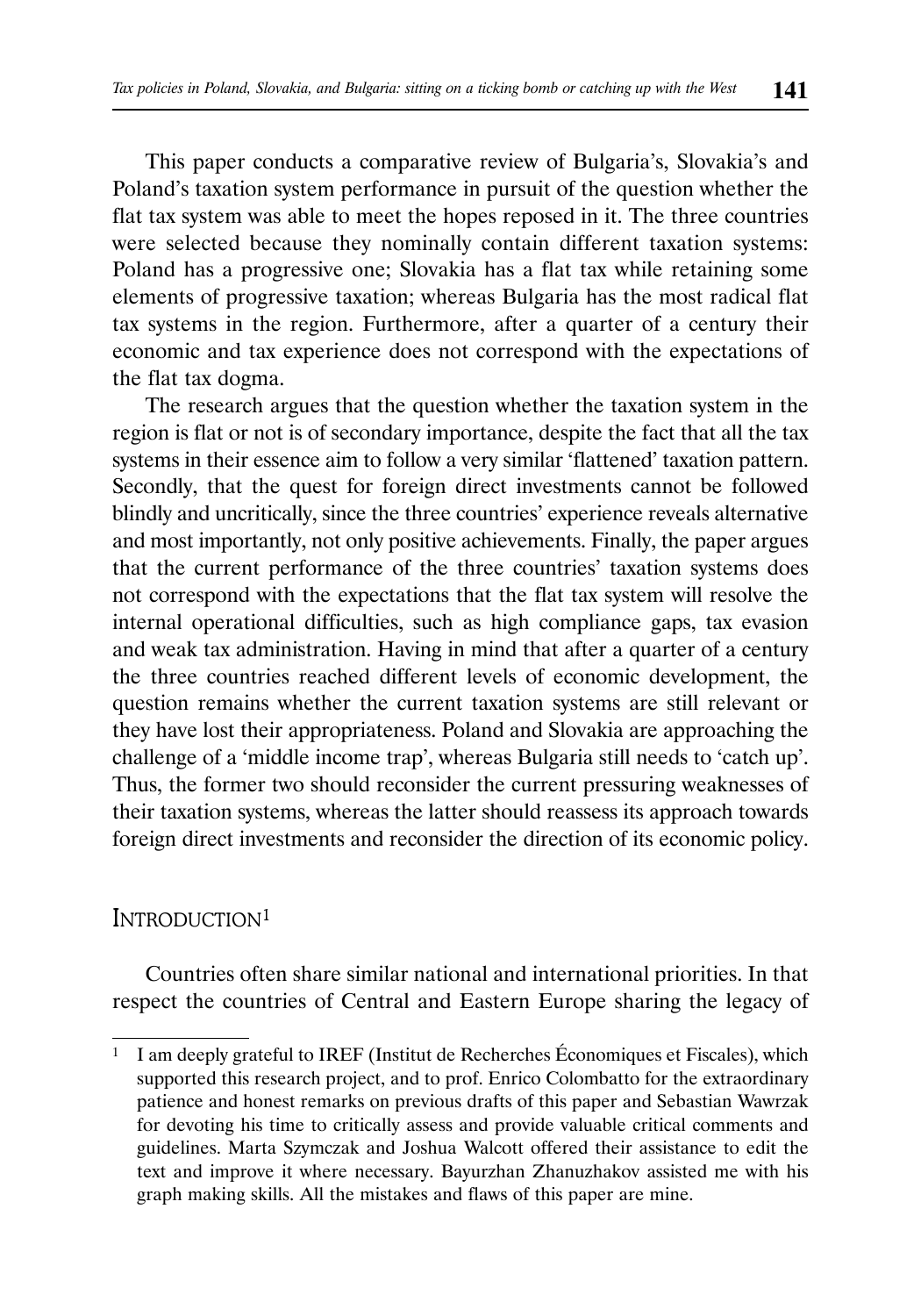the Soviet model of planned economy and political domination decided to reorient their political and economic reality towards the West. Thus, political pluralism and free market economy became the main priorities of the new political elites. Hence, CEE countries constitute an interesting example of a wide variety of players sharing a similar starting point and sound direction. However, they often followed different ways to achieve these goals. This tendency was recognised by prof. Krystyo Petkov, as a new, prospective interdisciplinary research area of national and regional economies and social policies2.

The paper will aim to contribute to the thus recognised field of research through a comparative analysis of selected tax policies conducted by three Central and Eastern European countries – Poland, Slovakia and Bulgaria. Particular attention will be devoted to the pursuit of a very similar 'quest towards the West'. The three countries took for granted such economic paradigms as the argument that the attraction of Foreign Direct Investments will facilitate the 'catching up' process through the import of 'know how', improvement of quality, new forms of management or accumulation of capital. Secondly, that the introduction of flat tax rate taxation systems will increase the competitiveness and attractiveness of the economies and will provide better conditions for economic growth. While comparing the implementation of these decisions and their consequences, the paper will aim to recognise the current challenges and assess the relevance of the 'catching up' policy today.

Since 1989 Central and Eastern European (CEE) countries have had to address swiftly the complexity of challenges stemming from the collapse of communism. One of the main priorities of the subsequent transitionary period was the mythical notion of 'catching up with the West'", understood as the adoption of the same political and economic model of an organisation that aimed to fill the gap between the former communist countries and Western Europe. As Ivan Berend defines it, the countries of the region rushed to 'copy Western institutions, knocking at the door of the European Community, attempting to attract foreign capital'3. Stanisław Gomułka describes the apparent discrepancy between the economic development of Poland and the western economies as a 'civilizational gap'. Its minimisation and eventual

<sup>2</sup> See Petkov, K. 2010. Ploskiat danyk i krizata, fiskalnite efekti i socialnite defekt. [Flat tax and Crisis, the Fiscal Effects and Socal Deffects.] *Ikonomicheski alternativi*, no. 5. Available at: http://alternativi.unwe.bg/alternativi/index.php?nid=44&hid=1858.

<sup>3</sup> Berend, I.T. 1996. *Central and Eastern Europe 1994–199*3. Cambridge University Press, p. 303.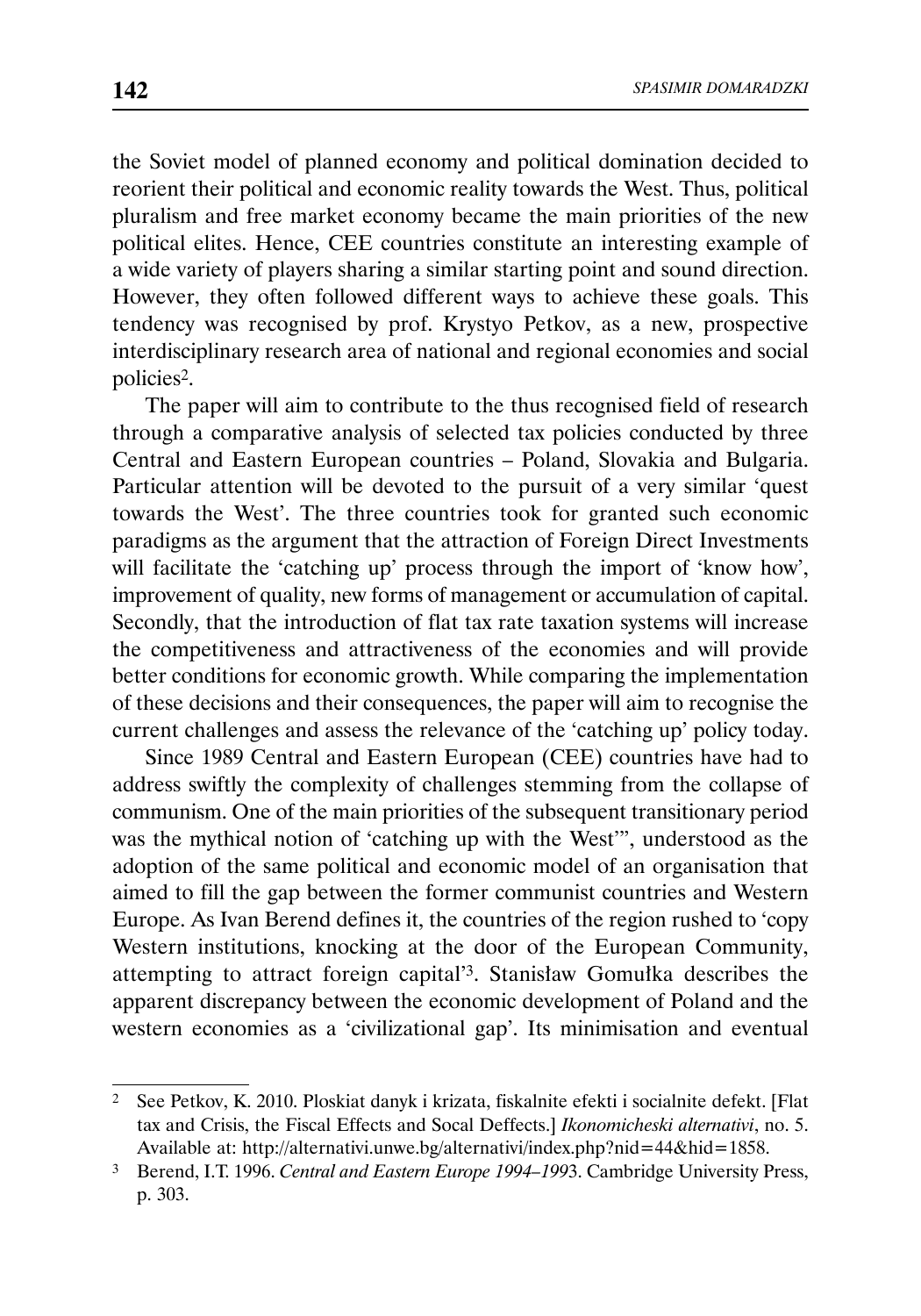overcoming were considered to be among the top three economic priorities4. Indeed, among the main targets of the economic 'catching up' was the accumulation of capital, decreasing the distance to West European countries as far as GDP was concerned and improving living standards. These ambitious plans required the introduction of profound reforms from the rails of the planned economy towards that of the free-market economy.

Among the most pressuring issues related to the process of transition was the establishment of a new, relevant and efficient taxation system5. Vazquez and McNab mentioned the need to mitigate the acute revenue problems expected to occur at the beginning of the transition; the need to develop tax systems to meet the peculiarities of each country; the selection of taxes that could be more easily enforced by weak administrations; the early introduction of VAT and excises and the elimination of export taxes and the prevention of high import taxes; the introduction of personal-income taxation for fiscal and educational purposes<sup>6</sup>. In such an environment, taxes had to ensure continuous revenues in order to finance state functions and to reorient the incentive structure, to facilitate enterprise restructuring and private sector development7. However, the emergence of the new tax systems was, just as most of the political actions in the early days of the transition, a response to the demands of the day, rather than a comprehensive and well-coordinated action synchronised with wider economic, and strategic objectives. Thus, the new taxation systems became leaky, complex, and unequal and subject to constant manipulations.

After twenty-five years, the countries of the region are now considered stable free market economies. All the former Central and Eastern Europe (CEE) Soviet satellites are members of the EU and active participants in the integration process. However, continuous economic emigration from the region and apparent discrepancy in the living standards in comparison

<sup>4</sup> Gomułka, S. 2014. Transformacja gospodarczo-społeczna Polski 1989–2014 i współczesne wyzwania. [Economic and social transformation of Poland 1989–2014 and contemporary challenges.] In: *Nauka*, no. 3, p. 7. Available at: http://www.pan.poznan.pl/ nauki/N\_314\_01\_Gomulka.pdf.

<sup>&</sup>lt;sup>5</sup> The gradual disappearance of state-owned enterprises constituting the main source of budget revenue, the need for wage controls in order to tame hyperinflation and the need to secure new sources of revenue demanded a reform of the tax systems.

<sup>6</sup> Martinez-Vazquez, J., McNab, R.M. 2000. The Tax Reform Experiment in Transitional Countries. *National Tax Journal*, vol. 53, no. 2, pp. 276–277.

<sup>7</sup> Gray, C.W. 1991. *The challenge of tax reform in Central and Eastern Europe*. Proceedings of the Annual Conference on Taxation Held under the Auspices of the National Tax Association – Tax Institute of America, vol. 84, p. 165.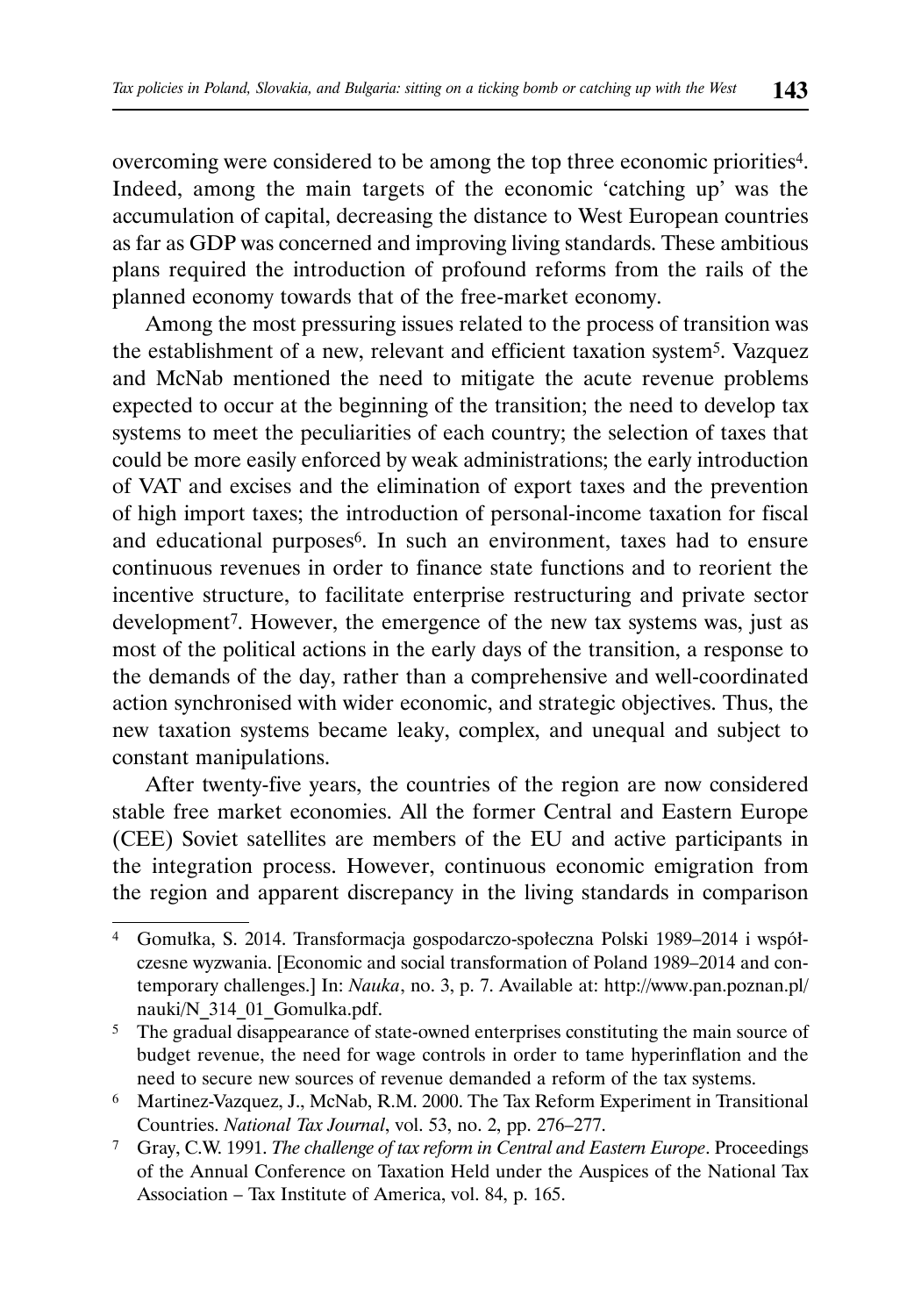to the 'old Europe' Member States, shows that despite all of the efforts, CEE countries still lag behind their Western partners in terms of wealth and economic development.

Having in mind these general tendencies in the region, Bulgaria, Poland and Slovakia's taxation systems constitute interesting focal points of reflection on the role and quality of taxation policy among the countries in transition in the region. Apparently, taxation policy itself is not a panacea for all the economic challenges of the countries in transition, but its practical implementation determines the pace of a country's economic development and the citizen's attitude towards the state.

The three countries constitute interesting examples of economies facing similar challenges and reaching for different solutions. In particular, they all went through debates concerning the progressive or flat tax taxation schemes which were supposed to be the solution not only for the confusing and complex tax systems that emerged throughout the nineties but also an answer to the demand for favourable conditions enhancing foreign direct investments (FDI). These investments were the needed 'missing element' allowing the post-communist economies to cumulate the necessary capital to catch up with the West.

Although at first glance pursuing a very similar goal, the three countries have substantially different taxation systems. Poland has a progressive one, Slovakia with its comprehensive flat-tax system reform was once considered to be the economic miracle of the region, whereas Bulgaria has the most 'orthodox' flat-rate tax system. Secondly, the Polish tax system is considered to be confusing and complex, but the Bulgarian and Slovak ones are labelled as simple and modern. The data from the annual reports of the World Bank contradict these perceptions. What makes the comparison even more confusing is the fact that the positioning of the three countries among the fastest growing economies in the EU does not correspond with their tax system structures, since Poland and Slovakia are among the top five countries, whereas Bulgaria is not<sup>8</sup>.

This paper will analyse whether the three countries' taxation policies are still relevant to the goal set up a quarter of a century ago. Moreover, it will evaluate whether the low tax rates designed among others to attract FDI's were justified. Thirdly, it will explore what the most pressuring challenges for

<sup>8</sup> European Commission. 2016. *Commission Staff Working Document, Country Report Poland 2016*, SWD(2016)89 final, 26 February 2016, p. 4. Available at: http://ec.europa. eu/europe2020/pdf/csr2016/cr2016\_poland\_en.pdf.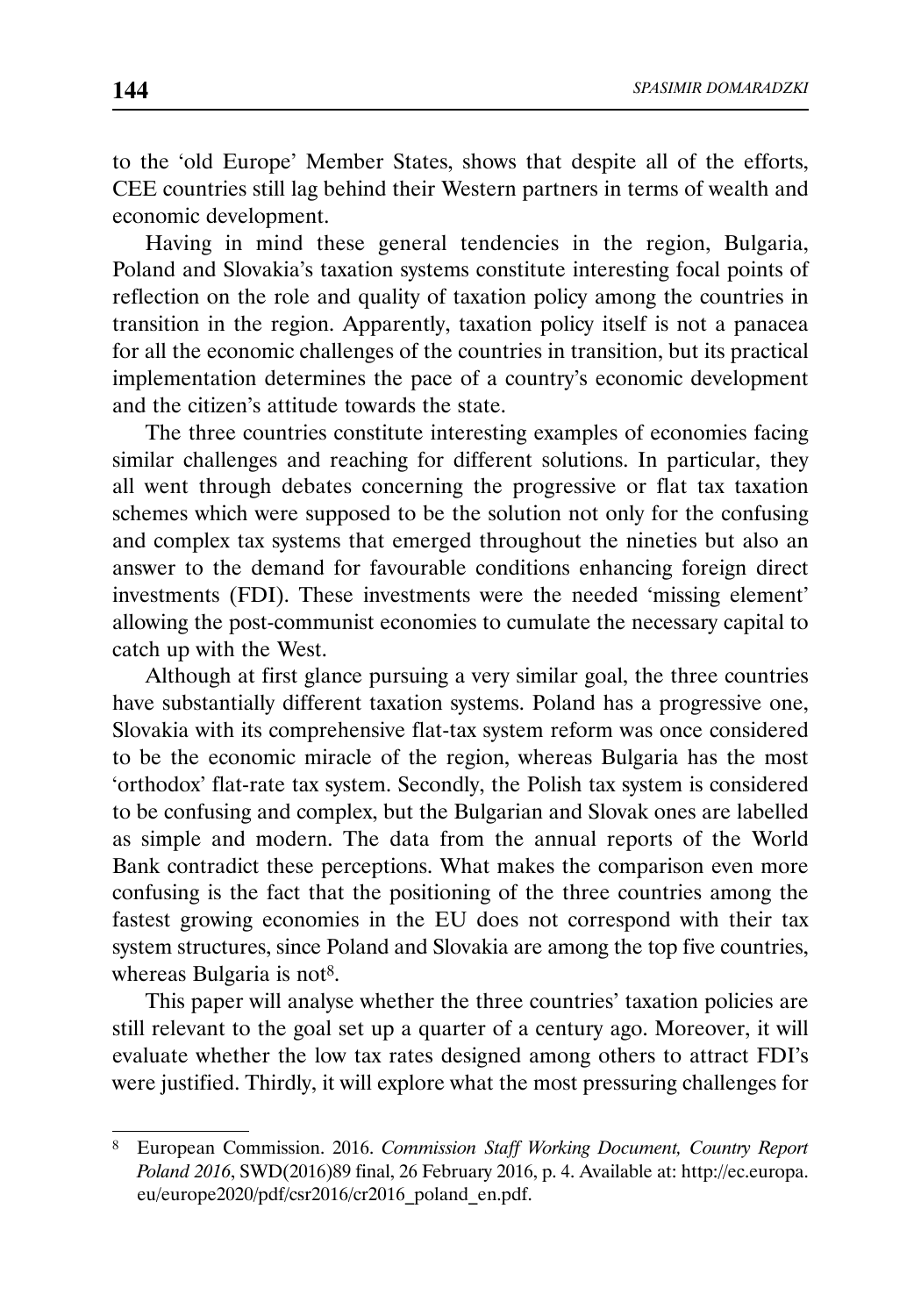the taxation systems in the three countries are and thus assess the relevance of the tax policies they pursued in the past. Finally, the paper will seek to answer whether the countries of the region are still on the right track or an urgent adjustment of their taxation policies is necessary to continue 'catching up with the West' and avoid the middle income trap.

## THE FLAT RATE TAX – A COMPARATIVE OVERVIEW

The turbulent period of the 1990s in the region influenced the development of a tax systems in each country. The internal attempts to organise the process of transition, the need to attract investments, the extensive tax abuse, and criminal economic activity, frequent legislative changes and inefficient administration required the introduction of a tax model that would not only stabilise the budget revenue but also comprehensively address transition challenges9. During the 1990s free market taxation systems were introduced in response to the pressuring need to secure revenues to the government budgets and as a consequence of the demands of the new free market economy. The communist system model of taxation, when the state would finance expenditures by transferring revenue from state firms, became irrelevant with the introduction of the privatisation processes in each country10. Therefore, new taxes had to be introduced, practically designing the fundamentals of new fiscal systems.

Along with the internal challenges of fiscal consolidation of the new democracies, external pressures also played a role. As Hilary Appel (2006) argued, 'the bulk of tax policymaking of that time falls outside the realm of domestic politics and is instead overwhelmed by external imperatives'11. Among others, the EU imposed tax harmonisation of value added tax (VAT) and excise duties prior to membership. On the other hand, 'the globalisation of finance and the internal competition for foreign direct investment have led governments to lower corporate tax rates in order to attract and maintain

 <sup>9</sup> On the problems with administration and customs see: Martinez-Vazquez, J., McNab, R.M. 2000. The Tax Reform Experiment in Transitional Countries. *National Tax Journal*, vol. 53, no. 2, pp. 273–298.

<sup>10</sup> See: Appel, H. 2011. *Tax Politics in Eastern Europe*. Ann Arbor: The University of Michigan Press, p. 25.

<sup>11</sup> Appel, H. 2006. International imperatives and tax reform, Lessons from Post-communist Europe. *Comparative Politics*, vol. 39, no. 1, p. 44.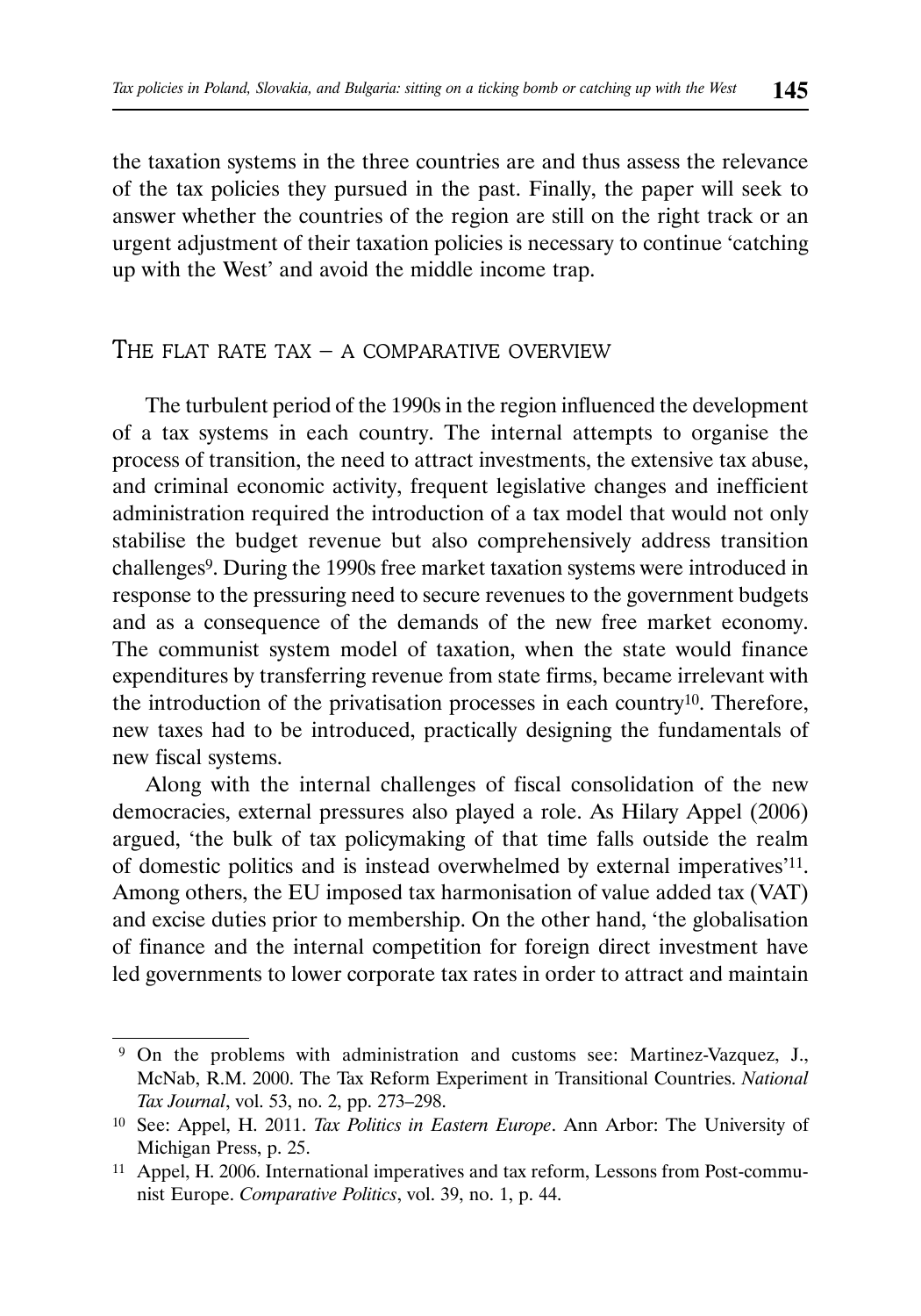investment levels'12. The consequences for policy makers in the region were apparent. The indirect-tax harmonisation fostered by the EU and the demands for global integration left 'very little room to manoeuvre in distributing the tax burden'. Until today, the tax structure in the three countries confirms the claim that the 'allocation of the tax burden between workers and business'13 was a logical consequence of these particular sets of priorities<sup>14</sup>. The introduction of personal income tax and corporate income tax was also in line with prospective membership in the EU. However, extended progressivity in personal-income taxation15 and high corporate income taxation soon turned out to be an obstacle for the emerging free market economies.

A flat income tax appeared to be the solution. The arguments behind the introduction of the flat tax were roughly the same throughout the region. The main purpose of the flat tax was to increase the economy's competitiveness while securing fiscal stability. Following the forerunners of the contemporary concept16, the flat tax encourages capital accumulation, which was one of the main purposes of the governments in CEE. It also leads to the growth of disposable income and enhances foreign investments, and promotes equal treatment of the taxpayers. By decreasing the tax burden on the wealthier part of society, it also stimulates further investments, savings, labour, and entrepreneurship. The flat tax also encourages political responsibility and features administrative simplicity. Thus, it is a remedy to tax evasion and an improvement of tax collection. The flat tax is supposed to eliminate the shadow economy and to encourage tax compliance. Eventually, the tax would

<sup>12</sup> *Ibidem*, p. 48.

<sup>13</sup> *Ibidem*, p. 46.

<sup>14</sup> Having said that, one should not forget that the nominal VAT tax rates can differ substantially from as low as 17% in Luxembourg to as high as 27% in Hungary.

<sup>15</sup> Before the 2003 reform in Slovakia in the PIT there were five band rates on income that ranged from 10 to 38%, In Poland until 2008 there were three thresholds from 19 to 40% and in Bulgaria four rates  $(20\%, 26\%, 32\%$  and  $40\%)$ . The corporate income in Slovakia was subject to withholding tax rates from 5% to 25%. In Bulgaria, according to the law of December 1997 corporations were taxed with 10% municipality tax and 30 or 20% central budget tax on the remaining part of the taxable profit. In Poland Corporate Income Tax was steadily decreased from as high as 40% in the eighties and steadily reduced to 32% by 2000. For more details on the taxation systems of the three countries see Bąk, M., Stanchev, K., Rencko, J. et.al. *Needs for Deregulation of the Tax Systems in Central and Eastern Europe, A Comparative Study, Bulgaria, Poland, Slovakia*. I.M.E Occasional papers, pp. 5–10.

<sup>16</sup> Hall, R.E., Rabushka, A. 2007. *The Flat Tax*. Hoover Classics, Hoover Press.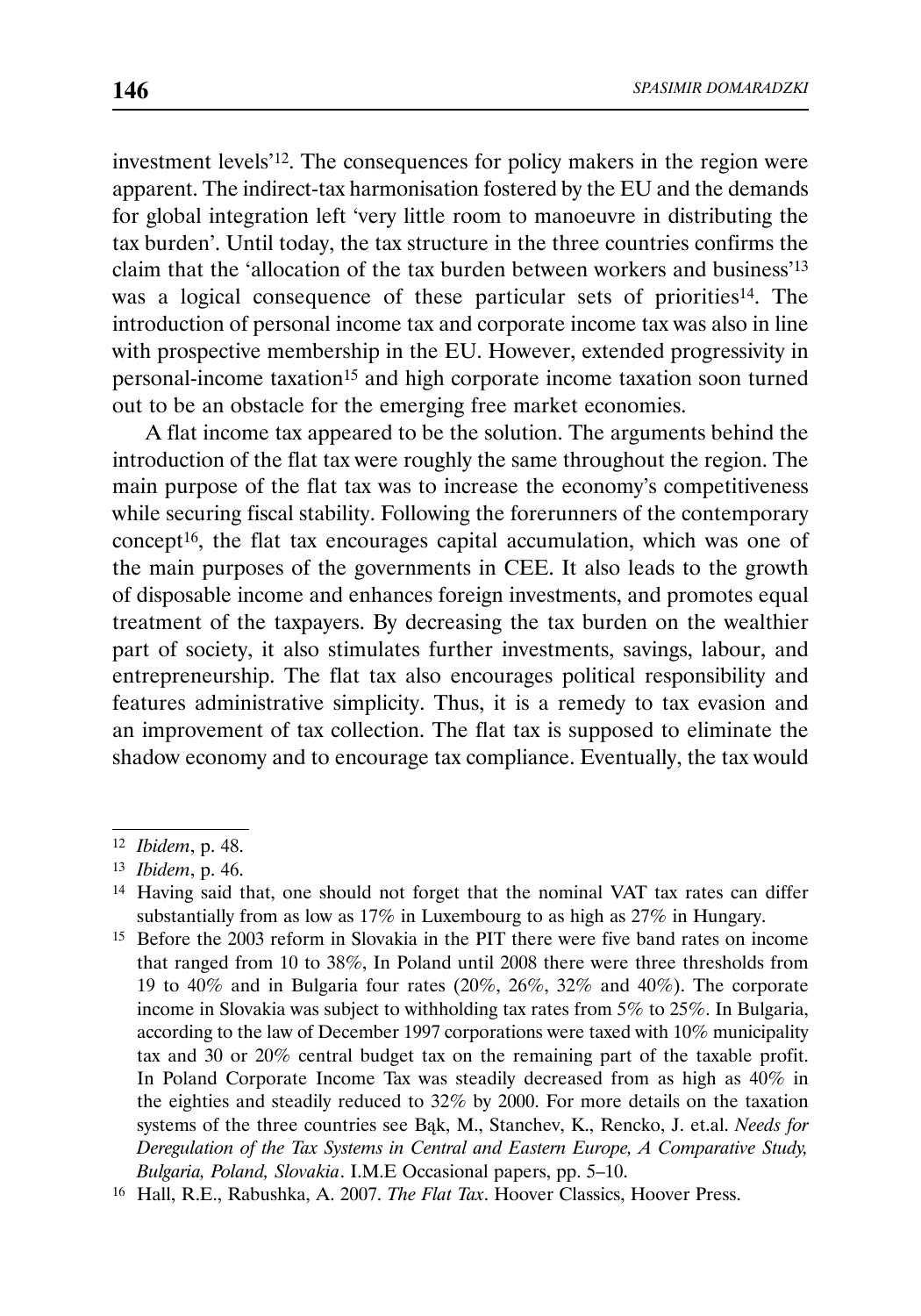lead to economic growth<sup>17</sup>. As Evans and Aligica emphasised, 'these normative dimensions allude to the certainty, convenience and fairness criteria set forth by [Adam] Smith that form the cornerstones of the classical liberal tradition'18. However, the distribution of wealth becomes more concentrated19.

Among the three countries subject to analysis, the flat tax was introduced in Slovakia and Bulgaria in 2004 and 2008 respectively. In Slovakia, the flat tax was introduced as a part of a comprehensive review of the tax regime, healthcare, social security, amendments to the commercial and criminal codes and significant improvements in the business environment<sup>20</sup>.

Chart 1

#### The tax system in Slovakia as introduced by the reform of 01.01.200421

The system is based on five key measures:

- 1. Implementation of flat personal and corporate income tax rate at the level of 19% (before: 5 tax brackets from  $10\%$  to 38% for individuals and 25% for legal entities plus huge number of exceptions and special rates)
- 2. Unification of VAT rates at the level of 19% (14% and 20% before)
- 3. Elimination of dividend tax
- 4. Elimination of gift tax, inheritance tax, and real estate transfer tax
- 5. Elimination of almost all exceptions, deductible items, special regimes and special rates

21 As provided by Mikloś, I., *Ibidem*.

<sup>17</sup> About the flat tax in Bulgaria see Ganev, P. 2007. *Pravo v desetkata*. [*The bullseye.*] 11 September 2007. Available at: http://ime.bg/bg/articles/prawo-wdesetkata/#ixzz3sDL4asiw; Angelov, G. 2007. *Danyci i danychna politika*. [*Taxes and tax policy*.] Institute for Market Economy. Available at: http://ime.bg/bg/articles/danyci-idanychna-politika; In Slovakia: Chren, M. *Unfair competition? Slovak Tax Reform*, p. 9, presented at the colloquium 'Perspectives on International Tax competition' organised by the Liberal Institute of the Friedrich-Naumann-Stiftung. Potsdam 3. December 2005. Available at: http://www.fnf.org.ph/downloadables/Slovakia's%20Tax%20 Policy.pdf; Pogatsa, Z. 2009. Tatra Tiger: Growth Miracle or Belated Recovery? *Acta Oeconomica*, vol. 59, no. 4, pp. 377–390; Moore, D. 2005. *Slovakia's 2004 Tax and Welfare Reforms*. IMF Working Paper, WP/05/133 July 2005.

<sup>18</sup> Evans, A.J., Aligica, P.D. 2008. The Spread of the Flat Tax in Eastern Europe, A Comparative Study. *Eastern European Economics*, vol. 46, no. 3, p. 50.

<sup>19</sup> *Ibidem*.

<sup>20</sup> Mikloś, I. *Slovakia, A Story of Reforms*, p. 4. Available at: http://www.upms.sk/media/ Slovakia\_A\_story\_of\_reforms.pdf, and EBRD. *Transition Report 2013, Stuck in Transition*, p. 51. Available at: http://www.ebrd.com/downloads/research/transition/ tr13.pdf.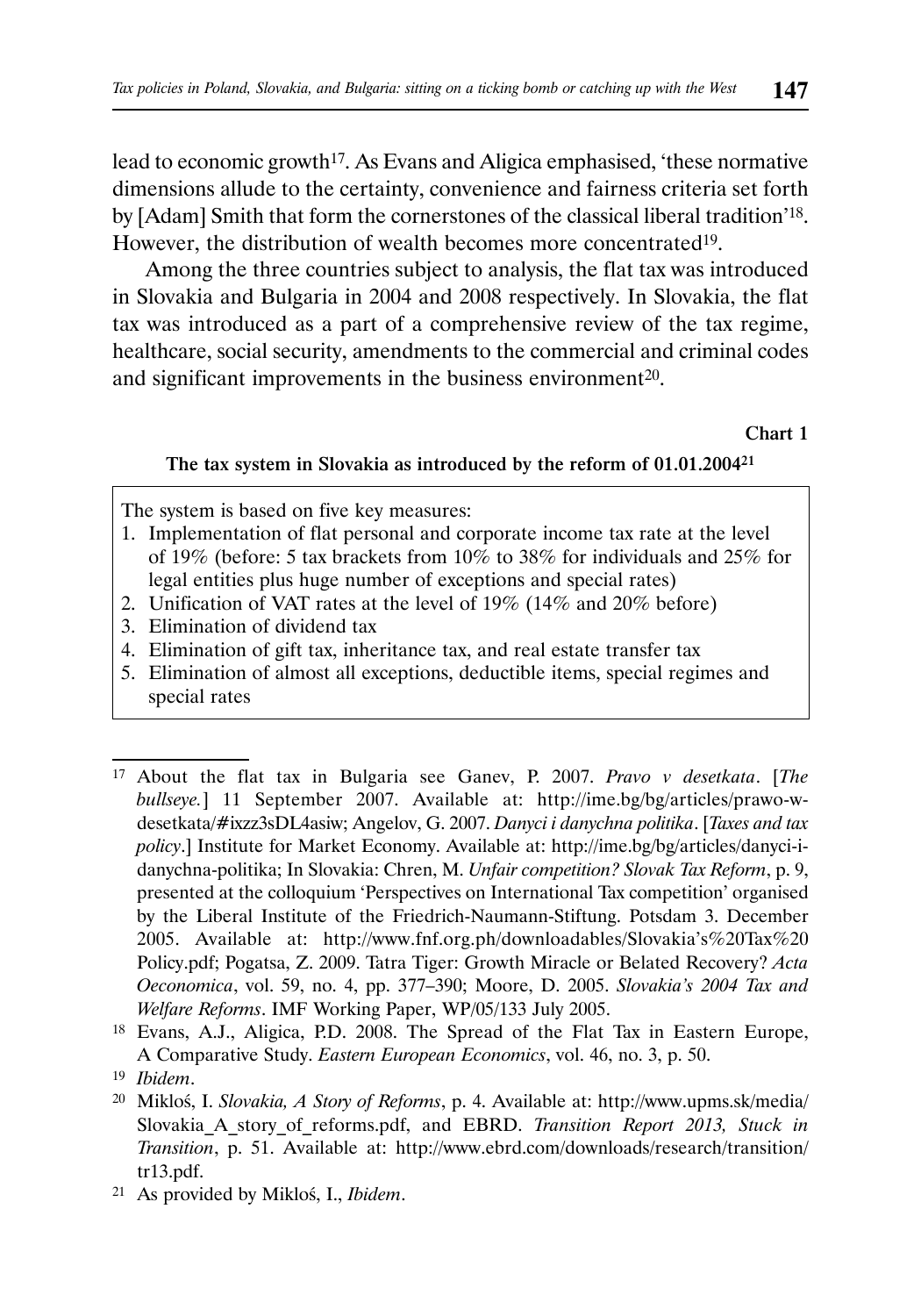The reform was also subordinated to the goal of entering the Eurozone as soon as possible and therefore of bringing the public budget deficit below 3 percent of gross domestic product by 2006. 'In other words, a political condition for the tax reform to gain support from the political leaders was that its overall impact on the fiscal position of the Slovak government will not be negative'22.

The reform broadened the tax base, shifted the tax burden from direct to indirect taxation, and was accompanied by cuts in social security. The 19% flat tax rate applied to personal and corporate income and VAT. The inheritance and gift tax and the real estate transfer tax were among the 21 taxes abolished from 1 January 200523. Remarkably, through the preservation of a high tax-free threshold, the tax retained one of the key features of progressive taxation, namely its distributive role. Moreover, since the poverty line is subject to annual adjustment to take into account inflation, the Slovak government prevented the 'hidden' or 'inflationary' increase of the real tax burden due to the inflation of nominal income24.

Last but not least, as M. Chren pointed out over a year after the reform, 'The tax reform meant much more than just changes in the tax rates. Its ultimate aim was to transform the Slovak tax system into one of the most competitive ones in the developed countries'. As he continued 'today, the new Slovak tax system is competitive mainly because of the unusually high degree of its efficiency, transparency and non-distortiveness'25. In short, the Slovak tax system remained progressive but to a lesser degree<sup>26</sup>.

<sup>22</sup> Chren, M., *op. cit*., p. 14.

<sup>23</sup> OECD, Centre for Tax Policy and Administration. *Tax reforms Policy in the Slovak Republic*. Available at: http://www.oecd.org/tax/tax-policy/37154700.pdf.

<sup>24</sup> Chren, M., op. cit.; I. Mikloś argues that 'it was necessary to decrease tax burden of high income groups (because the rates for the highest income groups decreased even by half, from 38% to 19%) and the lowest income groups, where on the contrary the rates increased from 10% to 19%. This objective that ensured also political pass of tax reform was ensured by significant almost 2,5 times higher increase of non-taxable income, which in addition is valorised. In result of this precaution, the real effective tax burden decreases also to the groups with low income. Effective rate is therefore still progressive; people with low income do not pay anything, while high incomes are taxed almost with 19%.'. See *Slovakia, A Story of Reforms, Change of the socio-economic model with limited liability*. Available at: http://www.upms.sk/media/Slovakia\_A\_story\_ of\_reforms.pdf.

<sup>25</sup> Chren, M., *op. cit*.

<sup>26</sup> See Moore, D. *Slovakia's 2004 Tax and Welfare Reforms*. IMF Working Paper, WP/05/133 July 2005 and Kahanec, M. et al. *GINI growing inequalities impacts. Growing inequalities and their impacts on the Czech Republic and Slovakia, Country report for*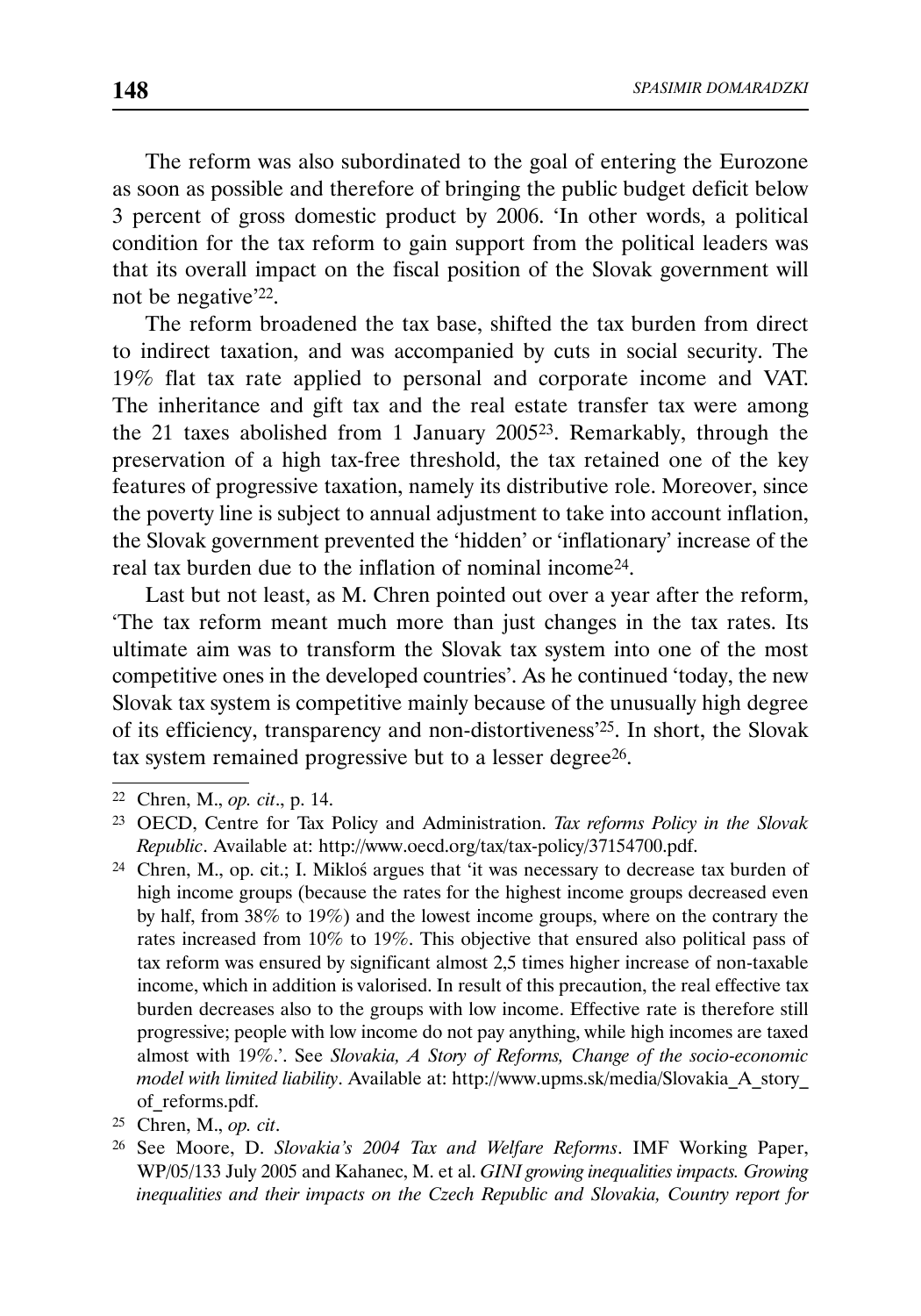In Bulgaria, the implementation was more gradual with the introduction of a 10% dividend tax in 2007 and 10% personal-income and corporateincome taxes in 2008. The main specifics of the Bulgarian flat tax are the introduced tax rates, which up until today are the lowest in nominal terms among the CEE countries (10%). Secondly, the tax free threshold was removed and various tax benefits were eliminated. Thus, the Bulgarian flat tax is the most 'orthodox' one. The reform was also completed gradually because comprehensive social security reform was introduced in two phases – in 2007 and 200827. Nevertheless, despite the fact that the reform was broadly revenue neutral as a result of the shift from direct to indirect taxation<sup>28</sup>, high labour costs remained a substantial obstacle to the comprehensive exploitation of the opportunities stemming from the flat tax reform.

Poland, almost simultaneously with Bulgaria, also advanced changes to its taxation system by introducing alternative flat personal income and corporate income taxes. In Poland, the personal income tax had already been introduced in 199229. In 2004, three progressive thresholds (19, 30 and 40%) were established30. Five years later, the thresholds were reduced to two (18% and 32%) while the nominal taxation thresholds were increased, thus confirming the tendency to decrease tax progressivity31.

| Personal income taxable<br>base in PLN |        | Tax                                                                     |
|----------------------------------------|--------|-------------------------------------------------------------------------|
| more than                              | up to  |                                                                         |
|                                        | 85,528 | 18 per cent minus tax-reducing amount of PLN 556.02                     |
| 85,528                                 |        | PLN $14,839.02 + 32$ per cent of the sum exceeding<br><b>PLN 85,528</b> |

*The Czech Republic and Slovakia*, p. 113. Available at: http://gini-research.org/system/ uploads/511/original/Czech\_Slovak.pdf?1377869960.

| l`able |  |
|--------|--|
|        |  |

<sup>27</sup> Ganev, P. 2007. *Pravo v desetkata*. [*The bullseye.*] 11 September 2007. Available at: http://ime.bg/bg/articles/prawo-w-desetkata/#ixzz3sDL4asiw.

<sup>28</sup> OECD, Centre for Tax Policy and Administration. *Tax reforms Policy in the Slovak Republic*. Available at: http://www.oecd.org/tax/tax-policy/37154700.pdf, p. 4.

<sup>29</sup> Szczodrowski, G. 2007. Polski system podatkowy. [*Polish tax system*.] Warszawa: Wydawnictwo naukowe PWN, p. 67.

<sup>30</sup> A 50% threshold was also proposed, but Poland's Constitutional Court rejected it.

<sup>31</sup> Russel, P. 2008. Podatek liniowy. [Flat tax.] *Infos Biuro Analiz Sejmowych*, no. 16/40, p. 4.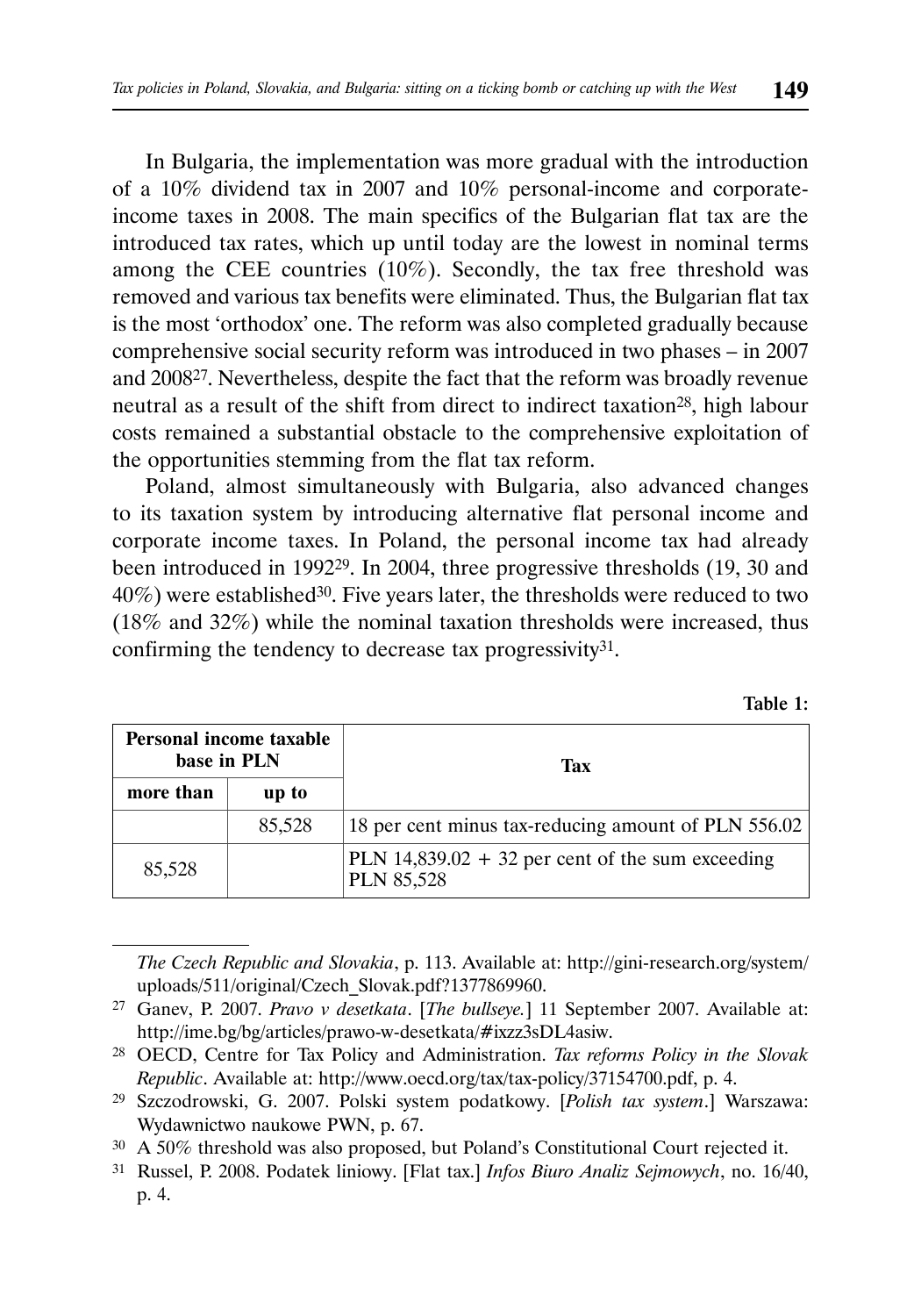Simultaneously, 19% flat personal-income tax was introduced in 2009 as an alternative to the existing progressive taxation for persons conducting business activity as one of the taxation options. The taxpayer decides about the form of taxation. However, by selecting the flat rate option, one would no longer have access to tax exemptions, including preferential tax treatment for spouses and single parents. At this point, the existence of numerous tax reliefs appears to be crucial: since most taxpayers were over the 32% threshold up until 2009, it did not automatically mean that they would select the 19% flat rate. The advantages of progressive tax relief require meticulous calculation of each case that qualifies for the alternative methods of taxation. During the past five years, however, the group of people selecting the flat rate tax grew steadily.

To summarise, despite the profound flat-rate tax reform conducted in Slovakia, in Poland and Slovakia the systems retained a degree of progressivity due to the presence of a threshold below which personal income remained tax free. In Poland, the reduction of the thresholds was drastic, and *de facto* led to a flat-rate tax system for personal income. In other words, the noticeable tendency to flatten the tax rates, the alternative flat rate tax on personal income and the corporate income flat rate indicate Poland's drift towards the same flat rate trend in the region. However, the system retains non-taxable minimum and numerous tax reliefs for personal taxation, thus making the system a regional Quasimodo. On the other hand, Bulgaria's flat rate tax system appears to be the most radical in terms of eliminating non-taxable minimum and numerous tax deductions.

What seems to be quite apparent is that the three countries followed a very similar taxation policy of the steady reduction of tax rates. (see Table 2 below) This trend was further encouraged by the regional tax competition in pursuit of foreign direct investments. However, the social consequences of these policies remain on the flipside.

Although this paper does not intend to delve into the discussion on the redistributive role of taxation and the alternative notions of equality, the taxation trends in the three countries require a brief comment. According to the supporters of the flat tax, its egalitarianism stems from the fact that every individual is taxed evenly with the same percentage. However, the critics argue that such an approach ignores the fact that the value of money is different for those who earn more than those who earn less. The Slovak reforms took this precaution into consideration and accommodated the flat tax reform through simultaneous substantial increase of the non-taxable minimum and the introduction of new forms of targeted social compensations to ensure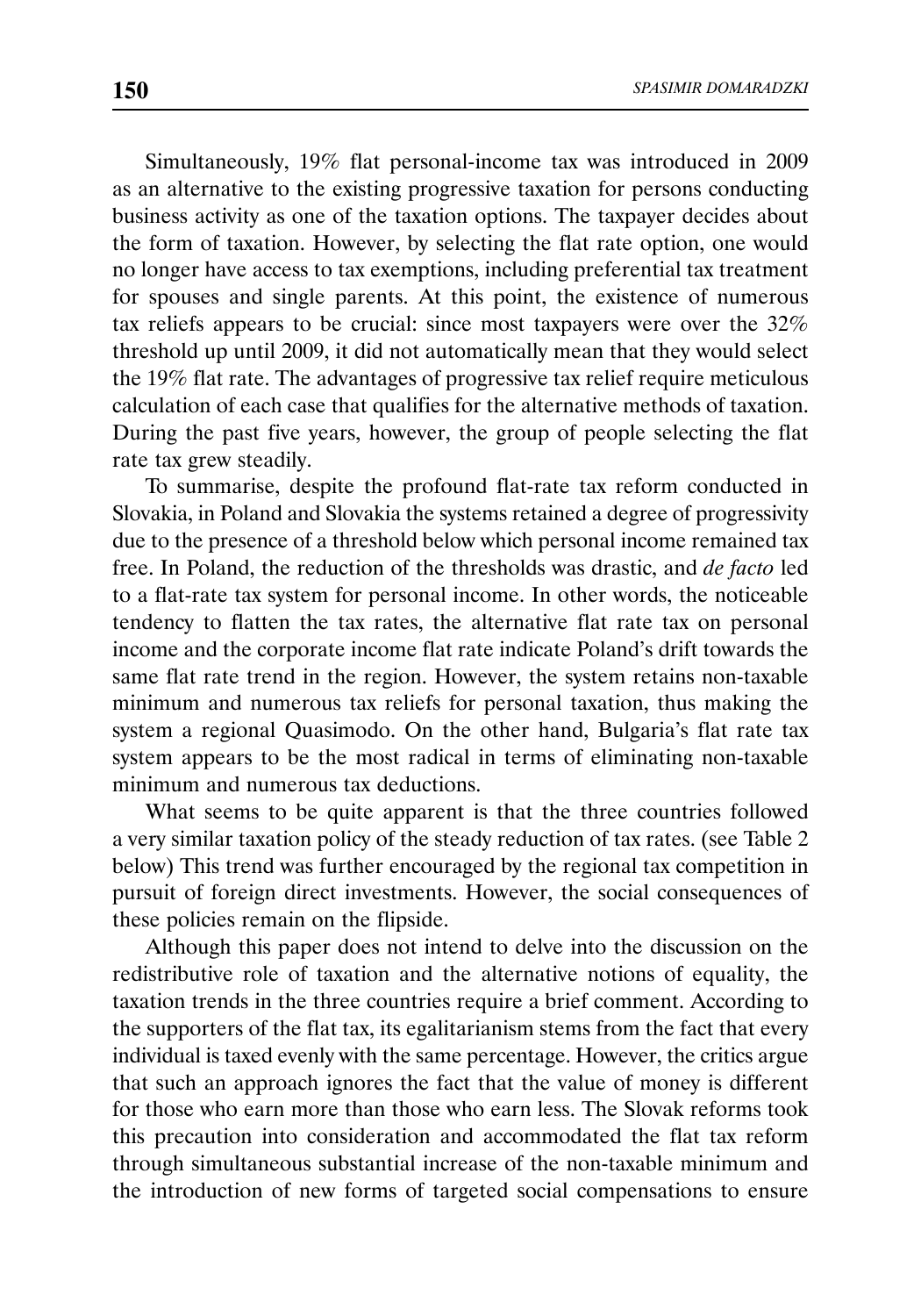a fairer distribution of income, particularly benefiting low and medium income households and families with children32. However, in Bulgaria the extension of the tax base and the elimination of non-taxable minimum meant that the tax burden was substantially shifted onto the low-income and middle class of the society33. Paradoxically, in Poland the introduction of optional flat rate taxation for self-employed, the decrease of thresholds and relatively high set up of the second threshold practically introduced a flat rate tax for over 95% of the society, but at the same time retained the existing tax deductions and benefits. Thus, the Polish and Slovak systems retained the essence of the taxation system distributive role, whereas Bulgaria ignored this aspect.

Having in mind these national characteristics, it becomes difficult to conclude unequivocally who benefits more from the flat tax – the poorer or richer parts of the society. The devil remains in the details. The Slovak case reveals that the reforms can be crafted in a way that each part of the society can be better off than before the reforms, but this is because the flat tax was reconciled with such splinters of progressive taxation as non-taxable minimum and family benefits. On the other hand, the Bulgarian case reveals the congenital defect of the dogmatic understanding of equality as solely the even implementation of the same tax rate.

Another observation from the comparative research of the taxation reforms in the three countries is that the introduction of the flat tax system in its orthodox form seems to be impossible through genuine democratic process. This argument does not mean to undermine the tax reforms in these countries as illegitimate or non-democratic, but to emphasise that where the reforms were subject to open social debate, the trade-off that was achieved was a practical 'progressivisation' of the flat tax in order to obtain the necessary political approval. In Slovakia the flat tax reformers had to agree to such shape of the reform that will secure the interests of weaker groups in the society. Because the promoters of the flat tax in Poland were aware of the consequences, the introduction of the flat tax was approached differently. Instead of a lofty and loud flat tax reform the progressive tax system was flattened reaching results similar to the Slovak ones. In Bulgaria, where the flat tax reform was a subject to a successful lobbying with the

<sup>32</sup> Chren, M. *Unfair competition? Slovak Tax Reform*, p. 10.

<sup>33</sup> See Hristoskov, Y. 2010. Ploskiat danyk, mit i realnosti. [Flat Tax, Myth and Reality.] In: *Ikonomicheski Alternativi*, no. 5, p. 59, also European Commission. 2016. *Commission Staff Working Document, Country Report Bulgaria 2016*, SWD(2016) 72 final, 26 February 2016, p. 5. Available at: http://ec.europa.eu/europe2020/pdf/csr2016/ cr2016\_bulgaria\_en.pdf.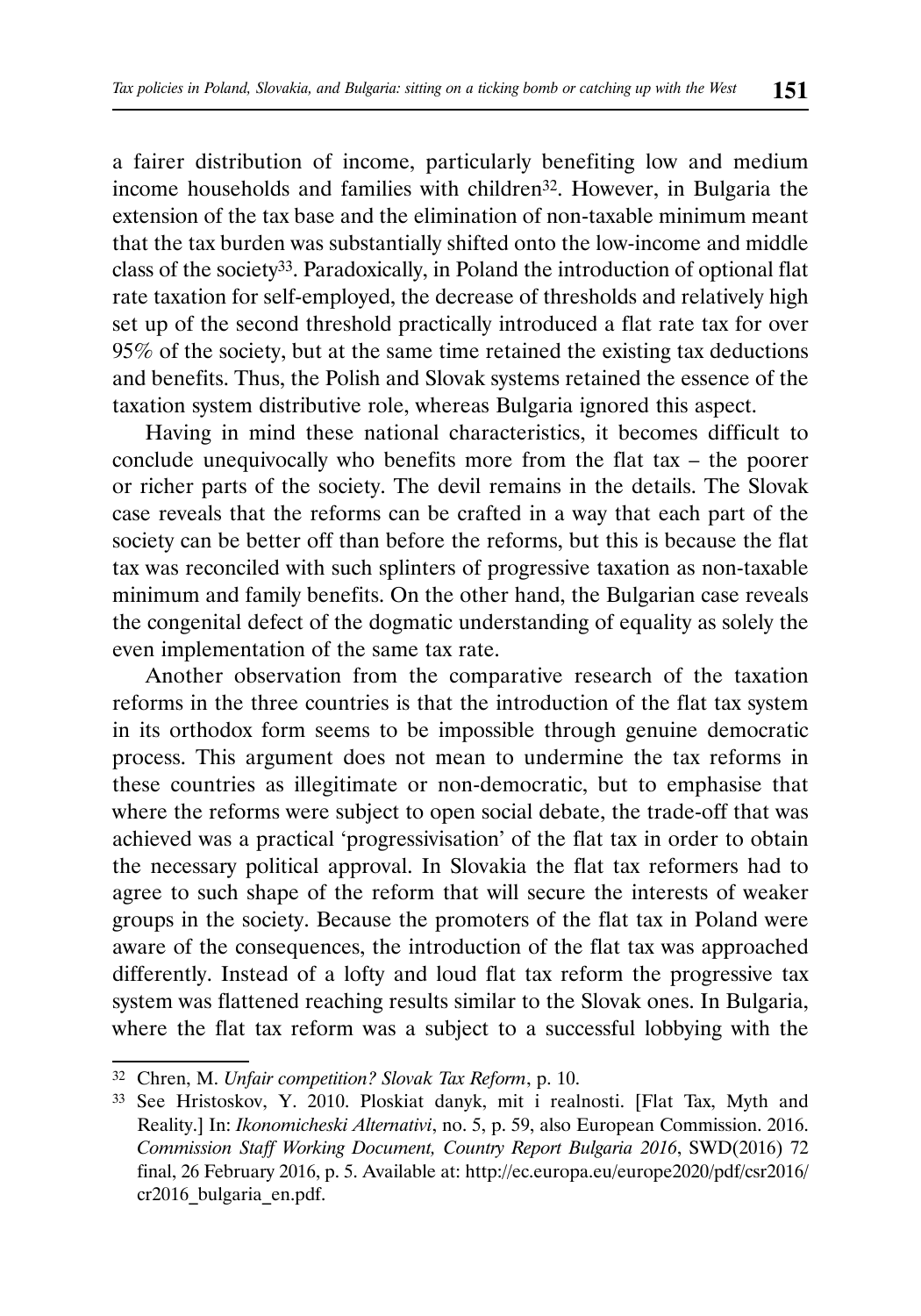government34 and the reform was imposed instead of agreed, its 'orthodox' form is a subject of permanent and strong criticism from a vast spectrum of economists, trade unions and politicians<sup>35</sup>.

Tax reforms have substantial implications for the entirety of social, economic and political relations. Hence, their prudent crafting needs to rely among others, on the argument that the economy and thus the society will be better off after the reform in a reasonable perspective. The introduction of the flat tax was supposed to resolve numerous internal and external challenges. Among the former were decreasing tax avoidance and defeating the grey economy, decreasing unemployment, improving tax collection and boosting economic growth. Among the latter is the pressure of regional tax competition and the need to attract foreign direct investments. The tax reforms in the three countries reveal that the benefits from the implementation of the flat tax are automatic for the wealthier part of the society, whereas the protection of the lower income groups requires additional effort. Thus, in order to justify the implementation of the flat tax reforms, it is necessary to prove that the reform indeed improved the performance in these fields. The next two parts will focus on the foreign direct investment experience of the three countries and its correlation with the flat tax reforms and subsequently on the above mentioned internal challenges.

## THE TAX COMPETITION AND FOREIGN DIRECT INVESTMENTS IN THE THREE COUNTRIES

Among many essential aspects of the flat tax reform, tax competition in the region deserves particular attention. In the early days of the transition, countries throughout Central and Eastern Europe introduced numerous tax holidays and exemptions<sup>36</sup>. They were necessary to revive the economies, integrate the former socialist economies with the West, attract technological

<sup>&</sup>lt;sup>34</sup> In Bulgaria the flat tax was introduced by the officially socialist government of Sergey Stanishev.

<sup>35</sup> On the process of implementation of the flat tax reforms in Slovakia see Fisher, S., Gould, J., Haughton, T. 2007. Slovakia's neoliberal turn. *Europe-Asia Studies*, vol. 59, no. 6, pp. 977–998; On Bulgaria see Petkov, K. 2010. Ploskiat danyk i krizata, fiskalnite efekti i socialnite defekt. [Flat tax and Crisis, the Fiscal Effects and Socal Deffects.] *Ikonomicheski alternativi*, no. 5. Available at: http://alternativi.unwe.bg/alternativi/ index.php?nid=44&hid=1858 and the remaining chapters on flat tax in the volume.

<sup>36</sup> Martinez-Vazquez, J., McNab, R.M. 2000. The Tax Reform Experiment in Transitional Countries. *National Tax Journal*, vol. 53, no. 2, pp. 273–298 (277).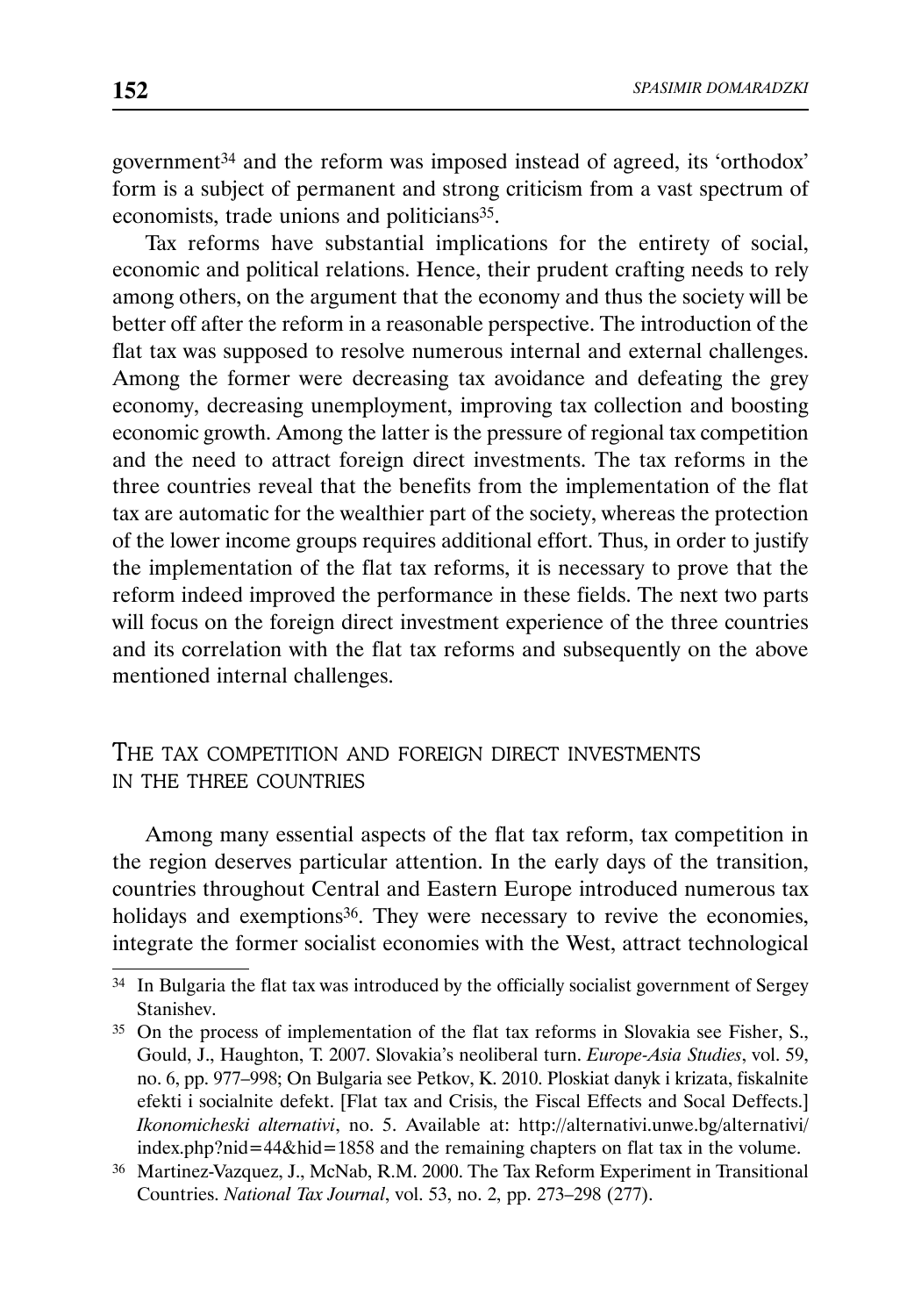know-how and provide employment opportunities since the high unemployment rates were a pressuring social, political and economic issue<sup>37</sup>. Additionally, the perspective of EU membership required the adoption of EU legal standards. In such an environment, the establishment of friendly tax environments became tools in the race for foreign direct investments (FDI). Before the introduction of the flat tax in Slovakia and Bulgaria, expectations for FDI inflows ran high. Thus, in the period between 2004 and 2008, the three countries decreased their top statutory tax rates in personal and corporate income taxation as presented in the table below:

| able |  |
|------|--|
|------|--|

|         | Top personal income tax rate % |      |      |      |      | Top corporate income tax rate $\%$ |      |      |      |      |
|---------|--------------------------------|------|------|------|------|------------------------------------|------|------|------|------|
|         | 1995                           | 2000 | 2005 | 2010 | 2015 | 1995                               | 2000 | 2005 | 2010 | 2015 |
| BG      | 50                             | 40   | 24   | 10   | 10   | 40                                 | 32.5 | 15   | 10   | 10   |
| PL      | 45                             | 40   | 40   | 32   | 32   | 40                                 | 30   | 19   | 19   | 19   |
| SK      | 42                             | 42   | 19   | 19   | 25   | 40                                 | 29   | 19   | 19   | 22   |
| EU Avg. | 47.2                           | 44.6 | 40.4 | 38.6 | 39.3 | 35                                 | 32   | 25.3 | 23.2 | 22.8 |

Source: European Commission, Directorate General for Economic and Financial Affairs (ECFIN) and Directorate General for Taxation and Customs Union (TAXUD). 2015. *Tax reforms in EU Member State 2015, Tax policy challenges for economic growth and fiscal sustainability*. Institutional Paper 008, p. 107. September 2015. Available at: http://ec.europa.eu/economy\_finance/publications/eeip/pdf/ip008\_en.pdf.

Furthermore, each of these countries continued to provide additional assistance to prospective foreign investors. Already in 1997 Bulgaria adopted its Law on foreign investments which, among others, allowed special treatment for 'priority investment projects' which had to meet at least one of the following criteria: to exceed 5 million USD; to create more than 100 new workplaces; to invest in regions with the excessively high unemployment rate. The incentive for such investments was the tax exemption. Special investment classes also determined the government's assistance to investors<sup>38</sup>.

<sup>37</sup> Popescu, G.H. 2014. FDI and Economic Growth in Central and Eastern Europe. *Sustainability*, vol. 6, 8149–8163, p. 8150. DOI: 10.3390/su6118149.

<sup>38</sup> Białek, Ł. Pulse of the region: Overview of Foreign Direct Investment in Central and Eastern Europe. *Bulletin of Central and Eastern Europe*, no. 3, pp. 7–8. Ganchev, D. 2010. Prekite chuzhdestranni investicii za perioda 1992–2008 g. – izvodi i novi predizvikatelstva. [Foreign direct investment in the period 1992–2008 – conclusions and new challenges.] *Ikonomicheski alternative*, no. 2, pp. 40–56.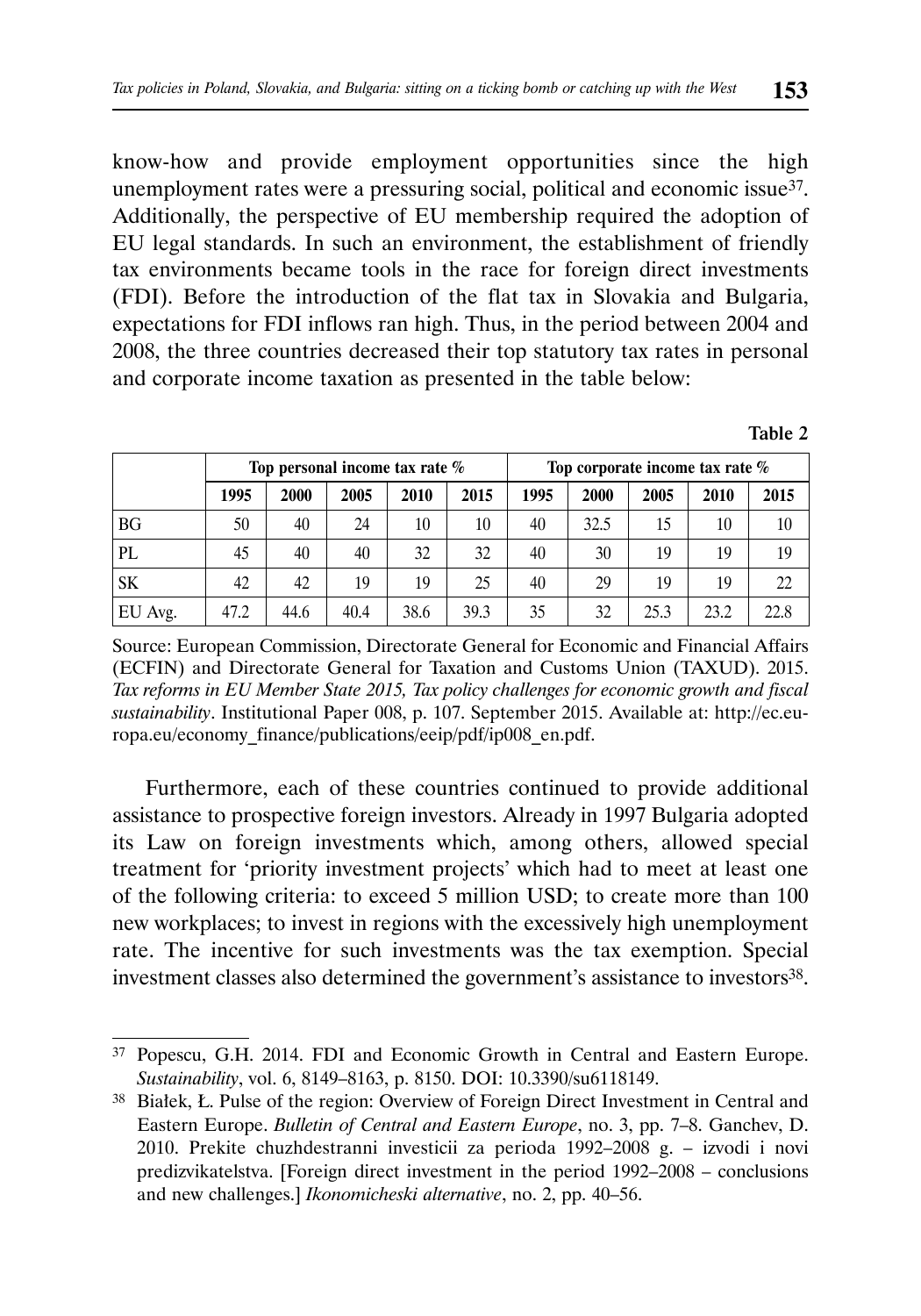The introduction of the flat corporate income tax of 10% in 2008 was another substantial step in creating such a favourable environment.

In Poland, prospective foreign investors could rely on Multiannual Support Programmes, Cash Subsidies, Real Estate Tax Exemptions or Special Economic Zones (SEZ)39. SEZs provide certain benefits such as a corporate tax exemption, support for new investment projects and grants for creating new jobs40. Slovakia remains the country with the best organised and most transparent investment regulations, designed to meet the need of companies in manufacturing, technology, services or tourism. The state covers 50% of the investment costs, and the minimum investment amount (3.5, 7 or 14 million Euro) depends on the unemployment rate in the region $41$ . Particular attention is also paid to Research & Development: state grants encourage the transfer of such R&D centres to Slovakia42.

Figure 1



FDI Inflow to Selected Countries in 2003–2014

state aid regulations.

<sup>39</sup> The fourteen SEZs established in Poland are not subject to the European Commission

<sup>40</sup> Białek, Ł., *op. cit.*, p. 64; Allen & Overy. 2001. *Foreign Direct Investment in Central and Eastern Europe*; OECD. 2012. *FDI in Figures*. Available at: http://www.allenovery.com/ SiteCollectionDocuments/Foreign%20direct%20investment%20in%20Central%20 and%20Eastern%20Europe.PDF.

<sup>41</sup> Białek, Ł., *op. cit.*, p. 68.

<sup>42</sup> *Ibidem*, p. 68–69.

<sup>43</sup> http://data.worldbank.org/indicator/BX.KLT.DINV.CD.WD?page=2.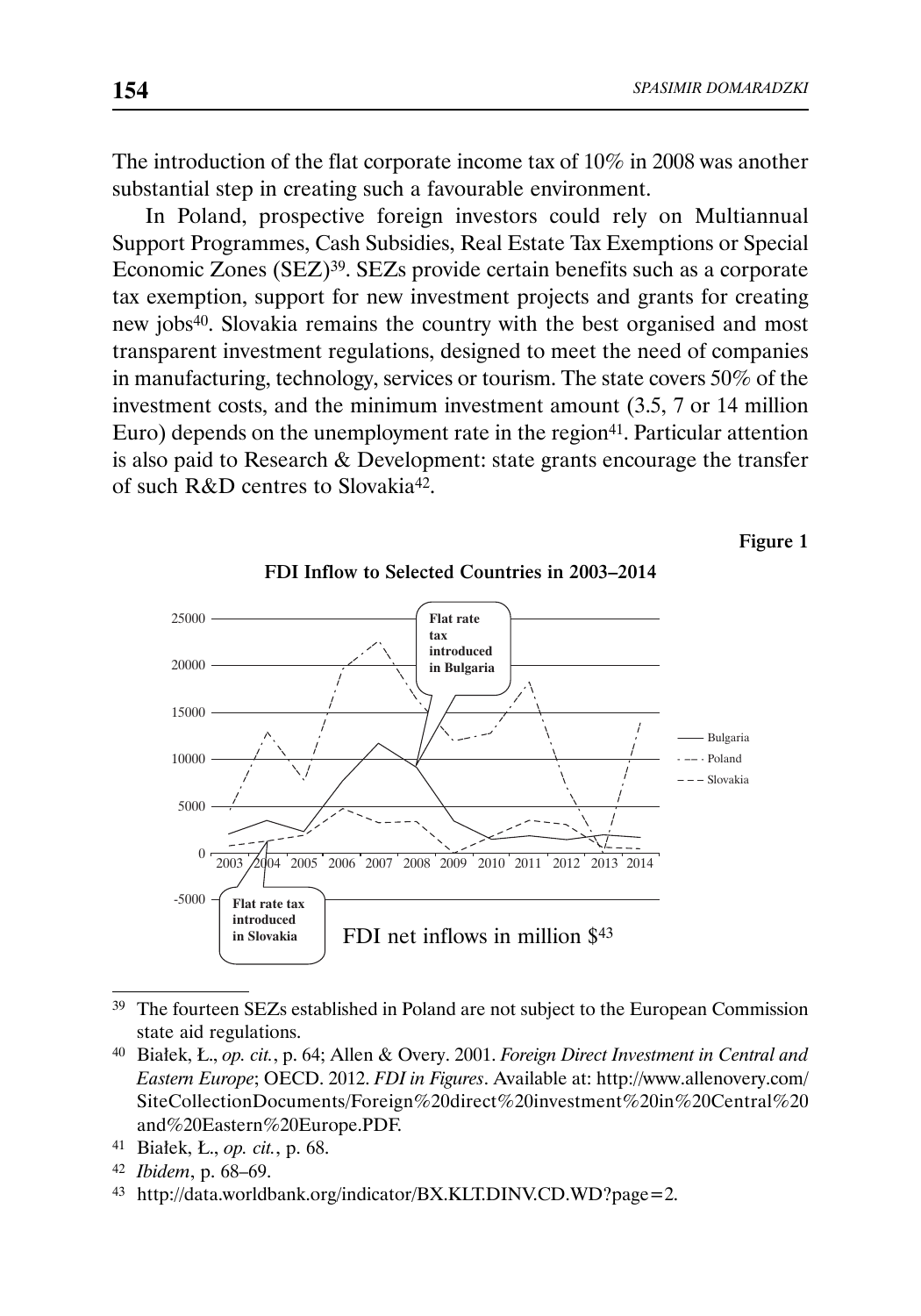The FDI inflow data for the period 2003–2014 deserve a closer look. So far, we have concluded that the taxation systems of Poland and Slovakia are only nominally different, whereas in their essence they are very much the same. However, the Bulgarian flat rate tax is much more 'orthodox'. The second important observation is that the conditions for FDIs in the analysed period were not the same. One of the consequences of the global financial crisis of 2007–2008 was the reduction of foreign investment activity at least in the first year after the crisis. The third factor is the membership in the EU. Poland and Slovakia joined it in May 2004 and Bulgaria in January 2007.

The FDI inflow data reveal that there is no direct connection between the introduction of the flat rate personal and corporate income taxation and the growth of foreign investments. Reversely, the membership in the EU seems to be a good catalyst for foreign investments around the moment of joining the Union. The three countries' FDI substantially increased around the time of obtaining the membership.

Secondly, the economic crisis did not cause a substantial change in the FDI outflow, but significantly decreased the level of inflow. Thirdly, the country with the highest foreign direct investments is Poland, where the taxation system is often recognised as complex, unclear and most importantly for the survey – not a flat rate.

FDI Outflow in 2003–2014





Bulgaria --- Poland  $---$  Slovakia

In the period 2004–2008, Poland could boast of 802 FDI projects. Bulgaria and Slovakia had 287 and 305 respectively. All the countries faced a decline of FDI projects in the period 2009–2013 (Poland by 180, Slovakia by 104 and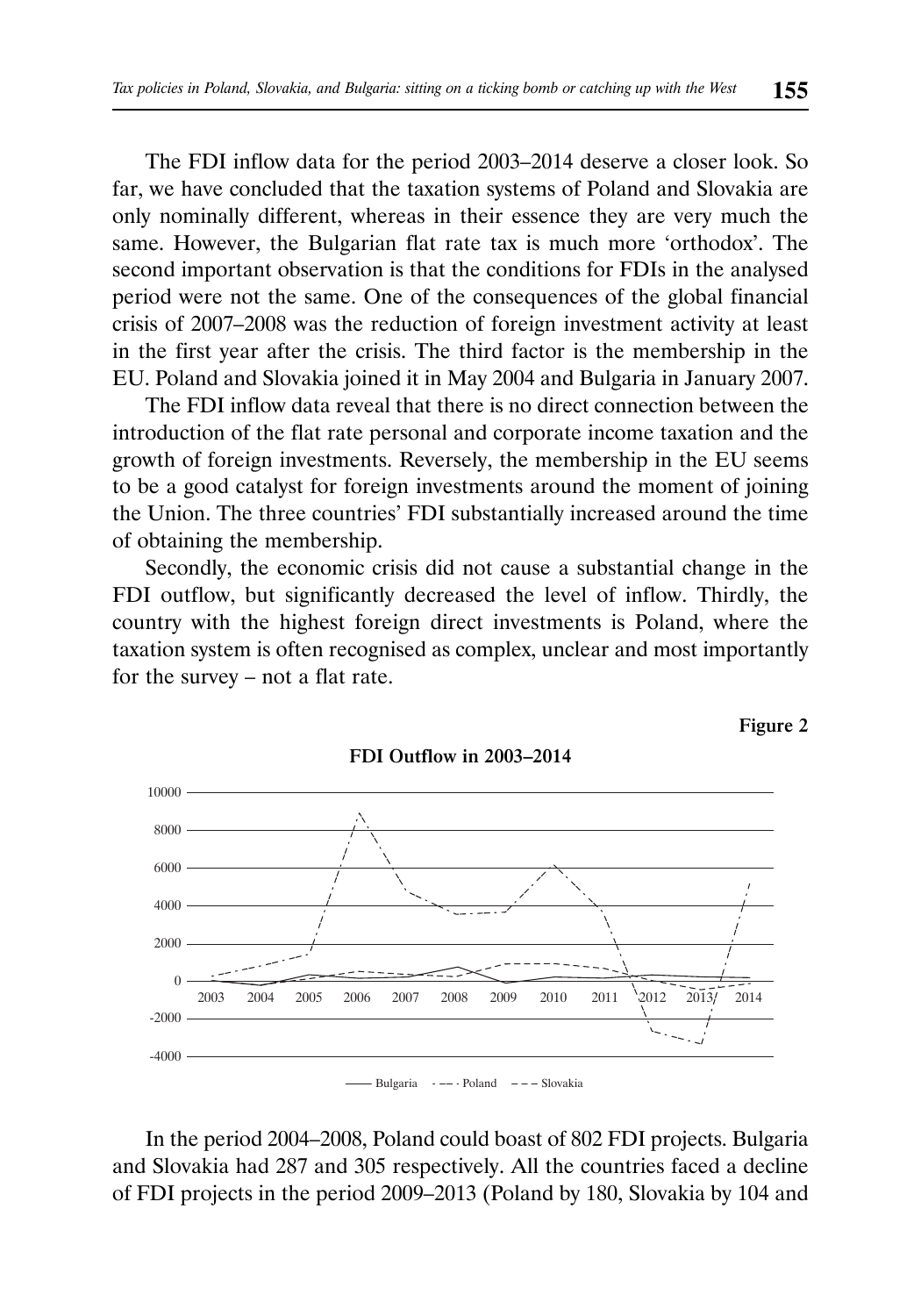Bulgaria by 139). The crisis had a much more significant impact on Central and Eastern Europe job creation with an FDI decrease of 30% compared to only 13% in Western Europe<sup>44</sup>. Most interestingly, a report by Ernst and Young (EY) shows that Poland is perceived as the most attractive CEE country for investments (with  $31\%$ ), while Slovakia is the least  $(2\%)^{45}$ . The data confirm that although fiscal policy affects location decisions, it is less important as the regions converge46. Since such a tendency can be observed in Central Europe, the role of other aspects determining FDIs increases, such as education of the workforce or access to larger markets. Regional specialisation and agglomeration economies also appear to be important factors<sup>47</sup>. These observations are confirmed by the fact that the FDI structure of the Central European countries is substantially different from that in Bulgaria. Poland and Slovakia are part of the 'Western Europe's industrial backyard' in which most of the manufacturing centres are located<sup>48</sup>. Whereas, in Bulgaria the FDI flow is much more service oriented<sup>49</sup>.

As indicated by Piotr Bogumił, the Central and Eastern European (CEE) countries received a significant amount of capital inflows, which supported the catching-up process in the region. For some countries, this process resulted in capital misallocation, which led to an unsustainable boom and a subsequent financial bust. According to Bogumił's survey, the changes in the sectoral share of the FDI flow in Poland, Czech Republic, and Slovakia were smaller, and the flow continued mainly into the tradable sector, adding to export growth. However, in countries like Bulgaria, the share of FDI flowing into manufacturing and services shrank rapidly over 2003–2008 and was replaced by FDI inflows into construction and real estate<sup>50</sup>. In Bulgaria,

<sup>44</sup> Data from *Ernst & Young European Attractiveness Survey*, EY 2014, p. 48.

<sup>45</sup> Bulgaria was not included among the top countries in the survey. Ernst & Young. 2014. *Ernst & Young European Attractiveness Survey*, p. 12.

<sup>46</sup> Angenendt, J. 2011. *Foreign Direct Investment in Central Europe and Differences in Transition between post-communist Central European Economies*. Hamburg: Diplomica Verlag, pp. 40–41.

<sup>47</sup> *Ibidem*.

<sup>48</sup> According to D. Ganchev's data for the period 1998-2008 the branches with largest foreign direct investments are as follows: real estate; financial sector, processing industry, automotive sector services, etc. See. Ganchev, D., *op. cit.*, p. 45; See also: Bogumił, P. 2014. Composition of capital inflows to Central and Eastern Europe – is Poland different? *ECFIN Country Focus*, vol. 11, issue 8.

<sup>49</sup> According to Saul Estrin and Milica Uvalic only in 2010, 81% of the inward FDI stock to Bulgaria was concentrated in services. See footnote *infra*. 100.

<sup>50</sup> Bogumił, P., *op. cit.*, p. 3.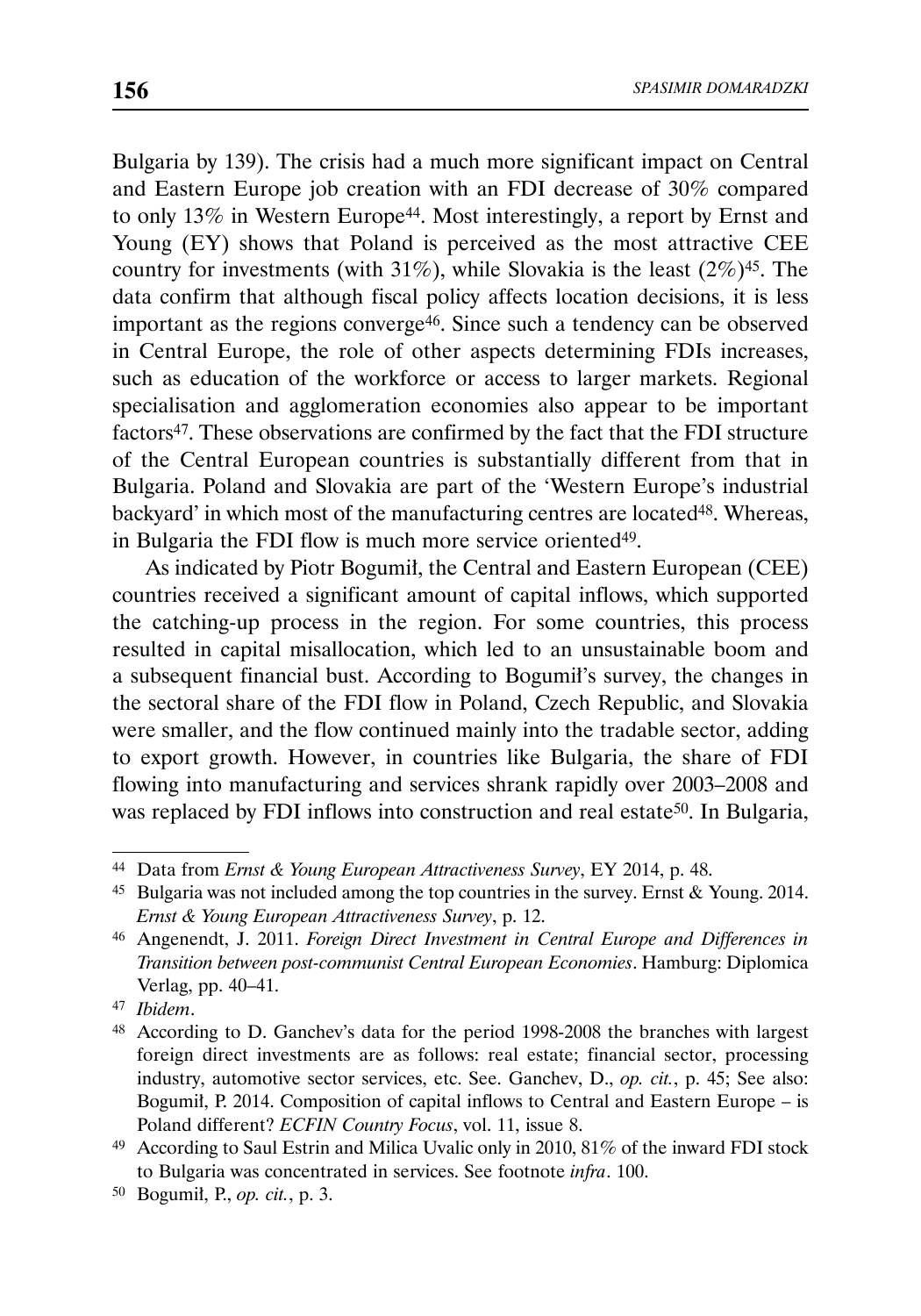the build-up of sizeable capital inflows into the non-tradable sector fuelled unsustainable consumption (and construction) investment booms, which ended with a bust in its real-estate sector. Poland and Slovakia avoided this scenario because foreign capital went mainly towards manufacturing and business services<sup>51</sup>. Last but not least, the FDI flow as a percentage of GDP indicates the penetration of foreign capital into the economy. Among the three countries, Poland scored the lowest percentage (less than 40), followed by Slovakia with almost 60% and Bulgaria over 90%52. Having in mind Ganchev's argument that the structure of the FDI inflow to Bulgaria does not correspond with the needs of the Bulgarian economy and the prospects for its further development, it becomes apparent that treating foreign direct investments as a goal, instead of a tool is an essential mistake<sup>53</sup>.

The quest for attracting foreign investments continues. The most recent race between Slovakia and Poland for the Jaguar Land Rover factory to be established in Western Slovakia is instructive. As reported by the Financial Times, the Slovak authorities offered 'tax and other fiscal incentives to the British carmaker<sup>'54</sup>. The Polish authorities also offered a location within a SEZ, which implied tax exemptions and government assistance.

Indeed, the logic behind pursuing FDIs is that investors provide labour, know-how, build capital and of course provide wages that eventually constitute a source of income for the state budget. However, not all the capital generates added value and even if it does, there is no guarantee that it will remain in the host country and will contribute to its further development.

Examples of drawbacks are present in each of the analysed countries. Most recently that was illustrated by Slovakia. In 2012, Slovak GDP growth was driven by increased productivity of the export-oriented industrial sector, especially car manufacturing<sup>55</sup>. Nevertheless, increased production by more

<sup>51</sup> *Ibidem*.

<sup>52</sup> Estrin, S., Uvalic, M. 2013. *Foreign direct investments into transition economies: Are the Balkans different*? LSE 'Europe in question' discussion papers, LEQS Paper no. 64/2013, pp. 33–34. Available at: http://www.lse.ac.uk/europeanInstitute/LEQS/ LEQSPaper64.pdf.

<sup>53</sup> Ganchev, D., *op. cit.*, pp. 46–54.

<sup>54</sup> Foy, H., Sharman, A., How Slovakia overtook Poland in Jaguar Land Rover factory race. *Financial Times* [Online] 17 November 2015. Available at: http://www.ft.com/intl/ cms/s/2/4ec6972c-73db-11e5-bdb1-e6e4767162cc.html#axzz3rz589uF3.

<sup>55</sup> Slovakia remains the world leader in car production in 2015, Liptakova, J. 2015. Slovakia still tops in per capita car production. *The Slovak Spectator* 19 March 2015. Available at: http://spectator.sme.sk/c/20056604/slovakia-still-tops-in-per-capita-carproduction.html; Analysis of the economic situation in the countries of Central and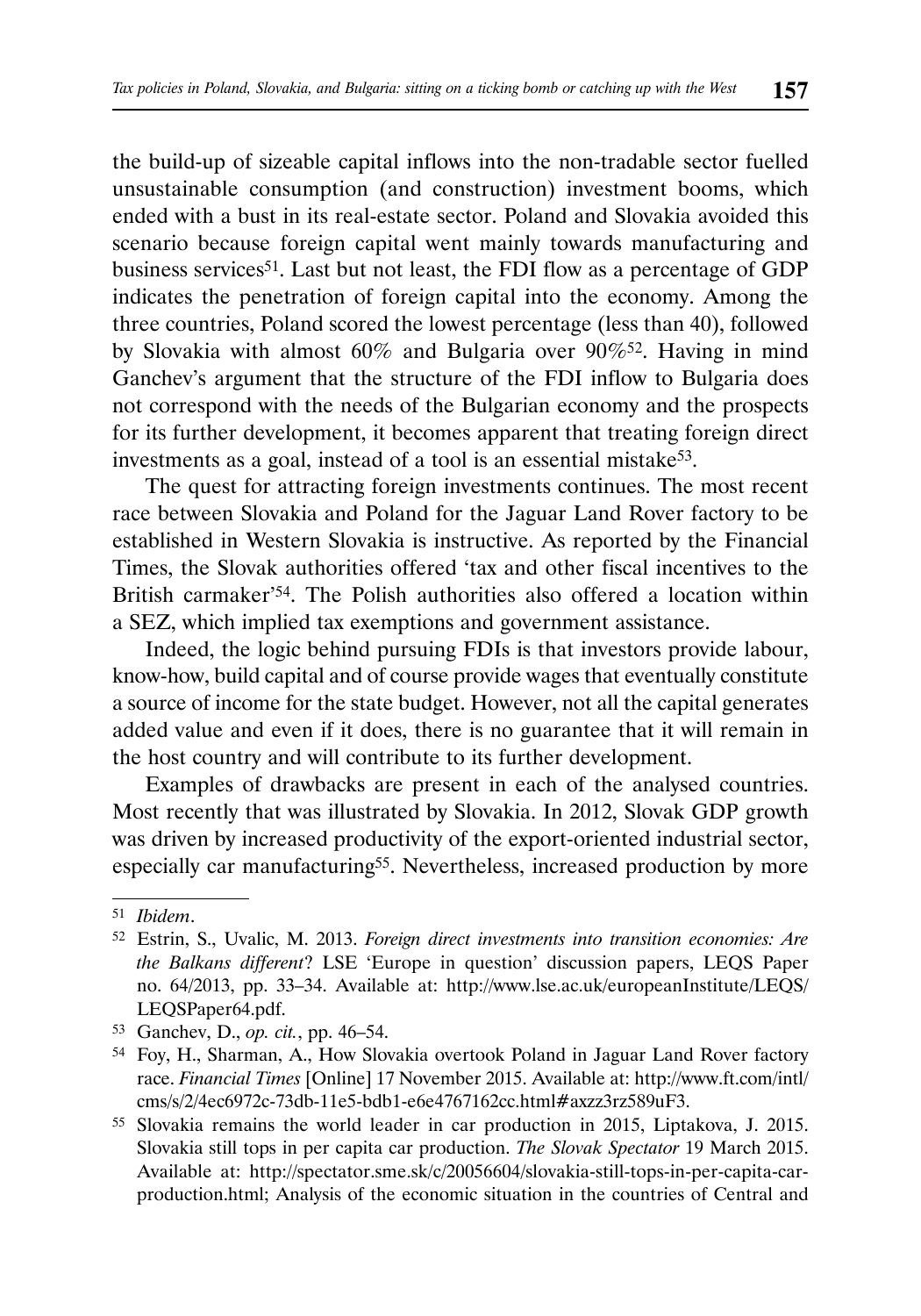than 1/3 in 2012 had no impact on VAT since exporters do not pay it. The fact that these factories operate mainly as assembly centres, together with the tax holidays for many of the foreign investors resulted in a similar level of CIT revenues with noticeable GDP growth. The carry forward losses from the period 2009–2010 additionally limited tax collection. Hence, the Slovak government relied on the tobacco tax with almost 40% growth in the last five years, notwithstanding the fact that the tobacco tax rate is currently the highest among Visegrad countries.

Similar challenges exist in Bulgaria. The detailed survey of Dobrin Ganchev concludes that the uncontrolled inflow of FDIs in the Bulgarian financial sector, which constituted the second most intensively exploited area (after real estate) in 2007, also brought negative consequences. That year almost all Bulgarian banks turned into branches of Austrian, Italian, Greek or Hungarian financial institutions. Almost simultaneously the economic crisis erupted and the Bulgarian government decided to provide financial assistance to local entrepreneurs. However, it became apparent that the government could not find a credit partner, since all the branches were preoccupied with the economic hurdles of their headquarters<sup>56</sup>. It led to the practical inability of the Bulgarian government to find intermediates able to streamline its financial support to the Bulgarian business.

Table 3

|          | 1990 | 2000  | 2011   |
|----------|------|-------|--------|
| Poland   | 84   | 26355 | 152104 |
| Slovakia | 217  | 3667  | 39496  |
| Bulgaria | 86   | 2082  | 36693  |

Total Direct Investments accumulated after 1989 in million EUR

Source: Białek, Ł. Pulse of the region: Overview of Foreign Direct Investment in Central and Eastern Europe. *Bulletin of Central and Eastern Europe*, no. 3, p. 74.

To sum up, it is apparent that the tax incentives offered by the states are important. Yet, they are not crucial for the country's attractiveness. As the EY report reveals, during the crisis new FDI destinations emerged, e.g. Serbia and Russia, or Spain in Western Europe. On the other hand, the

Eastern Europe, no. 1/14 January 2014. Available at: https://www.nbp.pl/en/publikacje/ inne/NMS\_01\_14\_en.pdf, p. 5. Furthermore, Slovakia hosts plants of major companies like Dell and Sony.

<sup>56</sup> Ganchev, D., *op. cit.*, p. 46.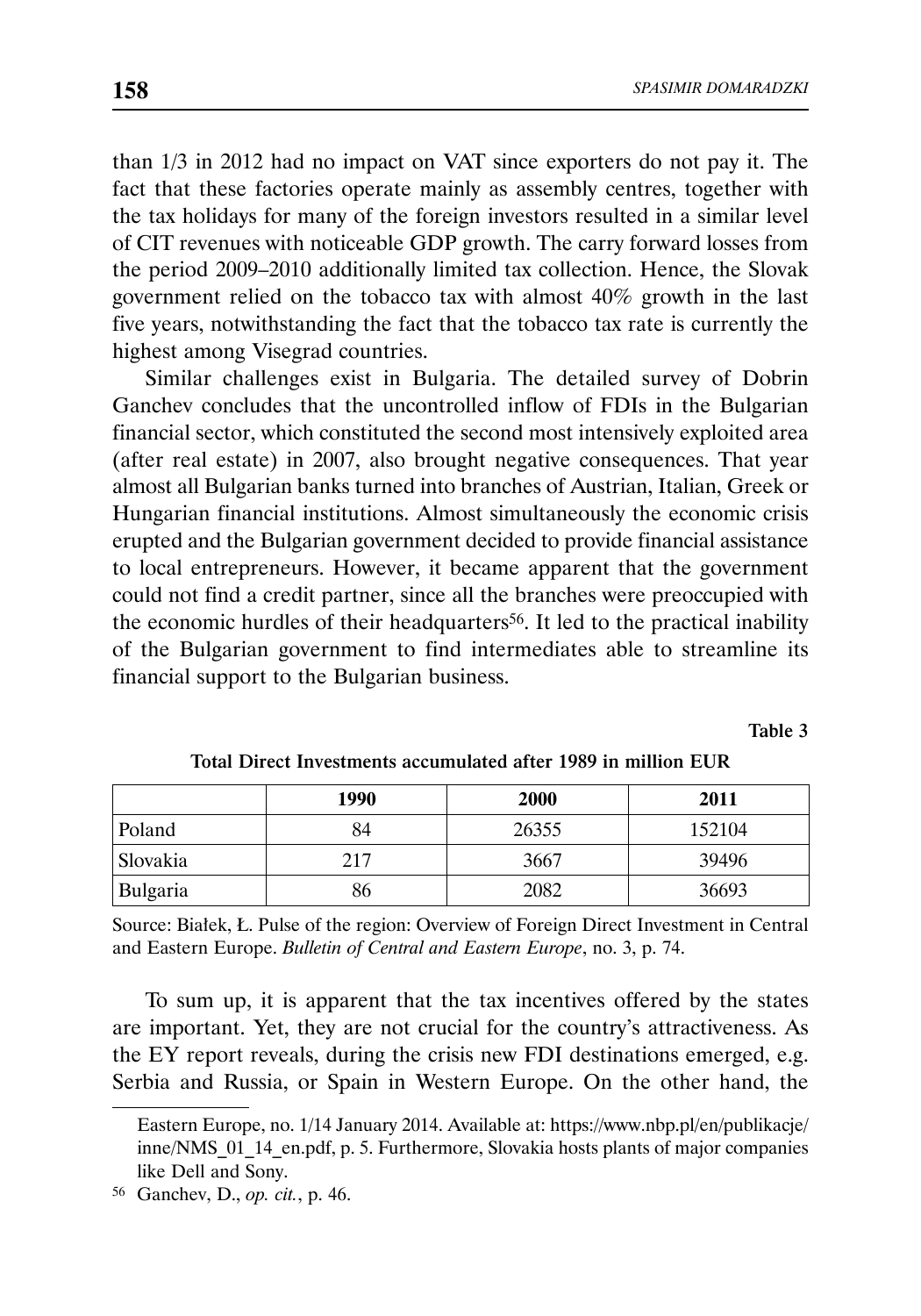financial burden of host countries distorts the mutual benefit of investments, since the host countries *de facto* participate in investment costs. Thus, tax competition in the region imposed additional costs on taxpayers through the sharing of the investors' burden. Although the promises made to foreign investors by government officials are not publicly available, further research on this aspect can shed more light on the efficiency of FDI.

A quarter of a century after the end of communism the three countries' economies became part of the global and regional economic integration processes. However, the presumption that through such cooperation the countries will obtain technological know-how was premature. Among the three countries subject to analysis, Poland and Slovakia seem to have reached the limits of low labour costs, low taxes, and geographical proximity package of FDI incentives<sup>57</sup>. With the growing labour costs and wage expectations, these countries face the middle-income trap challenge; and a reassessment of the existing fiscal policies is required. The Slovak government learned its lessons by shaping much more target oriented conditions for attracting foreign capital in Research and Development. The Polish government also seems to recognise the need to invest in the capitalisation of the national economy through a national strategy. Hence, the argument for the need of the flat tax as an incentive for foreign direct investments is not convincing. The blind acceptance of foreign investments does not meet the demand of the day for the competitive, innovative and smoothly organised economy. The next subchapter will reflect on the internal peculiarities of the taxation systems in the three countries in pursuit of an answer to the question whether the flat tax scheme has been able to improve them.

## THE CHALLENGES FACING TAX SYSTEMS IN THE THREE COUNTRIES

The discussion about the quality of the tax regimes in the three countries cannot continue without revisiting the trivial argument that tax systems are as good as their enforcement. Although in the 2016 'Doing business report' the three countries were classified relatively high with Poland scoring best, the section 'Paying taxes rank' reveals a substantial lag behind Western European countries. Having in mind the alleged simplicity and efficiency of the flat tax, the Polish score is rather surprising, and confirms the argument that the efficiency of the taxation system is more important than the flat/

<sup>57</sup> See Bogumił, P., *op. cit*., p. 4.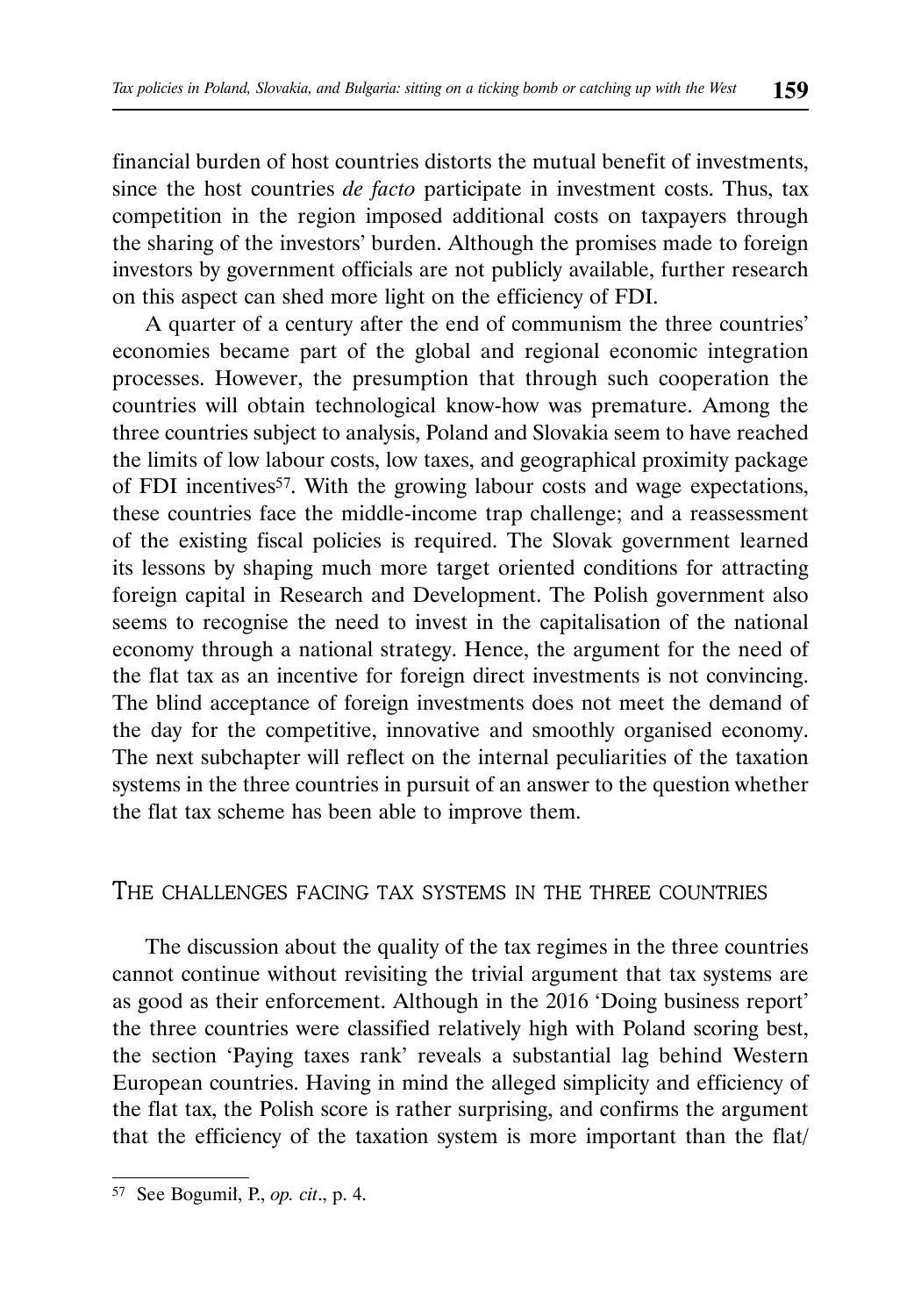progressive features of the tax. On the other hand, among many reasons for the introduction of the flat tax pointed out earlier, there was the argument that it will solve the problem of lower tax compliance. The Bulgarian example suggests that the presence of the flat tax does not mean that the system is simple. Even though it has the lowest tax rates in the three countries, Bulgaria has the most time-consuming taxation system, requiring 423 hours and the largest number of payments (14)58. Also, the costs of tax collection is high, standing in the upper range of the spectrum at 1.34% of net revenue in 201159. Slovakia is known for its alleged simplicity (confirmed by the fact that the required hours are only 188). It requires more payments (10) than Poland (7) and provides the highest total tax rate as a % of profit  $(51, 2\%)$ <sup>60</sup>. However, in comparison to the Netherlands, for example, the most striking is the dynamic of changing indicators in all categories among the three countries every single year, whereas the selected western countries indicators remain firm (see Table below). Changes to the tax system in Belgium or the Netherlands are introduced seldom and if so, are not immediately followed by new ones. Despite the declining numbers of payments in the three CEE countries, the intensity of changes year to year is much higher. That contributes to the general feeling among the taxpayers that the systems are unstable, instrumental and thus unreliable $61$ .

The essence of the Polish, Slovak and Bulgarian countries taxation systems requires critical reflection. The existence of flat tax aura and their improving performance in international reports support the argument that the systems are cheap, simple and efficient. This conclusion is premature.

Poland constitutes the most noticeable example of popular dissatisfaction with the taxation regime. The 2015 Civic Development Forum (Forum Obywatelskiego Rozwoju – FOR) report on the future of Poland analyses administrative challenges of the taxation system. The reason for the low FDIs is not the low potential revenue, but unclear costs. The main obstacle is the

<sup>58</sup> The EU-28 average is 189 hours.

<sup>59</sup> European Commission. 2016. *Commission Staff Working Document, Country Report Bulgaria 2016*, SWD(2016) 72 final, 26 February 2016, p. 43. Available at: http:// ec.europa.eu/europe2020/pdf/csr2016/cr2016\_bulgaria\_en.pdf.

<sup>60</sup> World Bank Group. *Doing Business 2016, Measuring Regulatory Quality and Efficiency*. Available at: http://www.doingbusiness.org/~/media/GIAWB/Doing%20Business/ Documents/Annual-Reports/English/DB16-Full-Report.pdf.

<sup>61</sup> All the data retrieved from Doing Business reports in the period 2006–2016. Earlier reports contain different methodology which makes the comparative analysis in longer perspective impossible.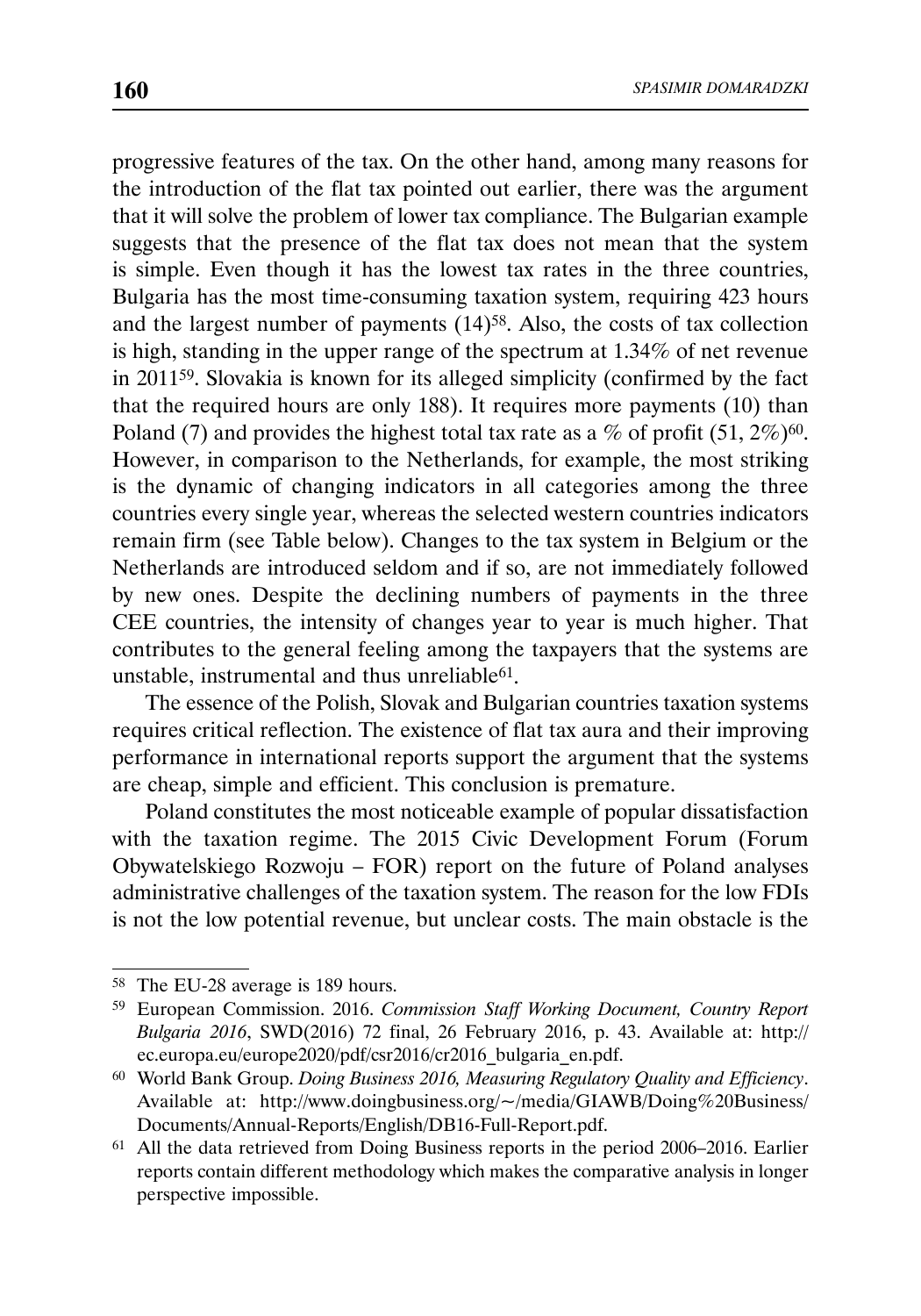existing taxation system, with its complexity and unfair treatment promoting the violation of law, which is an additional cost that directly influences investment profitability. The unstable taxation and administrative regulations on par with the ambiguity concerning their execution and the judicial system incapacity directly impact profit calculations<sup>62</sup>.



Figure 3

Figure 4



<sup>62</sup> Łaszek, A. 2015. *Następne 25 lat. Jakie reform musimy przeprowadzić, żeby dogonić Zachód*. [*The next 25 years. What reforms to introduce to catch up with the West?*] Forum Obywatelskiego Rozwoju, p. 109.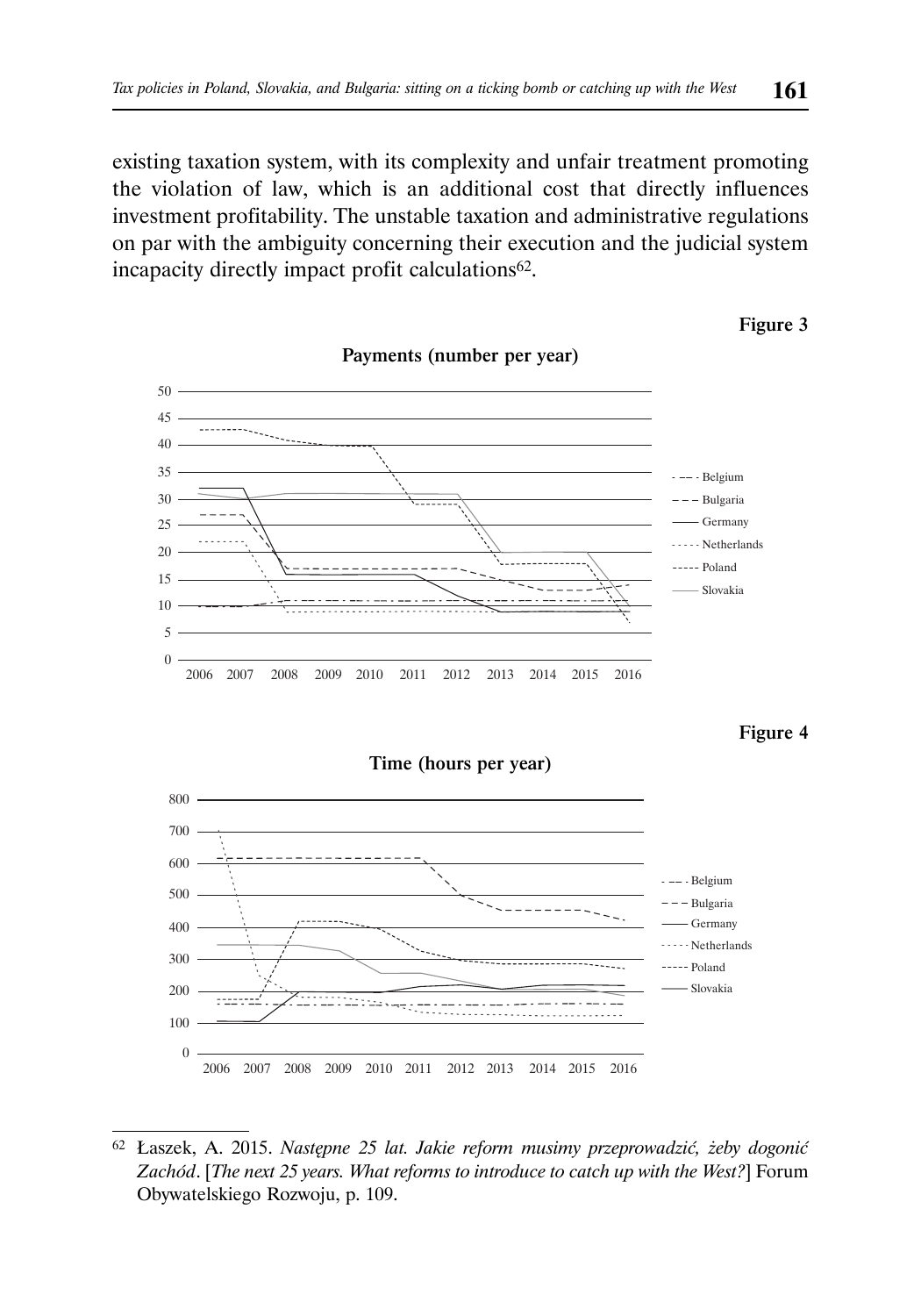According to FOR, in Poland the costs related to the obligation to cumulate, store and deliver information to the authorities is 6.1% of GDP. The administrative burden (solely as a result of legal requirements) is 2.9% of GDP. In all cases, Poland's administrative costs are higher than in other OECD countries63. In 2010, Deloitte identified over 4,000 informational obligations for companies<sup>64</sup>.

According to small and medium enterprises, the tax law is too complicated, ambiguous and difficult to interpret65. Entrepreneurs must often request clarifications from the tax authorities. However, obtaining such interpretations is very time-consuming and does not guarantee a safe conduct pass<sup>66</sup>. The side effect is a destabilisation of the company's business process. 31% of the survey participants mentioned the need for general interpretations of taxation regulations issued by the Ministry of Finance. This is important, especially having in mind the contradicting and often conflicting interpretations issued by different local tax administration units.

The overproduction of law in Poland (measured in pages of law entered into force) is 1.7 times higher than in Italy, six times higher than in the Czech Republic and 7.5 times higher than in Slovakia. 'Should the entrepreneur be interested in becoming acquainted with all the legislative changes within one year, he would need to devote 3.26 hours daily to doing this'67.

The 2011 ECDDP report revealed that the VAT law provisions effective since their adoption in 2004 were modified 698 times and every single year new VAT law ordinances of the Finance Minister were issued<sup>68</sup>. For the

<sup>67</sup> Łaszuk, A., *op. cit*., p. 128.

<sup>63</sup> Average administrative costs in OECD 3,5% of GDP (PL over 6%), administrative burden is 1,5–2% of GDP (PL almost 3%). Łaszek, A., *op. cit.*, p. 124. Another survey by Karol Jagliński claims that the costs of tax administration in the three countries are relatively similar and constitute between 1.6% and 1.3% of the collected annual revenue, locating them among the costliest tax administrations in the EU. Jagliński, K. 2013. *Koszty i efektywność system podatkowego w Polsce*. [*Costs and efficiency of the tax system in Poland*.] Fundacja Republikańska, pp. 4–5.

<sup>64</sup> Łaszek, A., *op. cit*., p. 123.

<sup>65</sup> See Łaszuk, A. and Employers PL report.

<sup>66</sup> According to the survey conducted by Employers PL in 2014 in 61% of the cases entrepreneurs needed to wait between one and six months to receive such interpretation. For detailed data see *Podatek VAT w Polsce, problem przedsiębiorstw sektora MŚP*. [*VAT Tax in Poland. The SME sector problem*.], p. 1. Available at: http:// www.komitetpodatkowy.pl/pobierz/135.html.

<sup>68</sup> ECDDP. 2011. *Na dobre czy na złe? Zmiany podatkowe XXI wieku. Raport specjalny*. [*For good or for bad? Tax changes of the 21st century. Special report.*], p. 7. Available at: http://www.ecddp.pl/download/Raport\_podatkowy\_ECDDP.pdf.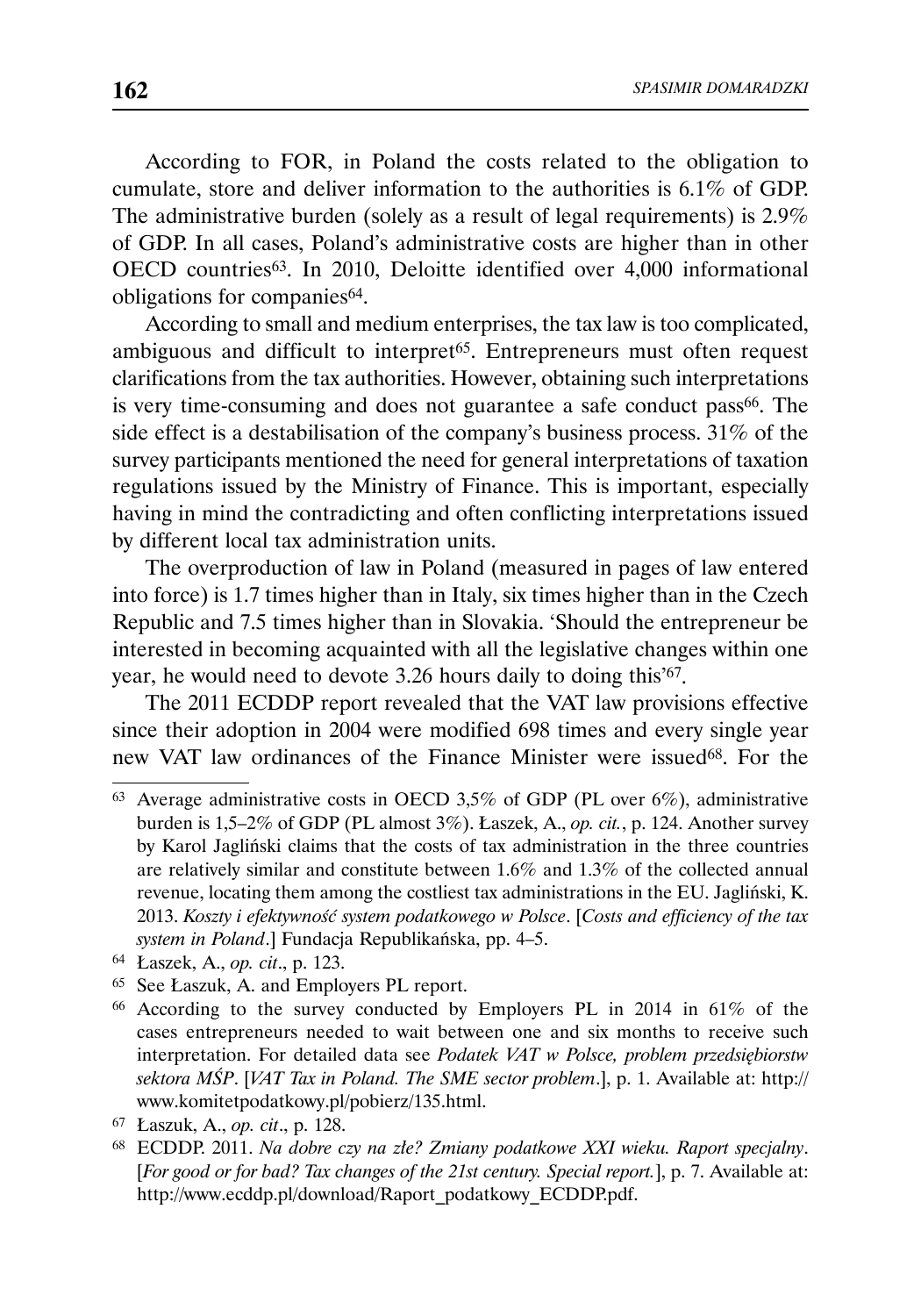period 2002-2011, a single corporate income tax law provision was changed 33 times. On average, every second day from the beginning of the twenty-first century, an important change of the taxation legislation was made69. The situation in Bulgaria is not better. Since its entering into force on 1 January 2007, the Law on personal income tax and the Law on corporate income tax have been changed thirty seven times each<sup>70</sup>.

According to the EBRD, Polish companies devote 23% of their time to government regulations in comparison to 13% in CEE71. FOR data reveal that the income tax law in Poland is subject to an average of ten amendments per year, the tax statute 6, and the VAT law 4 times. To resolve legal incompatibility, the Ministry of Finance issued only in 2014 almost 38 thousand taxation interpretations (150 per day). Over 3,000 decisions about taxation interpretations were issued and over half of them were considered by courts.

It is not surprising that the general belief among SMEs is that the main aim of the Ministry of Finance is to secure budget revenue regardless of the need to secure a business friendly environment. The government does not exploit sufficiently public consultations and the changes in legal provisions cannot surprise entrepreneurs. Hence, the changes proposed in the taxation law are mainly perceived as politically rather than economically oriented. The impression of Polish entrepreneurs is confirmed by the general attitude expressed by foreign investors on the need for cuts in regulations72.

The tax administration requires sound and clear operational rules since 81% of the survey participants recognised the high level of discretion as an opportunity to 'find something punishable in the company'73. A quarter of the respondents also believes that it is better to give up on VAT return than to be subject to a tax administration control related to this return<sup>74</sup>. The survey also revealed that in medium-size enterprises the tax related time is 1,5 hours per week. It is 4 hours in small enterprises, and 20 hours per week in micro

<sup>69</sup> http://www.ecddp.pl/download/Relacja\_z\_konferencji\_ECDDP.pdf.

<sup>70</sup> Own calculations based on the amendments to each law.

<sup>71</sup> Łaszek, A. 2015. *Następne 25 lat. Jakie reform musimy przeprowadzić, żeby dogonić Zachód*. [*The next 25 years. What reforms to introduce to catch up with the West?*] Forum Obywatelskiego Rozwoju, p. 128.

<sup>72</sup> Ernst & Young. 2014. *Ernst & Young European Attractiveness Survey*.

<sup>73</sup> *Podatek VAT w Polsce, problem przedsiębiorstw sektora MŚP*. [*VAT in Poland. The SME sector problem*.], p. 2. Available at: http://www.komitetpodatkowy.pl/pobierz/135.html.

<sup>74</sup> *Ibidem*.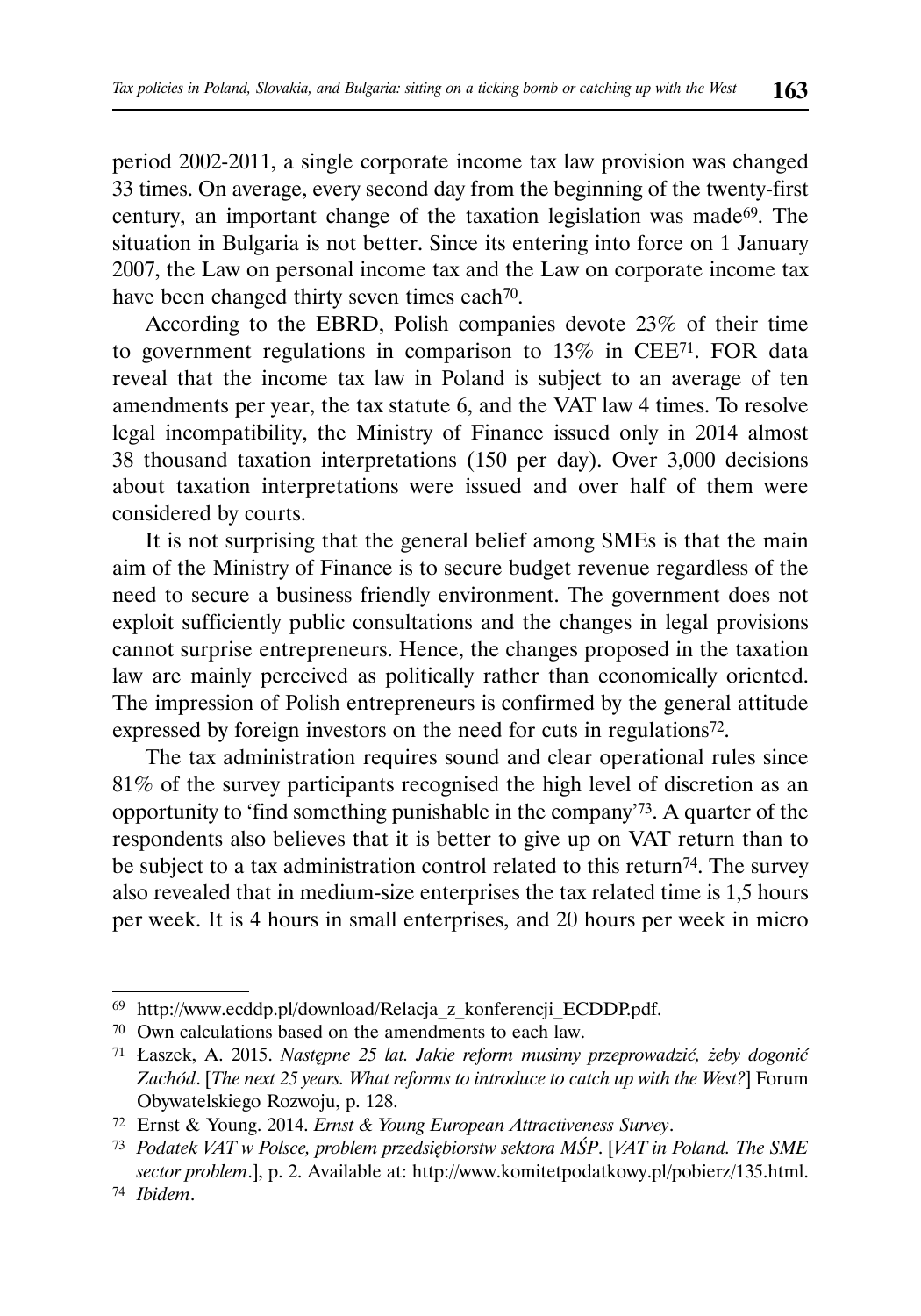companies, in spite of the fact that most of the small companies use taxation firm services<sup>75</sup>.

In Bulgaria, high tax compliance costs are one of the main challenges for the business community, and improving the tax administration is of key importance. Despite the relatively low tax burden, the tax collection system in Bulgaria creates one of the highest tax compliance burdens in the EU for SMEs76. The number of hours per year spent on tax compliance is very high, as is the number of tax payments required over a year from a standardised business77.

In a similar vein, recently Bulgaria has been lacking a comprehensive tax compliance strategy. In 2014, the government's efforts to improve tax compliance produced new legal amendments<sup>78</sup>. The same attempts mainly translate into frequent legislative changes, which often contradict each other or require unplanned investment by businesses. Hence, they create additional uncertainty and costs for entrepreneurs (e.g. the installation of additional control devices)79. In October 2015 Bulgaria adopted a Single Tax Compliance Strategy, but the European Commission country report has already pointed out that 'measures suggested by the strategy to increase tax revenues do not appear to directly address some key issues, such as inadequate use of available technologies and information, instances of corruption and weak governance'80. Having in mind Bulgaria's lowest score among the three countries in the Transparency International Corruption Perceptions Index,

<sup>75</sup> *Ibidem*, p. 3.

<sup>76</sup> Ganev, P., *op. cit*., 8.

<sup>77</sup> European Commission. 2015. *Country Report Bulgaria 2015, Including an In-Depth Review on the prevention and correction of macroeconomic imbalances, Commission Staff Working Document*. COM(2015) 85 final, 26 February 2015, p. 42.

<sup>78</sup> It clarified the rules for collecting taxes levied on excise goods to close legal gaps, reduced unnecessary administrative burdens, and tackled cases of abuse and tax fraud, in particular relating to energy and tobacco products. See: European Commission. 2015. *Country Report Bulgaria 2015, Including an In-Depth Review on the prevention and correction of macroeconomic imbalances, Commission Staff Working Document*. COM(2015) 85 final, 26 February 2015, p. 42.

<sup>79</sup> European Commission. 2015. *Country Report Bulgaria 2015, Including an In-Depth Review on the prevention and correction of macroeconomic imbalances, Commission Staff Working Document*. COM(2015) 85 final, 26 February 2015, p. 42.

<sup>80</sup> European Commission. 2016. *Commission Staff Working Document, Country Report Bulgaria 2016*, SWD(2016) 72 final, 26 February 2016, p. 43. Available at: http:// ec.europa.eu/europe2020/pdf/csr2016/cr2016\_bulgaria\_en.pdf.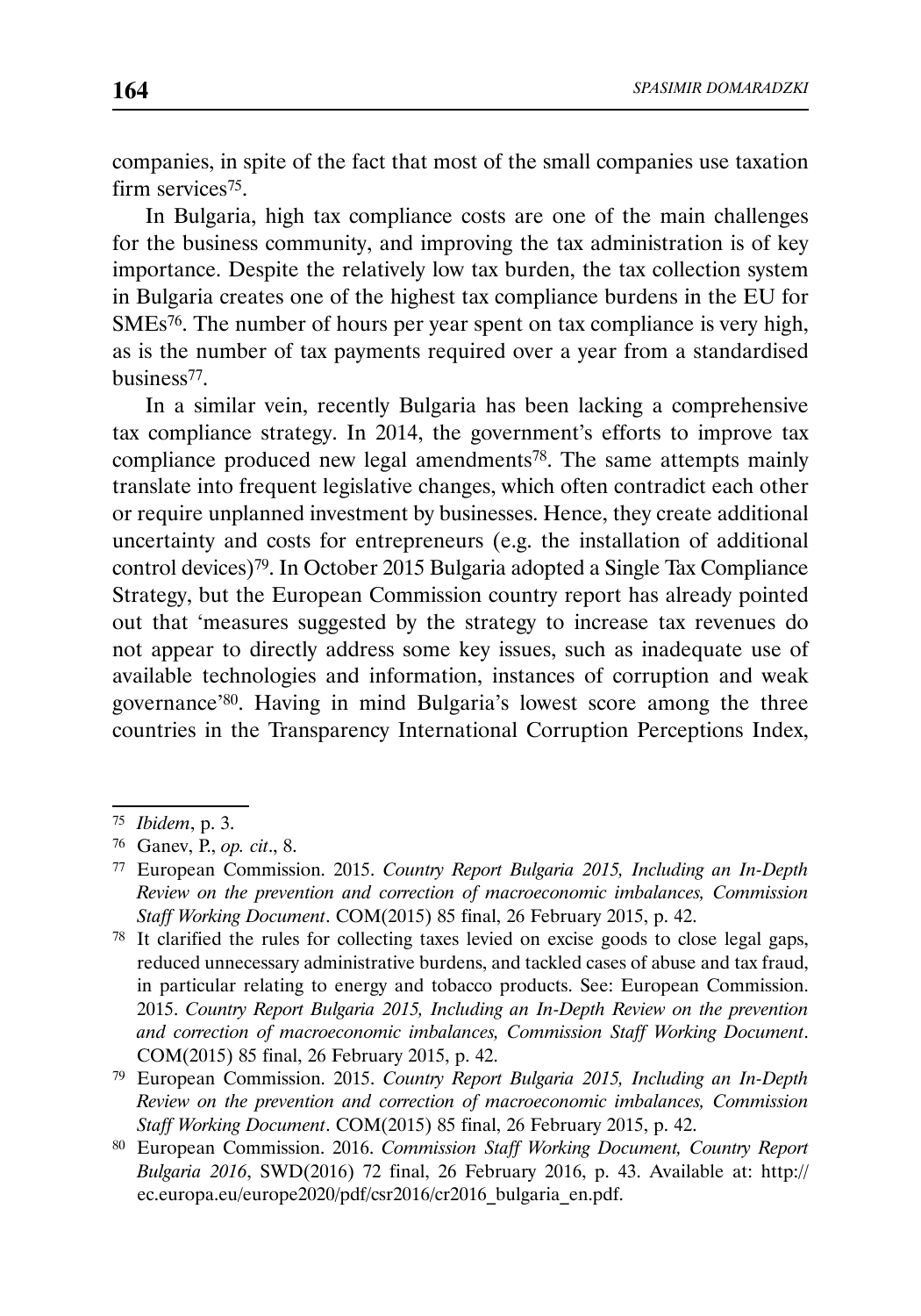|          | <b>Transparency Index 2014 Score</b><br>(from 0 to 100) | <b>Corruption Index 2014 Rank</b> |  |  |  |
|----------|---------------------------------------------------------|-----------------------------------|--|--|--|
| Poland   |                                                         | 35/175                            |  |  |  |
| Slovakia |                                                         | 54/175                            |  |  |  |
| Bulgaria |                                                         | 69/175                            |  |  |  |

legislative uncertainty and tax evasion become an even more acute issue since existing corruption habits also impact the quality of tax collection.

# THE CASE OF VAT

In fact, the legal framework in the three countries we are observing is porous and invites tax evasion and fraud. Probably the main taxation issue in the three countries is evasion in the realms of VAT. In 2012, VAT evasion was 15% in the EU area, 27% in Poland, 17% in Bulgaria and 35% in Slovakia81. The three countries are all subject to EU Council's Country-Specific Recommendations to improve tax compliance<sup>82</sup>.

Poland applies reduced VAT rates to an extensive number of goods and services<sup>83</sup>. Although the biggest number of tax reliefs is related to personal income taxation, most costly are the VAT preferences, which constitute almost half of the total costs related to tax reliefs84. Complexity affects the

<sup>81</sup> *Update Report to the Study to quantify and analyze the VAT Gap in the EU-27 Member States*. 2012. Available at: http://www.case-research.eu/en/node/58716, and *Study to quantify and analyze the VAT Gap in the EU Member States, 2015 Report*. TAXUD/2013/ DE/321. Available at: http://ec.europa.eu/taxation\_customs/resources/documents/common/publications/studies/vat\_gap2013.pdf.

<sup>82</sup> The recommendations concerned ten EU countries. Garnier, G., Gburzyńska, A., Georgy, E., Mathe, M., Prammer, D., Rua, S., Skonieczna, A. 2013. *Recent Reforms of Tax Systems in the EU. Good and Bad News*. Taxation Papers, Working Paper N.39-2013. European Commission, p. 28.

<sup>83</sup> Among others foodstuff, water supplies, pharmaceutical products, medical equipment, transport of passengers, books, and periodicals, admission to cultural services and amusement, social housing, renovations and repairs of private dwellings, hotel accommodation, restaurants, use of sporting facilities, medical care, waste collection, minor repairs, hairdressing. Source: European Commission. 2015. *Commission Staff Working Document, Country Report Poland 2015*. COM(2015) 85 final. Available at: http://ec.europa.eu/europe2020/pdf/csr2015/cr2015\_poland\_en.pdf.

<sup>84</sup> Wawrzak, S. 2015. Przywileje podatkowe jako przejaw ingerencji państwa w gospodarkę. [Tax privileges as a manifestation of state interference in the economy.] In: Domaradzki, S., Haczkowska, M. eds. *Ku przyszłości. O Polsce za 25 lat*. [*Towards the*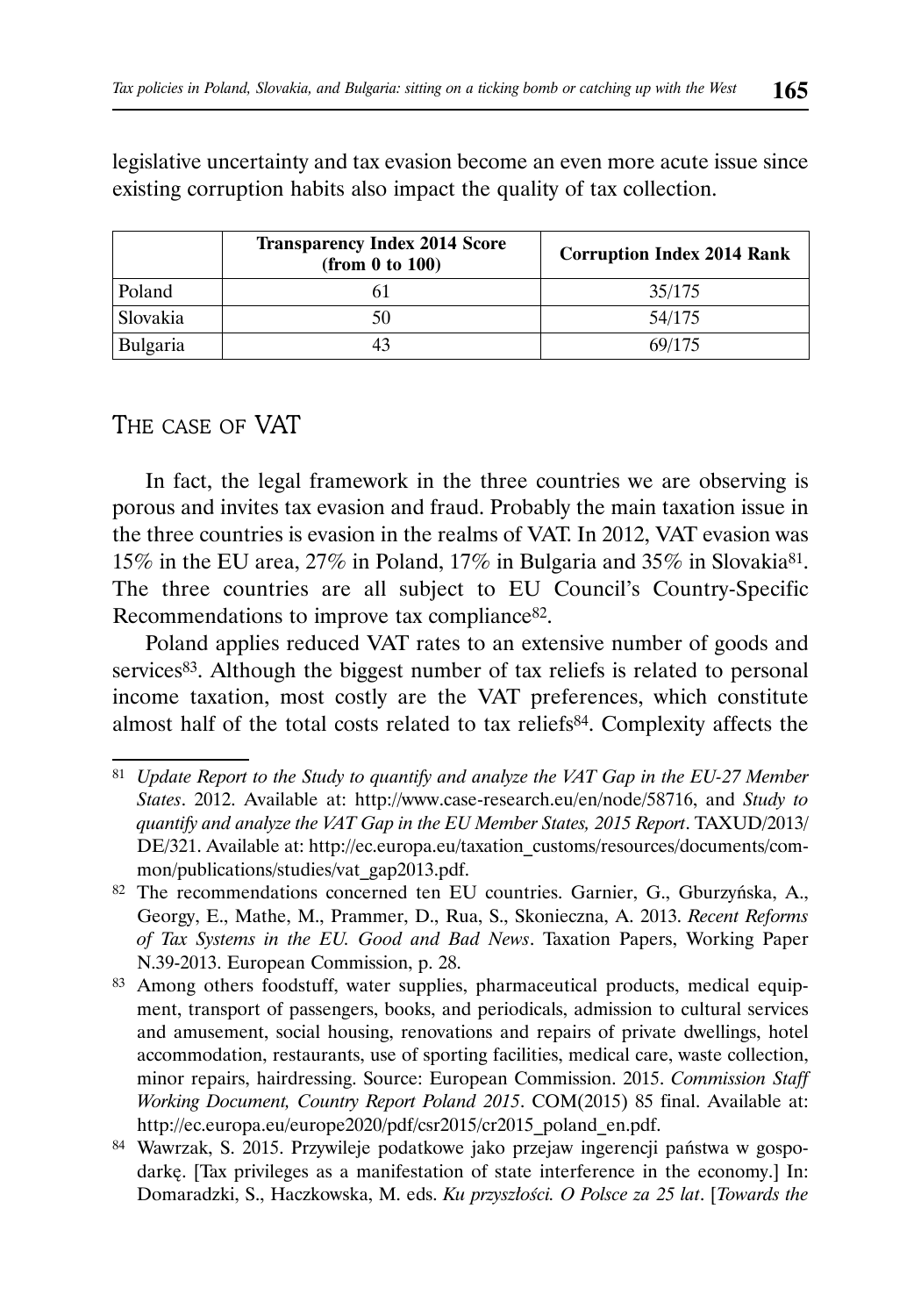efficiency of the VAT system and involves a large budgetary cost. (2.7% of GDP in 2012)<sup>85</sup>.

The largest tax evasion that significantly affects public finance deficit in Slovakia is also associated with VAT. While in 2005 the total VAT revenue losses in Slovakia amounted to 1.7% of GDP, in 2011 they reached 4% of GDP, which corresponds to the annual shortfall in tax revenues of 2.7 billion Euros. Taking into account the estimated VAT revenue losses as well as the results of tax audits, the tax authorities in Slovakia identified only 18% of tax evasion<sup>86</sup>. As Rabatinova and Schultzova admit, that means that there is an 80% probability of not detecting the evasion of VAT. Since the success of Slovakia's fiscal consolidation after the economic crisis will largely depend on increasing the efficiency of the value added tax system and reducing VAT revenue losses, Fico's government is focused on the fight against tax fraud in the area of VAT. The government adopted a 2012–2016 Action Plan to Combat Tax Fraud. Through an electronically submitted VAT control statement by all VAT payers, VAT collection was improved, but the cost of tax compliance soared due to the increased administrative requirements for business. VAT and CIT non-compliance are significant issues in the Slovak Republic. As Remeta *et al*. conclude non-compliance, particularly in the area of VAT, appears to be concentrated in a few sectors $87$ . In 2015, the EC country report recognised the weaknesses of the badly integrated system, which distorts the links between tax assessment, tax collection, risk assessment and tax audits<sup>88</sup>.

In Slovakia the tax administration mainly focuses on VAT tax audits, whereas the data indicate that the self-employed are converting to limited

*future. About Poland in 25 years*.] Warszawa: Laboratorium Idei – Prezydencki Program Ekspercki, Kancelaria Prezydenta RP, p. 144.

<sup>85</sup> In particular, it is believed that the reduced VAT rate applied to housing and housing works constitutes the biggest loss of potential revenue among the reduced VAT rates.

<sup>86</sup> Rabatinova, M., Schultzova, A. 2014. *The VAT Revenue Losses in Slovakia – The Fight Against Tax Evasion*. SGEM2014 Conference on Political Sciences, Law, Finance, Economics and Tourism, vol. 2, no. SGEM2014, pp. 817–822 Conference Proceedings, ISBN 978-619-7105-26-1/ ISSN 2367-5659, 1–9 September 2014. DOI:10.5593/ SGEMSOCIAL2014/B22/S6.103.

<sup>87</sup> Remeta, J., Perret, S., Jareś, M., Brys, B. *Moving Beyond the Flat Tax – Tax Policy Reform in the Slovak Republic*. OECD Taxation Working Papers, no. 22. OECD Publishing, p. 11. Available at: http://dx.doi.org/10.1787/5js4rtzr3ws2-en.

<sup>88</sup> European Commission. 2015. *Commission Staff Working Document, Country Report Slovakia 2015.* COM(2015) 85 final, p. 12. Available at: http://ec.europa.eu/europe2020/ pdf/csr2015/cr2015\_slovakia\_en.pdf.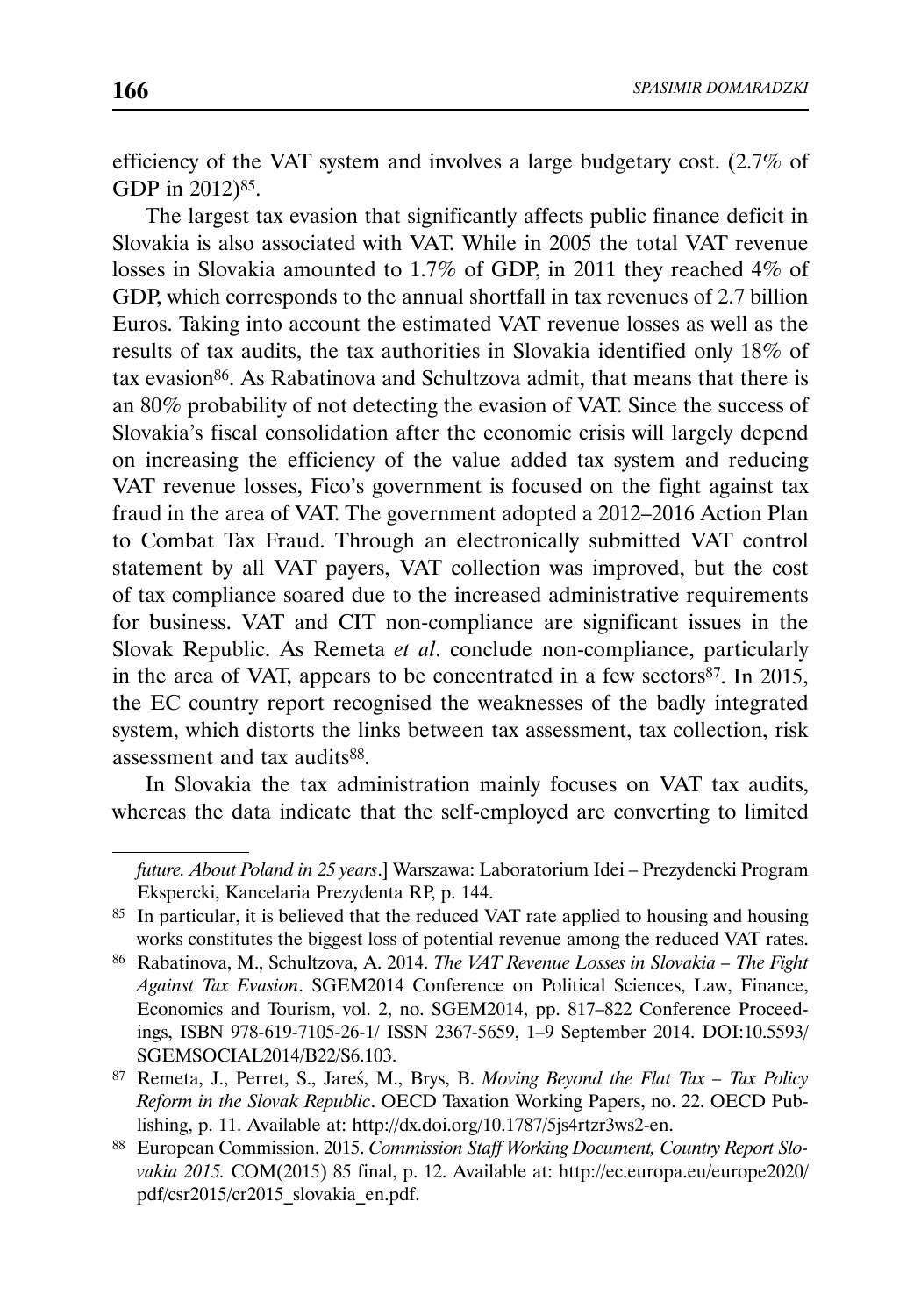liability companies. Furthermore, since 2012, the tax and customs offices have been subjected to consolidation (into Financial Administration), which as of now is rather nominal, with the Tax Administration and customs service still operating separately89.

In Poland, a general tax act that deals with general tax rules and procedures and sets the framework for relations between taxpayers and tax authorities is due. However, this cannot be achieved without an efficient and high-quality tax administration<sup>90</sup>, which according to  $14.6\%$  of the respondents in the World Economic Forum's Global Competitiveness Report 2014–2015, constitutes a serious weakness in Poland<sup>91</sup>.

Complying with tax obligations remains a major obstacle for a wellperforming business environment. The lack of clarity and frequent changes in the tax law and diverging interpretations by the tax authorities weigh on the complexity of the system. Tax compliance continues to be an important issue in Bulgaria. The value of the shadow economy in the three countries, which is a rough proxy for the size of tax evasion, seems considerable in Bulgaria (13.4% of GDP in 2011 according to the National Statistical Institute, 2011). According to the 2012 OECD survey, Poland and Slovakia score even higher  $(16\%)^{92}$ . The 2013 VAT compliance gap confirms that VAT gap percentage of theoretical VAT liability in Slovakia is 35%, in Poland over 25% and in Bulgaria over 15%93.

Among the main difficulties that the countries from the region face are the low level of tax revenues, the doubtful efficiency of the tax administration and enormously high compliance costs for taxpayers (and SMEs in particular). In the case of Bulgaria, among the main reasons for concern are the widespread shadow economy, undeclared work, high administrative and tax compliance costs. In Slovakia the poor VAT collection, the fragmented revenue collection

<sup>89</sup> *Ibidem*.

<sup>90</sup> European Commission. 2015. *Commission Staff Working Document, Country Report Poland 2015*. COM(2015) 85 final. Available at: http://ec.europa.eu/europe2020/pdf/ csr2015/cr2015\_poland\_en.pdf.

<sup>91</sup> See *Założenia nowej ordynacji (Kodeksu podatkowego)*. [*Assumptions of the new Tax Code*.] Inicjatywa FOR.

<sup>92</sup> Gyomai, G., van de Ven, P. 2014. *OECD Statistics Brief, The Non-Observed Economy in the System of National Accounts*, no.18. Available at: http://www.oecd.org/std/na/ Statistics%20Brief%2018.pdf.

<sup>93</sup> European Commission. 2016. *Commission Staff Working Document, Country Report Slovakia 2016*. SWD(2016) 93 final, 26 February 2016, p. 14. Available at: http:// ec.europa.eu/europe2020/pdf/csr2016/cr2016\_slovakia\_en.pdf.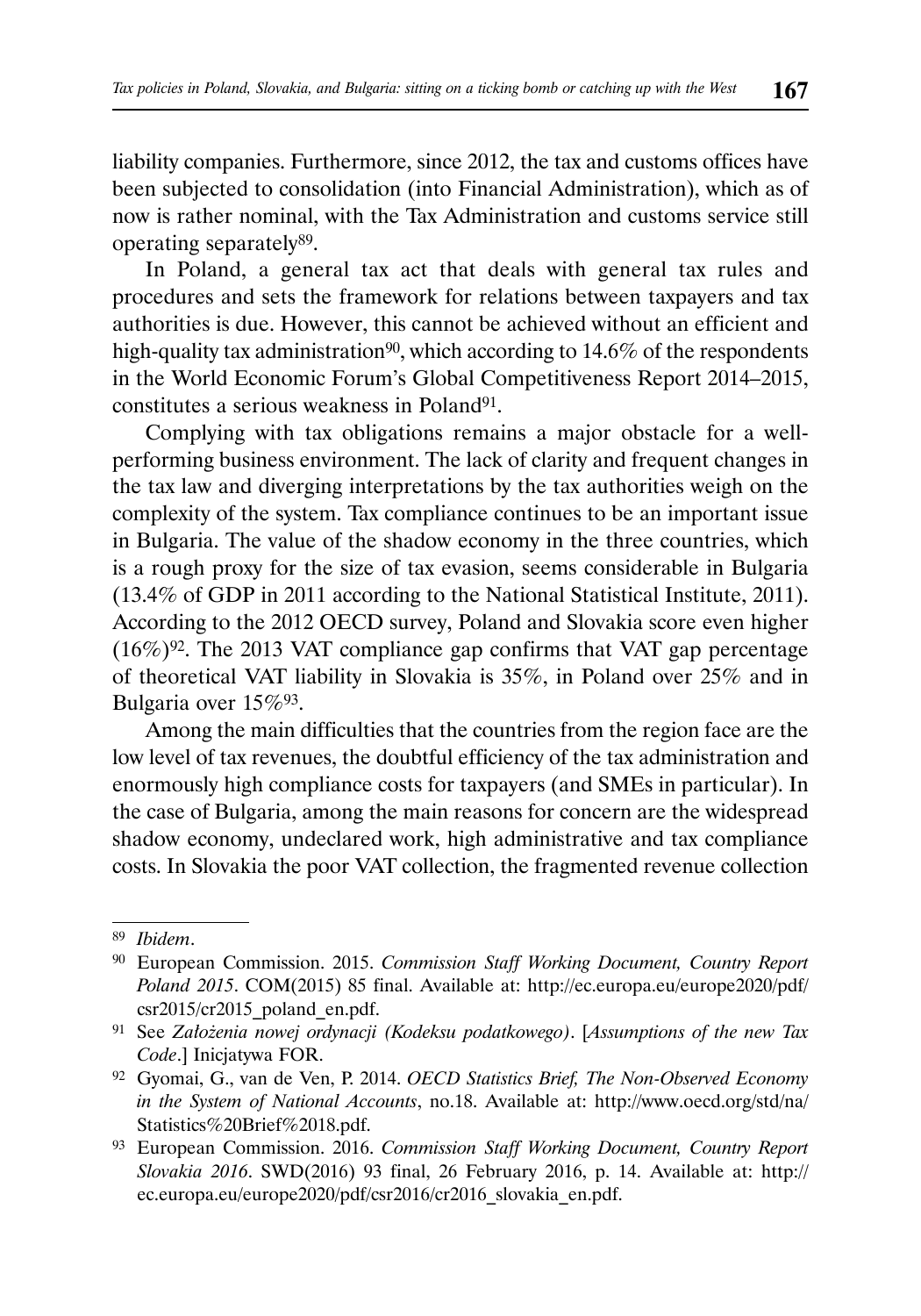system, the lack of an effective audit strategy and the poor implementation of anti-fraud strategies remain among the key challenges<sup>94</sup>.

In conclusion, Slovakia, Bulgaria, and Poland face the same challenge concerning the tax administrative reform and increasing VAT efficiency and VAT compliance95. Fifteen years ago and over ten years after the end of communism in the region, Martinez-Vazquez and McNab had already drawn attention to the repressive nature of the then 'fresh' taxation regimes, the rapid change and instability of tax laws, and many opportunities for tax evasion and avoidance<sup>96</sup>. So far, it seems that the flat-rate tax has not been sufficient to resolve these issues.

#### **CONCLUSIONS**

The process of transition from the planned economy to the free market, from communism to liberal democracy and the desire to 'catch up with the West' created a specific set of circumstances that are the essence of the contemporary economic reality in Central Europe. The taxation regimes of the three countries rely on sound free-market philosophy, globalisation demands, European integration limitations and tangible economic targets. Among the strongest arguments for the success of the adopted model of economic development is the substantial increase of GDP of all the three countries. Today, this progress is much more visible in Slovakia and Poland than in Bulgaria, which remains the poorest EU Member State<sup>97</sup>.

<sup>94</sup> Garnier, G. et al., *op. cit*., p. 28.

<sup>95</sup> European Commission, Directorate General for Economic and Financial Affairs (ECFIN) and Directorate General for Taxation and Customs Union (TAXUD). 2015. *Tax reforms in EU Member State 2015, Tax policy challenges for economic growth and fiscal sustainability*. Institutional Paper 008, p. 93. September 2015. Available at: http://ec.europa.eu/economy\_finance/publications/eeip/pdf/ip008\_en.pdf, see also Toro, J., Jensen, A., Thackray, M., Kidd, M., Russell, B. 2015. *Administracja podatkowa – wyzwania modernizacyjne i priorytety strategiczne*. [*Tax administration – modernisation challenges and strategic priorities*.] Międzynarodowy Fundusz Walutowy, Departament ds. Podatkowych. Available at: http://www.mf.gov.pl/ documents/764034/3224234/20150505\_Raport\_MFW\_PL.pdf.

<sup>96</sup> Martinez-Vazquez, J., McNab R.M. 2000. The Tax Reform Experiment in Transitional Countries. *National Tax Journal*, vol. 53, no. 2, pp. 273–298 (288–289).

<sup>97</sup> For GDP regional comparisons see: Gomułka, S., *op. cit*., p. 9, as well as: http:// www.thecatchupindex.eu/TheCatchUpIndex/, and Sedlak and Sedlak. *PKB w Polsce na tle innych krajów postkomunistycznych*. [*GDP in Poland against other post-communist*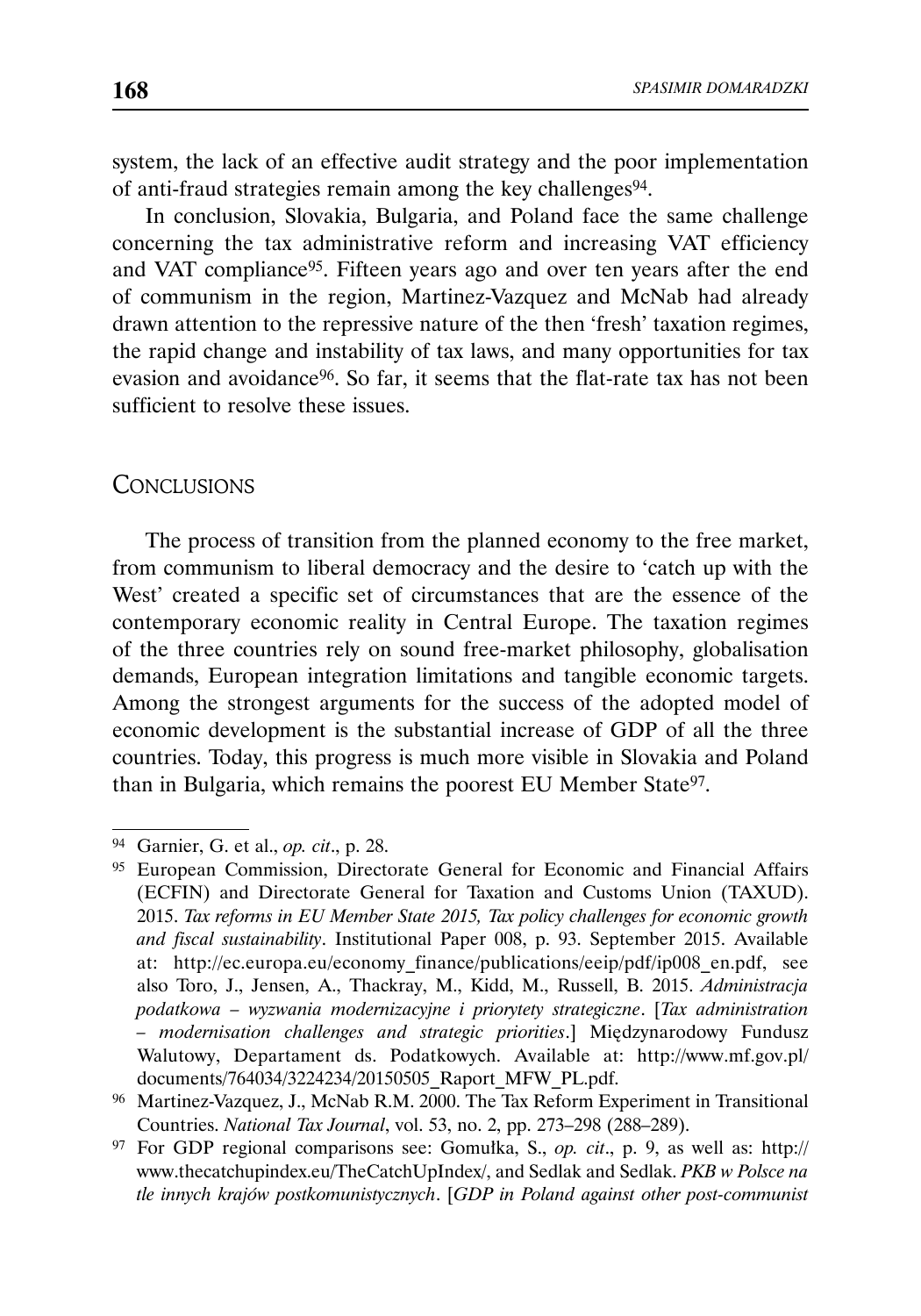Table 4

|                       |                                                                                                                                       |  |  | $2004$   2005   2006   2007   2008   2009   2010   2011   2012   2013   2014 |  |  |  |
|-----------------------|---------------------------------------------------------------------------------------------------------------------------------------|--|--|------------------------------------------------------------------------------|--|--|--|
|                       | BG   6.6   6.0   6.5   6.9   5.8   -5.0   0.7   2.0   0.5   1.1   1.7                                                                 |  |  |                                                                              |  |  |  |
| PL                    |                                                                                                                                       |  |  |                                                                              |  |  |  |
| SK                    | $\vert$ 5.2 $\vert$ 6.5 $\vert$ 8.3 $\vert$ 10.7 $\vert$ 5.4 $\vert$ -5.3 $\vert$ 4.8 $\vert$ 2.7 $\vert$ 1.6 $\vert$ 1.4 $\vert$ 2.4 |  |  |                                                                              |  |  |  |
| EU<br>$\overline{28}$ |                                                                                                                                       |  |  |                                                                              |  |  |  |

Real GDP growth (% change compared with the previous year)

Source: http://ec.europa.eu/eurostat/statistics-explained/images/2/2c/Real\_GDP\_growth %2C\_2004%E2%80%9314\_%28%25\_change\_compared\_with\_the\_previous\_year%3B average\_2004%E2%80%9314%29\_YB15.png.

'Catching up with the West' required the accumulation of capital. This is what determined the features of the three taxation systems. They had to take into consideration such characteristics as reliance on cheap labour, the pursuit of foreign direct investments and stable revenue from the taxation of labour and indirect taxes. Despite the nominal distinction between flat-rate (Slovakia and Bulgaria) and progressive (Poland) taxation systems, the three countries actually operate in the same flat-rate tax regional environment.

The logic behind the need to attract FDIs was that it would attract capital and technological know-how. In order to attract FDIs, countries offered cheap labour, tax incentives and even participation in investment projects. Yet, major challenges remain. One is the threat of falling into the 'middle-income trap': lack of access to high technologies and rising wages. Secondly, the threat of an imbalance between foreign and national capital. As the economic crisis has shown, the departure of FDI from CEE was much higher than from the 'old' EU Member States<sup>98</sup>. Due to the size of its economy, Bulgaria has the largest percentage of FDI as % of GDP, but also the cheapest labour force. In Slovakia the percentage is lower (GDP is twice as large, with a similar FDI inflow), but the threat stems from the FDI relatively monothematic structure99.

*countries*.] Available at: http://www.rynekpracy.pl/artykul.php/typ.1/kategoria\_ glowna.27/wpis.950 and the IMF report: Roaf, J. et al. 2014. *25 years of transition, post-communist Europe and the IMF*. Available at: https://www.imf.org/external/pubs/ ft/reo/2014/eur/eng/pdf/erei\_sr\_102414.pdf.

<sup>98</sup> Ernst & Young. 2014. *Ernst & Young European Attractiveness Survey.*

<sup>99</sup> Mainly car manufacturing and electronics.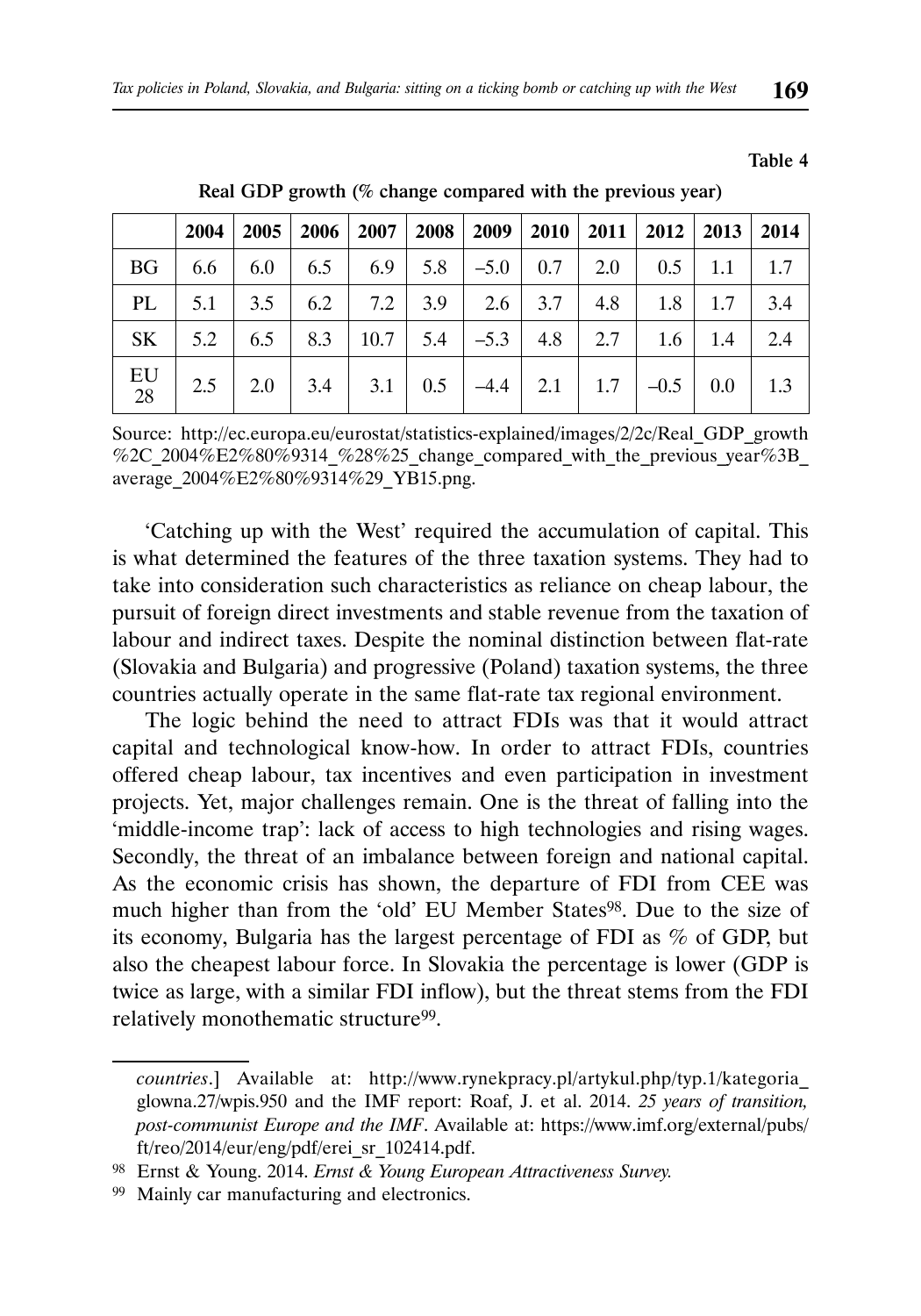Although Bulgaria still needs to 'catch up', Slovakia and Poland seem to have reached a turning point where the pursuit of further prosperity should be linked to a reassessment of the taxation policy in line with the new economic position of these countries. The pursuit of more Research and Development tax incentives introduced by the Slovaks seems to be an appropriate direction, but just as in the case of FDI a healthy balance between the pursuit of innovation and financial costs needs to be preserved. FDIs are a necessary tool to catch up, but the costs of their acquisition should not be underestimated, since under certain conditions FDI can leave fast, and the economy can suffer financial drainage. In order to prevent this, the countries of the region need to craft carefully the structure of the national economy with a healthy proportion of internal and external capital100. The further economic success of Poland and Slovakia will depend on their ability to transform their economies from relatively low- technology goods to more advanced products101.

Theoretically, the Hall-Rabushka flat-rate concept claims that people should be taxed according to the benefit they reap from the economy, rather than according to what their taxpaying abilities are. In practical terms, the Polish, Slovak, and Bulgarian tax systems focused on the taxation of consumption and labour, simultaneously favouring the stability of the government's revenue and the establishment of an appropriate climate for foreign investors. The growing outcry focused on the alleged regressive nature of the flat-rate tax and the imposition of the tax burden primarily on poorer and middle-class taxpayers. In other words, the emphasis was on social justice, rather than on economic efficiency<sup>102</sup>. The economic picture of the

<sup>100</sup> Sadłakowski, D. Analiza kosztów gospodarczych wynikających z napływu bezpośrednich inwestycji zagranicznych. [Analysis of economic costs resulting from inflow of foreign direct investment.] *Studia i prace Wydziału Nauk Ekonomicznych i Zarządzania*, no. 41, vol. 3, Uniwersytet Szczeciński, p. 166–167. Available at: http://www.wneiz. pl/nauka\_wneiz/sip/sip41-2015/SiP-41-t3-157.pdf.

<sup>101</sup> European Commission. 2016. *Commission Staff Working Document, Country Report Poland 2016*, SWD(2016)89 final, 26 February 2016, p. 2. Available at: http://ec.europa. eu/europe2020/pdf/csr2016/cr2016\_poland\_en.pdf.

<sup>102</sup> Peykov, N. Available at: https://www.academia.edu/7645142/%D0%A1%D0%BE%D 1%86%D0%B8%D0%B0%D0%BB%D0%BD%D0%B0\_%D0%BD%D0%B5\_%D 1%81%D0%BF%D1%80%D0%B0%D0%B2%D0%B5%D0%B4%D0%BB%D0% B8%D0%B2%D0%BE%D1%81%D1%82\_%D0%BD%D0%B0\_%D0%BF%D0% BB%D0%BE%D1%81%D0%BA%D0%B8%D1%8F\_%D0%B4%D0%B0%D0% BD%D1%8A%D0%BA\_%D0%B2\_%D0%91%D1%8A%D0%BB%D0%B3%D0 %B0%D1%80%D0%B8%D1%8F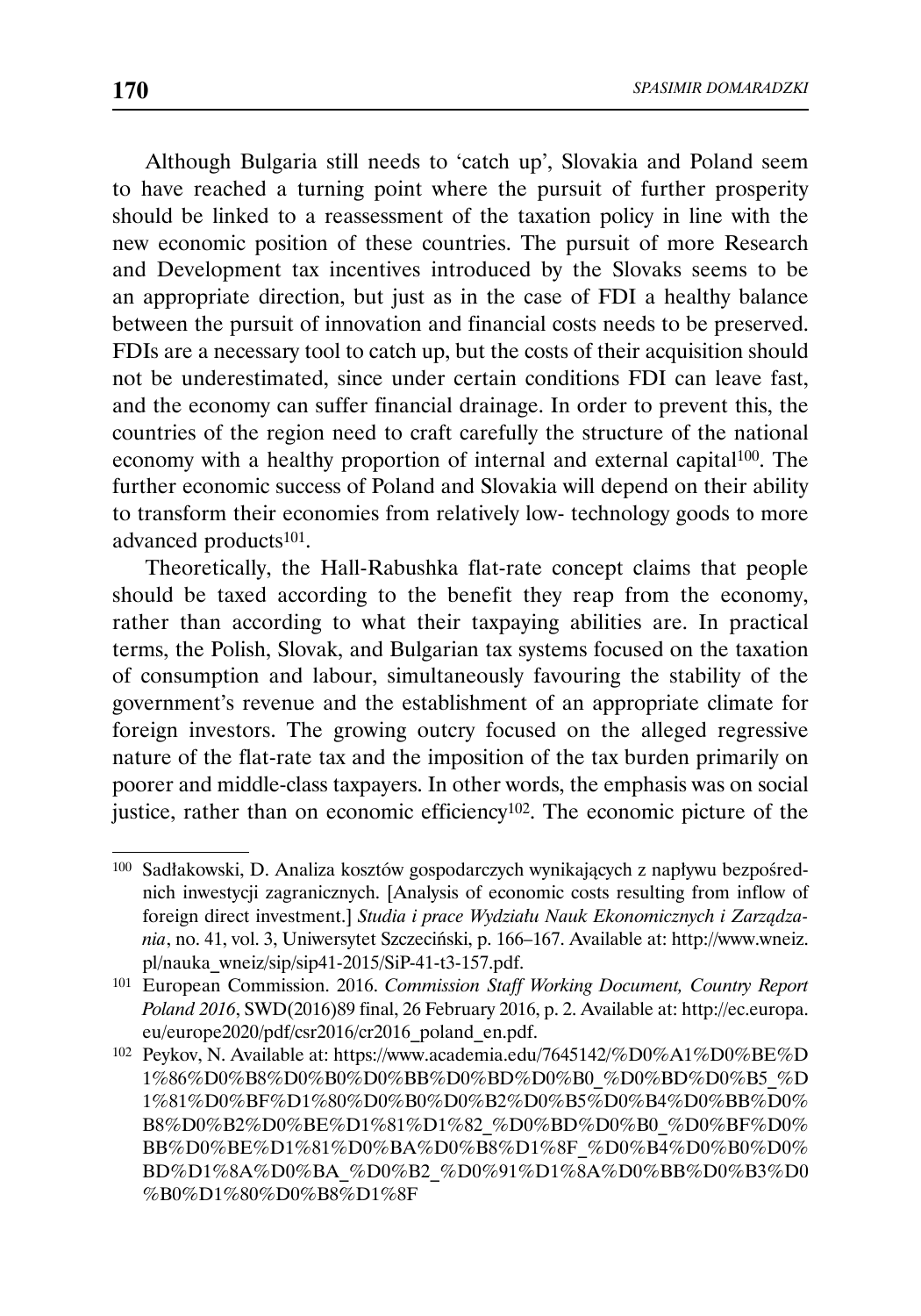three countries after twenty-five years proves that this choice led to intended and unintended consequences.

Among the intended ones were the increase of the countries' competitiveness and openness to regional and global economic trends; the noticeable increase in foreign direct investments and the incorporation of the countries' economies in the global economic system; the simplification of the tax systems and an alleged increase in their efficiency.

Among the unintended consequences there were growing social inequality and the feeling of social defeatism. The former became particularly acute after joining the EU, when the citizens of the three countries recognised the profound difference between the logic of Western European welfare and their transitional economies. The other one, which became more and more acute with every next election in the region, is the growing nationalism and social demands towards the state. The arguments about 'banksters', exploitive investors, the need to regain the national economy and political life become much more appealing than the arguments about the genuine equality of the flat tax and the economic rationality of the existing taxation model. The disappointment with the 'sluggish' process of 'catching up' and the popular rejection of free-market's 'invisible hand' as inhuman and socially harmful gain ground among all layers of these societies. In other words, the lack of deeper reflection about the consequences of the existing taxation model can contribute to the return of national socialism – if it is not already too late.

At the national level, the research reveals that the genuine problems today are not so much related to the model of the taxation system, but much more to its inefficiency and the discretion of the taxation administration, the overproduction of taxation legislation, lack of predictability and tax evasion. As the Slovak and Bulgarian cases reveal, the flat tax guarantees neither efficiency nor simplicity. Slovakia today has the best score for hours per year devoted to taxation, but Bulgaria has the worst. Surprisingly, the efforts to improve the tax administration allowed Poland to be classified closer to Slovakia rather than to Bulgaria.

Another legacy of the process of transition remains the fact that the tax systems of these countries are vulnerable to political manipulations, regardless of their consequences for the economy. In each of the three countries, populist initiatives to exploit direct and sector-targeted taxes exist. Some of them are a consequence of the uncritical acceptance of taxation trends in Western Europe, whereas others are 'regional products' originating from dominant political narratives.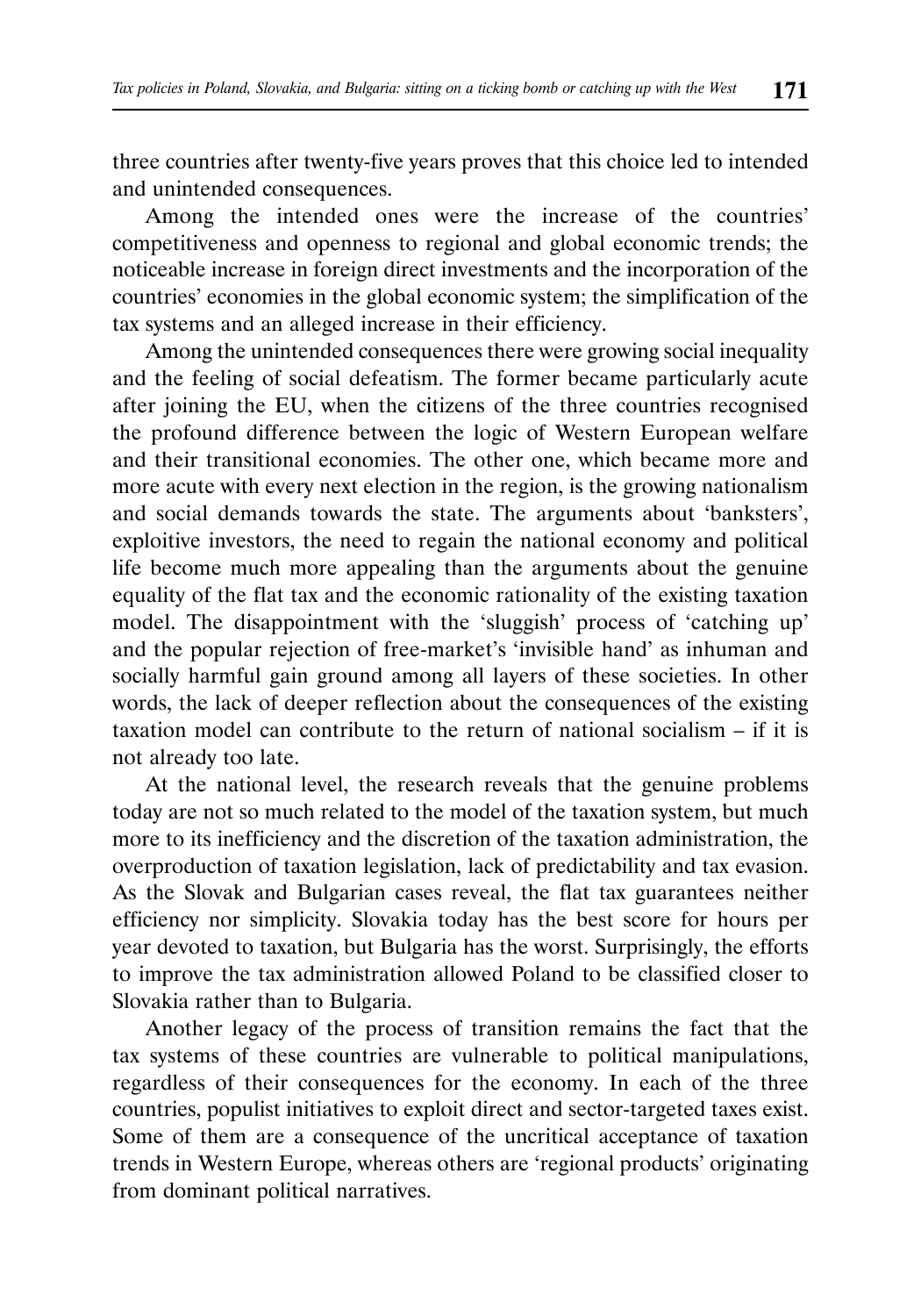Today's tax policies in Poland, Slovakia and Bulgaria still call for the transition period pursuit of 'catching up with the West'. As Łaszuk pointed out in his report, one of the reasons why the inefficiency of the tax administration has become so apparent and so acute in Poland is the fact that other burning issues, like corruption or court's inefficiency, were successfully resolved. For Bulgaria, which is still subject to the European Commission's Mechanism for Verification and Cooperation monitoring its anti-corruption efforts and judicial independence performance, the road seems to be much longer.

The pursuit of FDI is not over, and the countries seem to be satisfied with being Western Europe's industrial backyards, where the physical manufacturing of western technology takes place. Georgi Ganev argues that the lack of capital or wealth to tax makes Bulgaria a developing country, which means that the country still needs to catch up<sup>103</sup>. In Bulgaria the debate should reassess Dobrin Ganchev's argument that not the quantity, but the quality of foreign investments and their contribution to the country's economic development should be decisive. After a quarter of a century, it becomes apparent that the tax system itself is not sufficient to provide the necessary conditions for the accumulation of capital. However, Slovakia and Poland are much closer to the point where a debate on the taxation systems seems to be necessary. The argument that the dominant taxation model in western European countries is progressive rather than the flat tax is used widely among the critics of the flat tax. The 'catching up with the West' model proved its efficiency by providing stable economic growth and openness to regional integration and to the global economy. However, its unevenly balanced tax burden and growing social inequality require a prompt disarming of the 'ticking bomb' of growing nationalist and social demands. The administrative inefficiency of the tax systems, their excessive repressiveness and simultaneous vast tax evasion or misuse of VAT remain among the biggest threats. The three countries' tax systems seem to be still in transition and the flat tax scheme should not be considered a panacea.

<sup>103</sup> Ganev, G. Bulgaria. In: Garello, P. ed. *Taxation in Europe 2013, The yearly report on the evolution of European tax systems*. Institute for Research on Economic and Fiscal Issues. Available at: http://en.irefeurope.org/SITES/en.irefeurope.org/IMG/pdf/ taxation-in-europe-yearbook\_iref-europe-2013.pdf.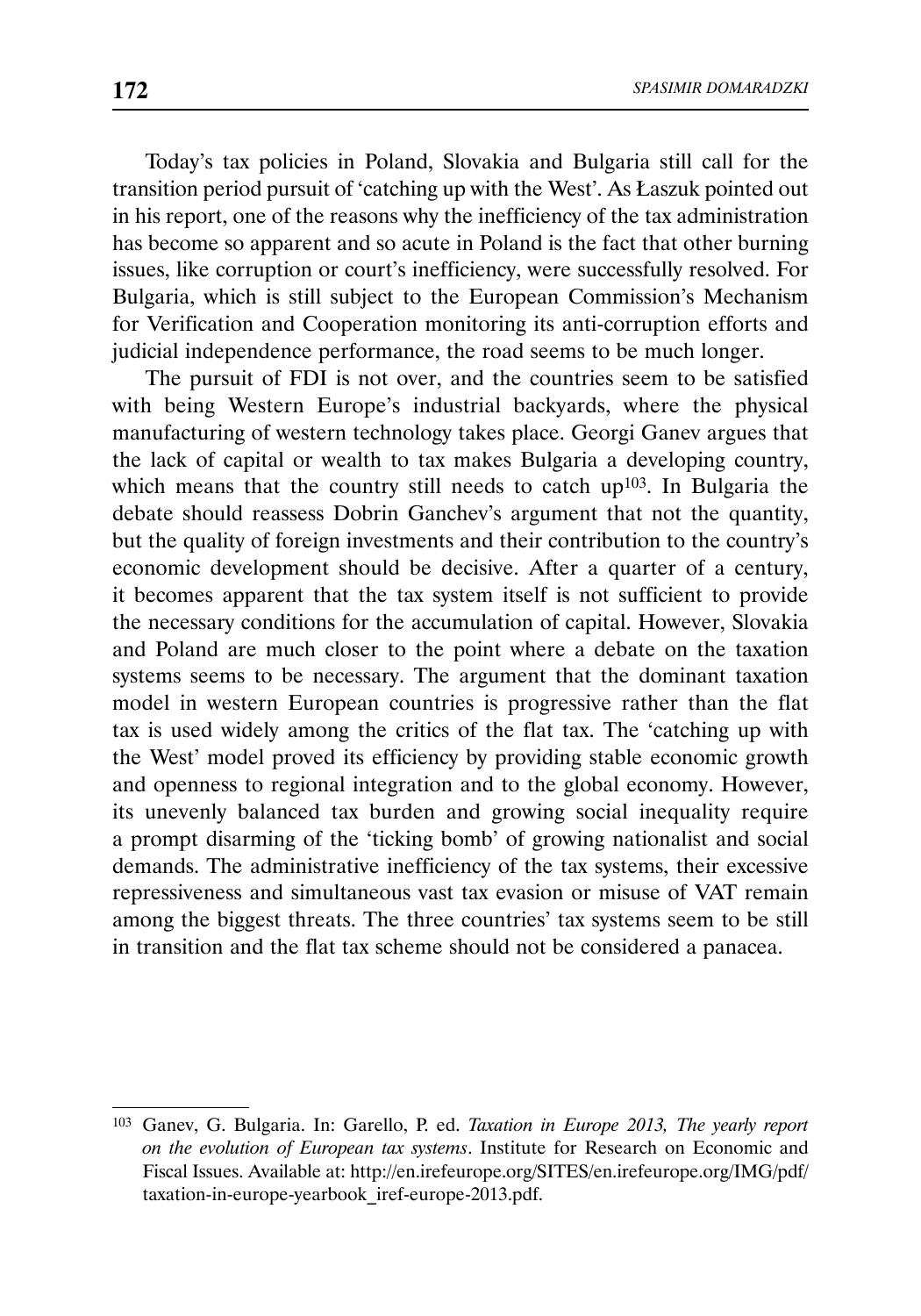## **REFERENCES**

- Allen & Overy. 2001. *Foreign Direct Investment in Central and Eastern Europe*; OECD. 2012. *FDI in Figures.* Available at: http://www.allenovery.com/ SiteCollectionDocuments/Foreign%20direct%20investment%20in%20 Central%20and%20Eastern%20Europe.PDF.
- Angelov, G. 2007. *Danyci i danychna politika*. [*Taxes and tax policy*.] Institute for Market Economy. Available at: http://ime.bg/bg/articles/danyci-idanychna-politika.
- Angenendt, J. 2011. *Foreign Direct Investment in Central Europe and Differences in Transition between post-communist Central European Economies*. Hamburg: Diplomica Verlag.
- Appel, H. 2006. International imperatives and tax reform, Lessons from Postcommunist Europe. *Comparative Politics*, vol. 39, no. 1.
- Appel, H. 2011. *Tax Politics in Eastern Europe*. Ann Arbor: The University of Michigan Press.
- Bąk, M., Stanchev, K., Rencko, J. et.al. *Needs for Deregulation of the Tax Systems in Central and Eastern Europe, A Comparative Study, Bulgaria, Poland, Slovakia*. I.M.E Occasional papers.
- Berend, I.T. 1996. *Central and Eastern Europe 1994–199*3. Cambridge University Press.
- Białek, Ł. Pulse of the region: Overview of Foreign Direct Investment in Central and Eastern Europe. *Bulletin of Central and Eastern Europe*, no. 3.
- Bogumił, P. 2014. Composition of capital inflows to Central and Eastern Europe – is Poland different? *ECFIN Country Focus*, vol. 11, issue 8.
- Chren, M. *Unfair competition? Slovak Tax Reform*, presented at the colloquium 'Perspectives on International Tax competition' organised by the Liberal Institute of the Friedrich-Naumann-Stiftung. Potsdam 3. December 2005. Available at: http://www.fnf.org.ph/downloadables/Slovakia's%20Tax%20 Policy.pdf.
- Estrin, S., Uvalic, M. 2013. *Foreign direct investments into transition economies: Are the Balkans different*? LSE 'Europe in question' discussion papers, LEQS Paper no. 64/2013. Available at: (http://www.lse.ac.uk/europeanInstitute/ LEQS/LEQSPaper64.pdf.
- Evans, A.J., Aligica, P.D. 2008. The Spread of the Flat Tax in Eastern Europe, A Comparative Study. *Eastern European Economics*, vol. 46, no. 3.
- Fisher, S., Gould, J., Haughton, T. 2007. Slovakia's neoliberal turn. *Europe-Asia Studies*, vol. 59, no. 6.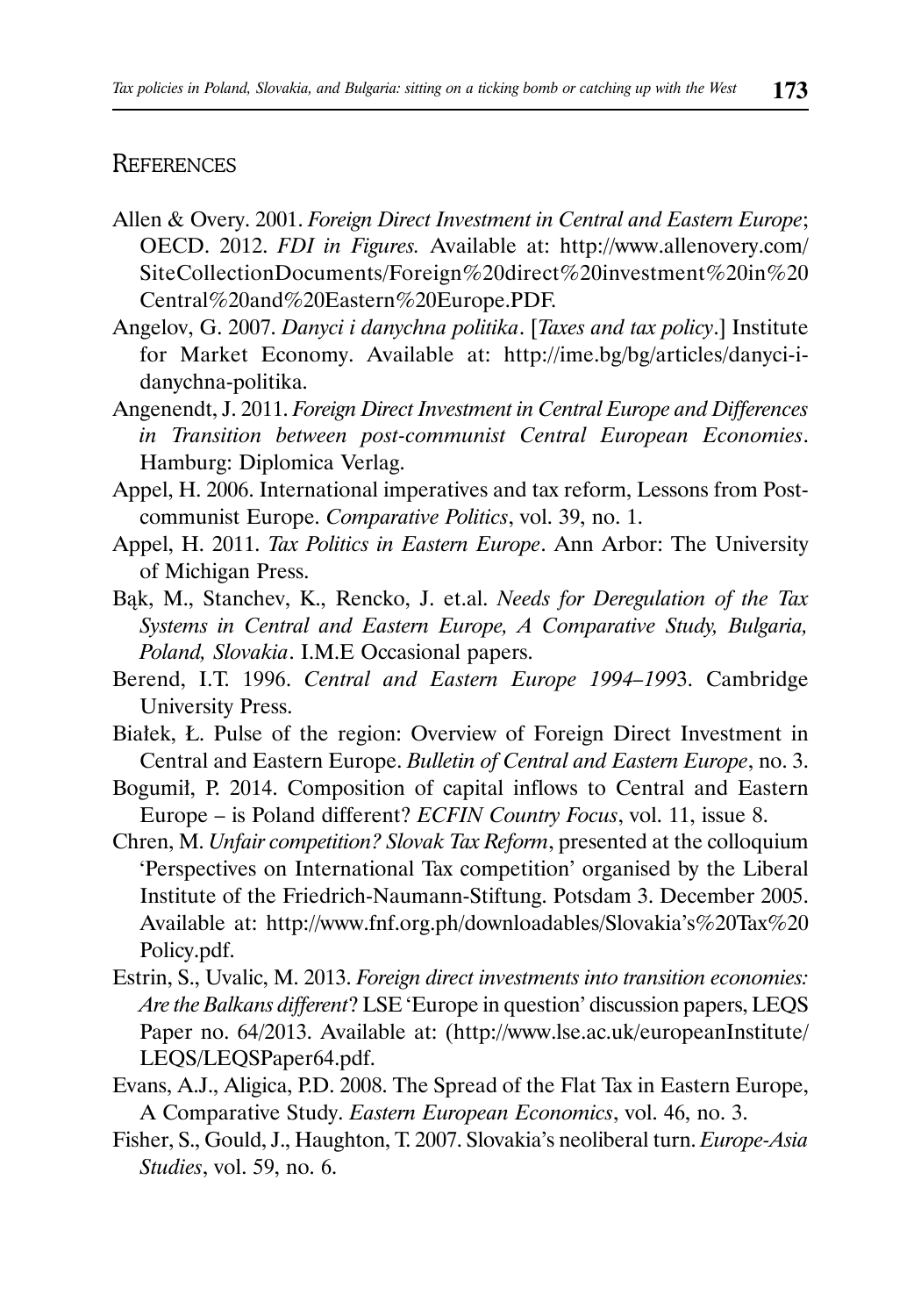- Foy, H., Sharman, A., How Slovakia overtook Poland in Jaguar Land Rover factory race. *Financial Times* [Online] 17 November 2015. Available at: http://www.ft.com/intl/cms/s/2/4ec6972c-73db-11e5-bdb1-e6e4767162cc. html#axzz3rz589uF3.
- Ganev, G. Bulgaria. In: Garello, P. ed. *Taxation in Europe 2013, The yearly report on the evolution of European tax systems*. Institute for Research on Economic and Fiscal Issues. Available at: http://en.irefeurope.org/ SITES/en.irefeurope.org/IMG/pdf/taxation-in-europe-yearbook\_irefeurope-2013.pdf.
- Ganev, P. 2007. *Pravo v desetkata*. [*The bullseye.*] 11 September 2007. Available at: http://ime.bg/bg/articles/prawo-w-desetkata/#ixzz3sDL4asiw.
- Ganchev, D. 2010. Prekite chuzhdestranni investicii za perioda 1992–2008 g. – izvodi i novi predizvikatelstva. [Foreign direct investment in the period 1992–2008 – conclusions and new challenges.] *Ikonomicheski alternative*, no. 2.
- Garnier, G., Gburzyńska, A., Georgy, E., Mathe, M., Prammer, D., Rua, S., Skonieczna, A. 2013. *Recent Reforms of Tax Systems in the EU. Good and Bad News*. Taxation Papers, Working Paper N.39-2013. European Commission.
- Gomułka, S. 2014. Transformacja gospodarczo-społeczna Polski 1989–2014 i współczesne wyzwania. [Economic and social transformation of Poland 1989–2014 and contemporary challenges.] In: *Nauka*, no. 3, p. 7. Available at: http://www.pan.poznan.pl/nauki/N\_314\_01\_Gomulka.pdf.
- Gray, C.W. 1991. *The challenge of tax reform in Central and Eastern Europe*. Proceedings of the Annual Conference on Taxation Held under the Auspices of the National Tax Association – Tax Institute of America, vol. 84.
- Gyomai, G., van de Ven, P. 2014. *OECD Statistics Brief, The Non-Observed Economy in the System of National Accounts*, no. 18. Available at: http:// www.oecd.org/std/na/Statistics%20Brief%2018.pdf.
- Hall, R.E., Rabushka, A. 2007. *The Flat Tax*. Hoover Classics, Hoover Press.
- Hristoskov, Y. 2010. Ploskiat danyk, mit i realnosti. [Flat Tax, Myth and Reality.] In: *Ikonomicheski Alternativi*, no. 5.
- Jagliński, K. 2013. *Koszty i efektywność system podatkowego w Polsce*. [*Costs and Efficiency of the Tax System in Poland*.] Fundacja Republikańska.
- Kahanec, M. et al. *GINI growing inequalities impacts. Growing inequalities and their impacts on the Czech Republic and Slovakia, Country report for The Czech Republic and Slovakia*. Available at: http://gini-research.org/system/ uploads/511/original/Czech\_Slovak.pdf?1377869960.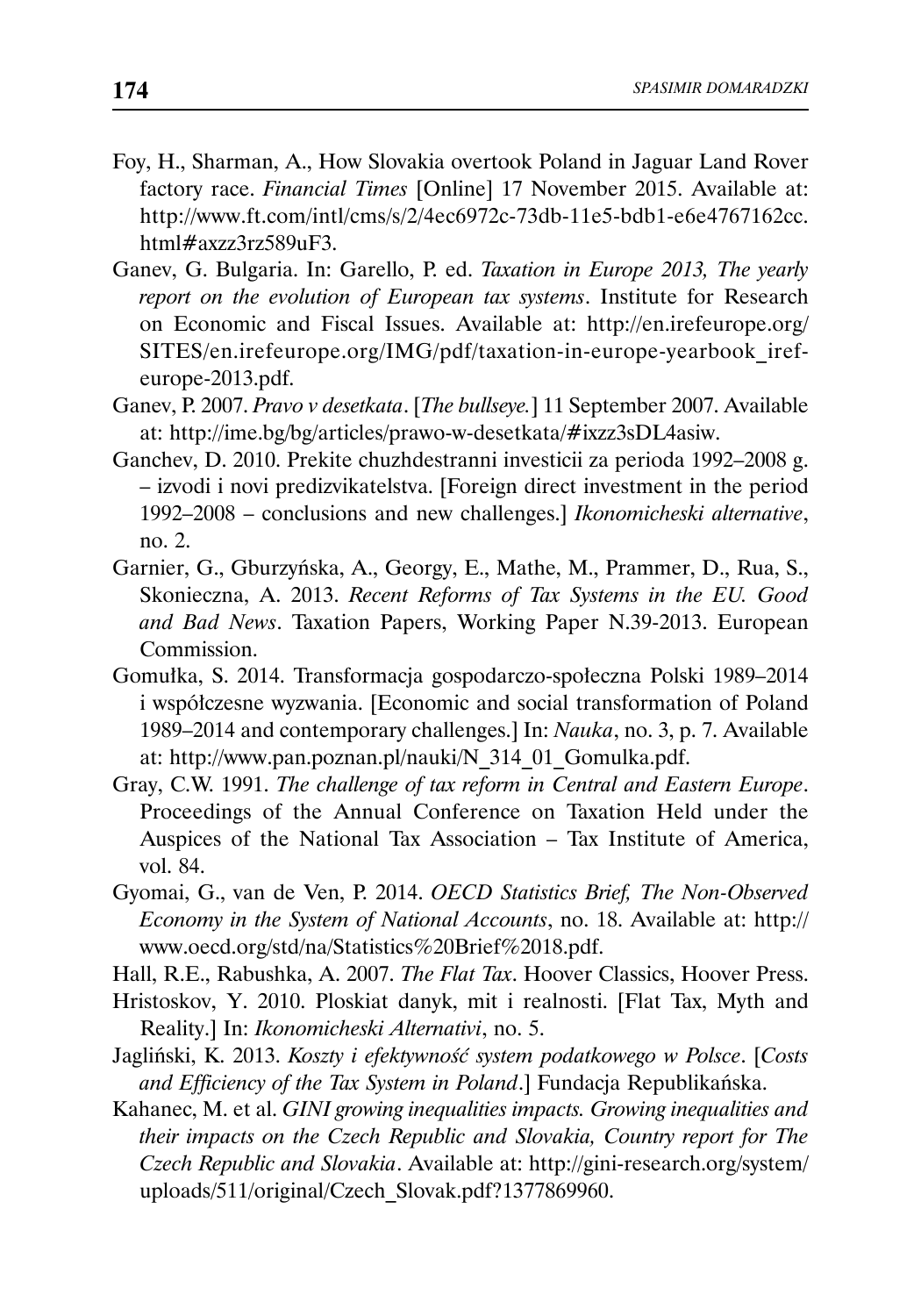- Liptakova, J. 2015. Slovakia still tops in per capita car production. *The Slovak Spectator* 19 March 2015. Available at: http://spectator.sme.sk/c/20056604/ slovakia-still-tops-in-per-capita-car-production.html.
- Łaszek, A. 2015. *Następne 25 lat. Jakie reform musimy przeprowadzić, żeby dogonić Zachód*. [*The next 25 years. What reforms to introduce to catch up with the West?*] Forum Obywatelskiego Rozwoju.
- Martinez-Vazquez, J., McNab, R.M. 2000. The Tax Reform Experiment in Transitional Countries. *National Tax Journal*, vol. 53, no. 2.
- Mikloś, I. *Slovakia, A Story of Reforms*. Available at: http://www.upms.sk/ media/Slovakia\_A\_story\_of\_reforms.pdf.
- Moore, D. 2005. *Slovakia's 2004 Tax and Welfare Reforms*. IMF Working Paper, WP/05/133 July 2005.
- Petkov, K. 2010. Ploskiat danyk i krizata, fiskalnite efekti i socialnite defekt. [Flat tax and Crisis, the Fiscal Effects and Socal Deffects.] *Ikonomicheski alternativi*, no. 5. Available at: http://alternativi.unwe.bg/alternativi/index.  $php?nid=44&hid=1858.$
- Peykov, N. 2014. *Socialna (ne)spravedlivost na ploskia danyk*. [*Social (in) justice of Flat Tax.*] In: Сборник: Доклади от годишна университетска научна конференция, Том 6, ИК на НВУ 'Васил Левски', Велико Търново. [Collection: Reports from the Annual University Scientific Conference, Volume 6. Veliko Tarnovo: Vasil Levski National Military University.]
- Pogatsa, Z. 2009. Tatra Tiger: Growth Miracle or Belated Recovery? *Acta Oeconomica*, vol. 59, no. 4.
- Popescu, G.H. 2014. FDI and Economic Growth in Central and Eastern Europe. *Sustainability*, vol. 6, 8149–8163. DOI: 10.3390/su6118149.
- Rabatinova, M., Schultzova, A. 2014. *The VAT Revenue Losses in Slovakia The Fight Against Tax Evasion*. SGEM2014 Conference on Political Sciences, Law, Finance, Economics and Tourism, vol. 2, no. SGEM2014 Conference Proceedings, 1–9 September 2014. DOI:10.5593/SGEMSOCIAL2014/B22/ S6.103.
- Remeta, J., Perret, S., Jareś, M., Brys, B. *Moving Beyond the Flat Tax – Tax Policy Reform in the Slovak Republic*. OECD Taxation Working Papers, no. 22. OECD Publishing, p. 11. Available at: http://dx.doi. org/10.1787/5js4rtzr3ws2-en.
- Roaf, J. et al. 2014. *25 years of transition, post-communist Europe*. IMF. Available at: https://www.imf.org/external/pubs/ft/reo/2014/eur/eng/pdf/ erei\_sr\_102414.pdf.
- Russel, P. 2008. Podatek liniowy. [Flat tax.] *Infos Biuro Analiz Sejmowych*, no. 16/40.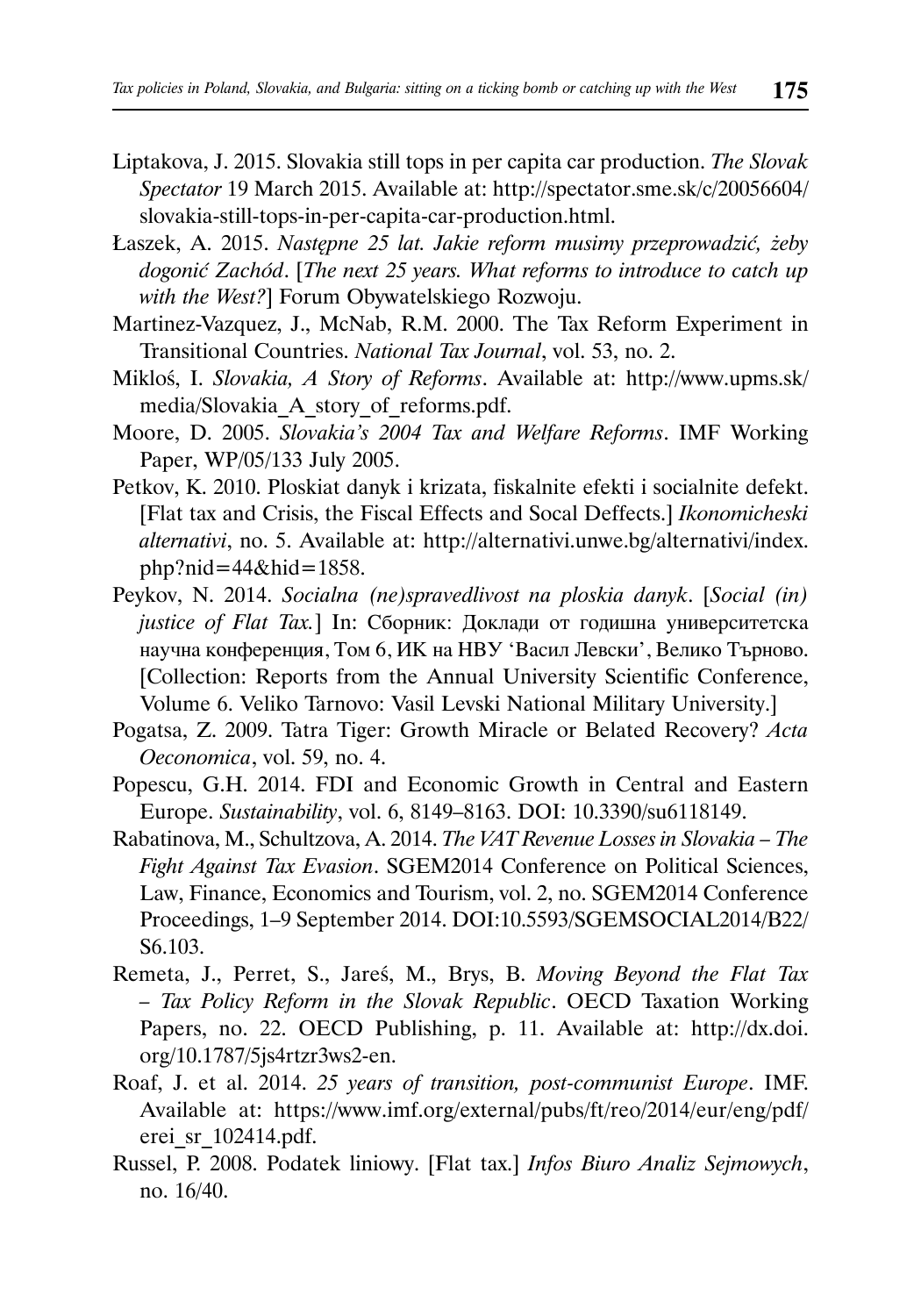- Sadłakowski, D. Analiza kosztów gospodarczych wynikających z napływu bezpośrednich inwestycji zagranicznych. [Analysis of economic costs resulting from inflow of foreign direct investment.] *Studia i prace Wydziału Nauk Ekonomicznych i Zarządzania*, no. 41, vol. 3, Uniwersytet Szczeciński, p. 166–167. Available at: http://www.wneiz.pl/nauka\_wneiz/sip/sip41-2015/ SiP-41-t3-157.pdf.
- Szczodrowski, G. 2007. Polski system podatkowy. [*Polish tax system*.] Warszawa: Wydawnictwo naukowe PWN.
- Toro, J., Jensen, A., Thackray, M., Kidd, M., Russell, B. 2015. *Administracja podatkowa – wyzwania modernizacyjne i priorytety strategiczne*. [*Tax administration – modernisation challenges and strategic priorities*.] Międzynarodowy Fundusz Walutowy, Departament ds. Podatkowych. Available at: http://www.mf.gov.pl/documents/764034/3224234/20150505\_ Raport\_MFW\_PL.pdf.
- Wawrzak, S. 2015 Przywileje podatkowe jako przejaw ingerencji państwa w gospodarkę. [Tax privileges as a manifestation of state interference in the economy.] In: Domaradzki, S., Haczkowska, M. eds. *Ku przyszłości. O Polsce za 25 lat*. [*Towards the future. About Poland in 25 years*.] Warszawa: Laboratorium Idei – Prezydencki Program Ekspercki, Kancelaria Prezydenta RP.

## Reports

- ECDDP. 2011. *Na dobre czy na złe? Zmiany podatkowe XXI wieku. Raport specjalny*. [*For good or for bad? Tax changes of the 21st century. Special report.*] Available at: http://www.ecddp.pl/download/Raport\_podatkowy\_ ECDDP.pdf.
- EBRD. *Transition Report 2013, Stuck in Transition*. Available at: http://www. ebrd.com/downloads/research/transition/tr13.pdf.
- European Commission. 2015. *Commission Staff Working Document, Country Report Poland 2015*. COM(2015) 85 final. Available at: http://ec.europa. eu/europe2020/pdf/csr2015/cr2015\_poland\_en.pdf.
- European Commission. 2015. *Commission Staff Working Document, Country Report Slovakia 2015.* COM(2015) 85 final. Available at: http://ec.europa. eu/europe2020/pdf/csr2015/cr2015\_slovakia\_en.pdf.
- European Commission. 2015. *Country Report Bulgaria 2015, Including an In-Depth Review on the prevention and correction of macroeconomic*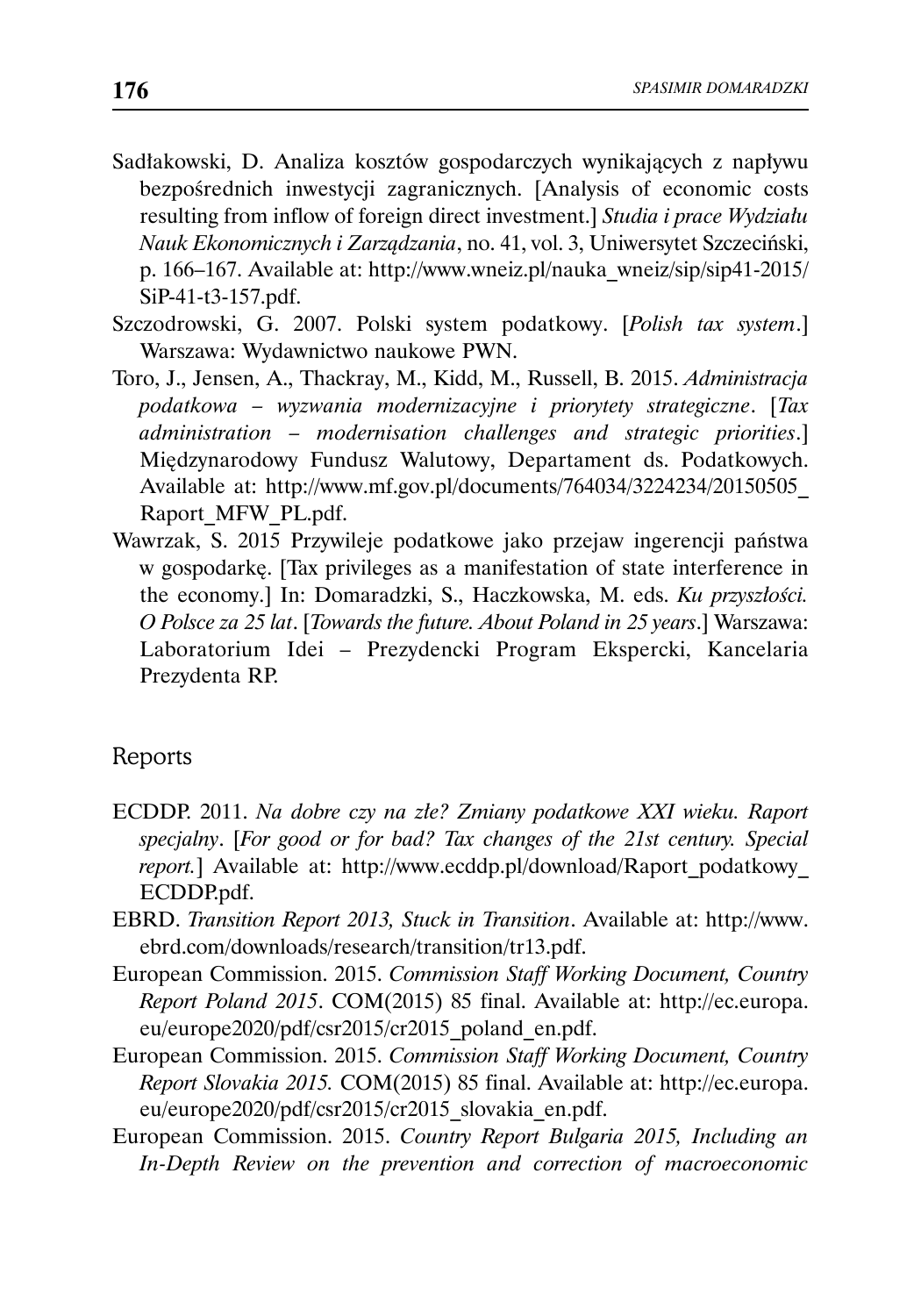*imbalances, Commission Staff Working Document*. COM(2015) 85 final, 26 February 2015.

- European Commission. 2016. *Commission Staff Working Document, Country Report Bulgaria 2016*, SWD(2016) 72 final, 26 February 2016, p. 43. Available at: http://ec.europa.eu/europe2020/pdf/csr2016/cr2016\_bulgaria en.pdf.
- European Commission. 2016. *Commission Staff Working Document, Country Report Poland 2016*, SWD(2016)89 final, 26 February 2016. Available at: http://ec.europa.eu/europe2020/pdf/csr2016/cr2016\_poland\_en.pdf.
- European Commission. 2016. *Commission Staff Working Document, Country Report Slovakia 2016*. SWD(2016) 93 final, 26 February 2016. Available at: http://ec.europa.eu/europe2020/pdf/csr2016/cr2016\_slovakia\_en.pdf.
- European Commission, Directorate General for Economic and Financial Affairs (ECFIN) and Directorate General for Taxation and Customs Union (TAXUD). 2015. *Tax reforms in EU Member State 2015, Tax policy challenges for economic growth and fiscal sustainability*. Institutional Paper 008, September 2015. Available at: http://ec.europa.eu/economy\_finance/ publications/eeip/pdf/ip008\_en.pdf.
- Ernst & Young. 2014. *Ernst & Young European Attractiveness Survey.*
- OECD, Centre for Tax Policy and Administration. *Tax reforms Policy in the Slovak Republic*. Available at: http://www.oecd.org/tax/tax-policy/37154700. pdf.
- *Podatek VAT w Polsce, problem przedsiębiorstw sektora MŚP*. [*VAT in Poland. The SME sector problem*.] Available at: http://www.komitetpodatkowy.pl/ pobierz/135.html.
- *Study to quantify and analyze the VAT Gap in the EU Member States, 2015 Report*. TAXUD/2013/DE/321. Available at: http://ec.europa.eu/taxation\_ customs/resources/documents/common/publications/studies/vat\_gap2013. pdf.
- *Update Report to the Study to quantify and analyze the VAT Gap in the EU-27 Member States*. 2012. Available at: http://www.case-research.eu/en/ node/58716.
- World Bank Group. *Doing Business 2016, Measuring Regulatory Quality and Efficiency*. Available at: http://www.doingbusiness.org/~/media/GIAWB/ Doing%20Business/Documents/Annual-Reports/English/DB16-Full-Report.pdf.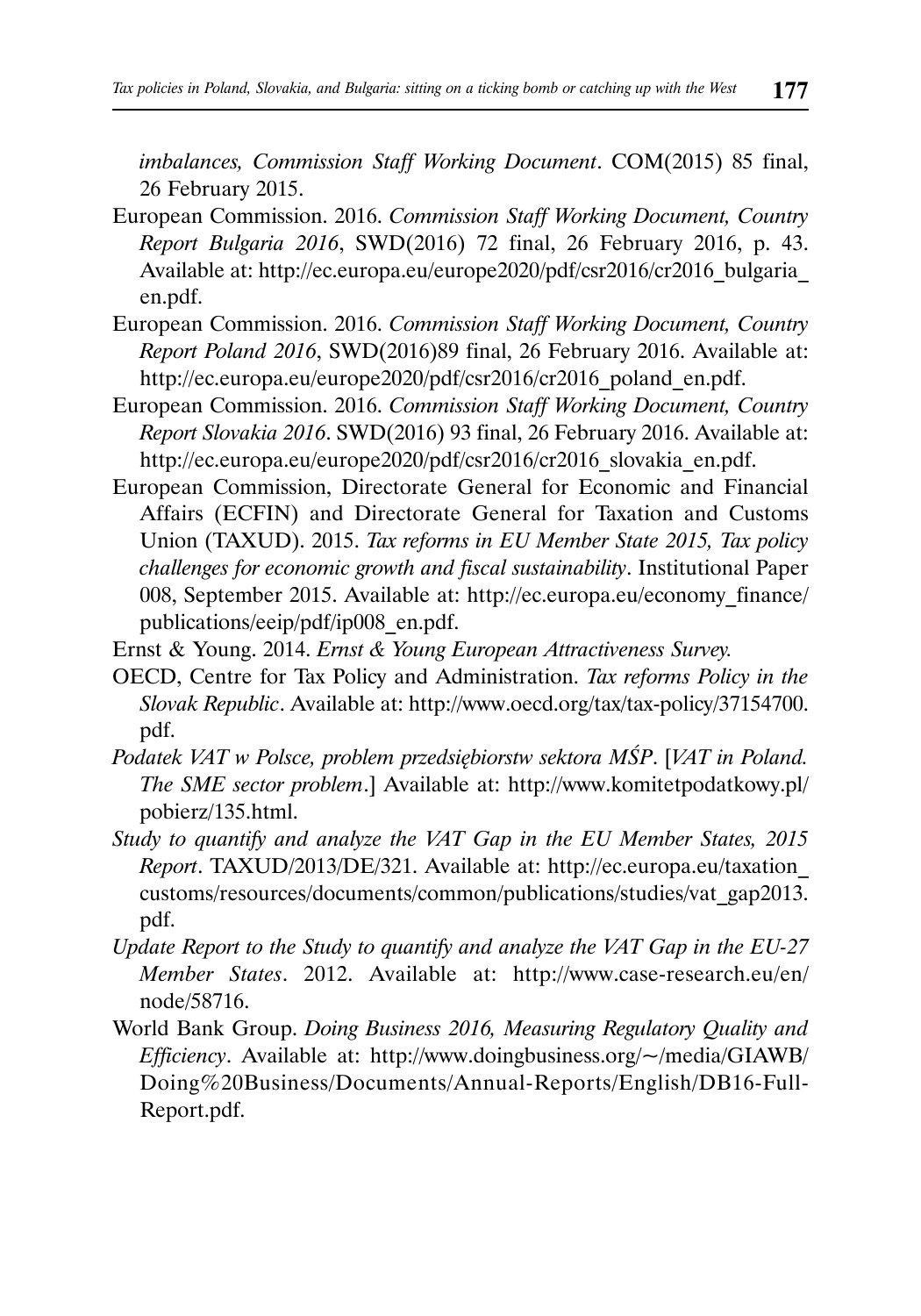# TAX POLICIES IN POLAND, SLOVAKIA, AND BULGARIA: SITTING ON A TICKING BOMB OR CATCHING UP WITH THE WEST

#### Summary

This paper conducts a comparative review of Bulgaria, Slovakia and Poland's taxation system performance in pursuit of the question whether the flat tax system was able to meet the hopes reposed in it. The three countries were selected because they nominally contain different taxation systems: Poland has a progressive one; Slovakia has a flat tax while retaining some elements of progressive taxation; whereas Bulgaria has the most radical flat tax system in the region. Furthermore, after a quarter of a century their economic and tax experience does not correspond with the expectations of the flat tax dogma. The research argues that the question whether the taxation system in the region is flat or not is of secondary importance, despite the fact that all the tax systems in their essence aim to perform in a very similar 'flattened' taxation pattern. Secondly, that the quest for foreign direct investments cannot be pursued blindly and uncritically, since the three countries' experience reveals alternative and most importantly, not only positive achievements. Finally, the paper argues that the current performance of the three countries' taxation systems does not correspond with the expectations that the flat tax system will resolve the internal operational difficulties such as high compliance gaps, tax evasion and weak tax administration. Having in mind that after a quarter of a century the three countries reached different levels of economic development, the question remains whether the current taxation systems are still relevant or they have lost their appropriateness. Poland and Slovakia are approaching the challenge of a 'middle income trap', whereas Bulgaria still needs to 'catch up'. Thus, the former two should reconsider the current pressuring weaknesses of their taxation systems, whereas the latter should reassess its approach towards foreign direct investments and reconsider the direction of its tax policy.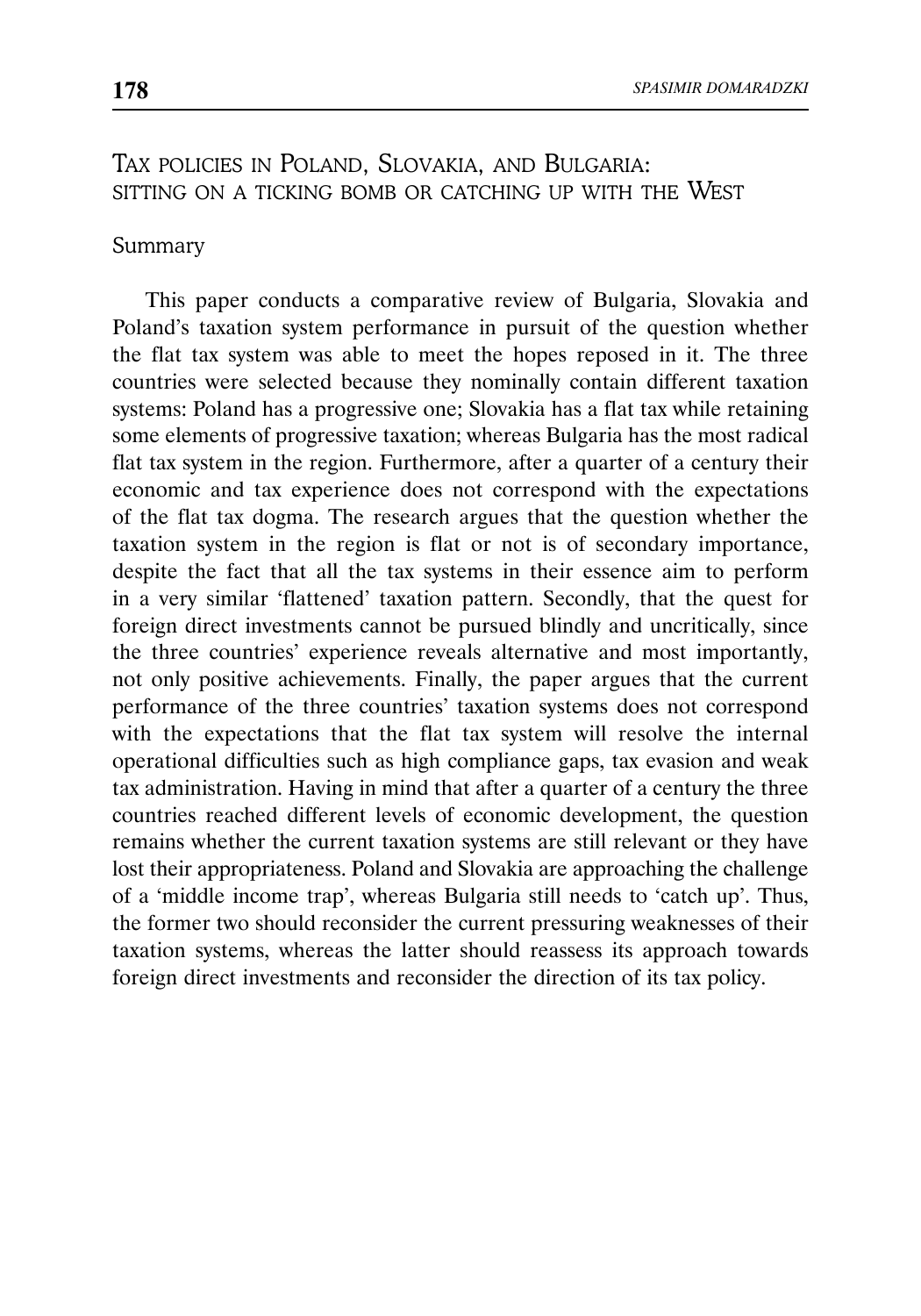# POLITYKI PODATKOWE POLSKI, SŁOWACJI I BUŁGARII: SIEDZENIE NA TYKAJĄCEJ BOMBIE CZY DOGANIANIE ZACHODU

#### Streszczenie

Artykuł dokonuje analizy porównawczej funkcjonowania systemów podatkowych Bułgarii, Słowacji i Polski, poszukując odpowiedzi na pytanie czy podatek liniowy był w stanie sprostać pokładanym w nim nadziejom. Polska, Bułgaria i Słowacja zostały wybrane do przeprowadzenia analizy porównawczej, ponieważ nominalnie posiadają odmienne systemy podatkowe. Polska posiada progresywny, Słowacja – podatek liniowy, zachowując jednak elementy progresywnego opodatkowania, a Bułgaria posiada najbardziej radykalny system podatku liniowego w regionie. Co więcej, po ćwierć wieku można dojść do wniosku, że ekonomiczne i podatkowe doświadczenia nie potwierdzają w całości dogmatu podatku liniowego. Badania przedstawione w artykule prowadzą do wniosku, że w swojej istocie dyskusja nad tym, czy dany system podatkowy jest liniowy czy też nie, posiada drugorzędne znaczenie, ponieważ wszystkie badane systemy podatkowe w swojej istocie zostały "spłaszczone" w praktyce. Po drugie, że dążenie do bezpośrednich inwestycji zagranicznych nie może odbywać się ślepo i bezkrytycznie, skoro doświadczenia trzech państw ukazują odmienne, i co najważniejsze, nie tylko pozytywne wyniki. Ostatecznie autor dochodzi do wniosku, że wyniki systemów podatkowych analizowanych państw nie są w stanie spełnić oczekiwań pokładanych w podatku liniowym, co do rozwiązania takich wewnętrznych problemów, jak zmniejszenie luki podatkowej, unikanie podatków czy też słabość administracji podatkowej. Biorąc pod uwagę fakt, że po dwudziestu pięciu latach te trzy państwa osiągnęły odmienny poziomy rozwoju gospodarczego, pozostaje pytanie, czy obecne systemy podatkowe są nadal aktualne, czy też się zdezaktualizowały? Gdy Polska i Słowacja zbliżają się do wyzwań "pułapki średniego wzrostu", Bułgaria nadal musi "doganiać". Dlatego, te pierwsze muszą zastanowić się ponownie nad słabościami swoich systemów podatkowych, a Bułgaria powinna poddać ponownej refleksji swoje podejście do bezpośrednich inwestycji zagranicznych i zmienić kierunek swojej polityki podatkowej.